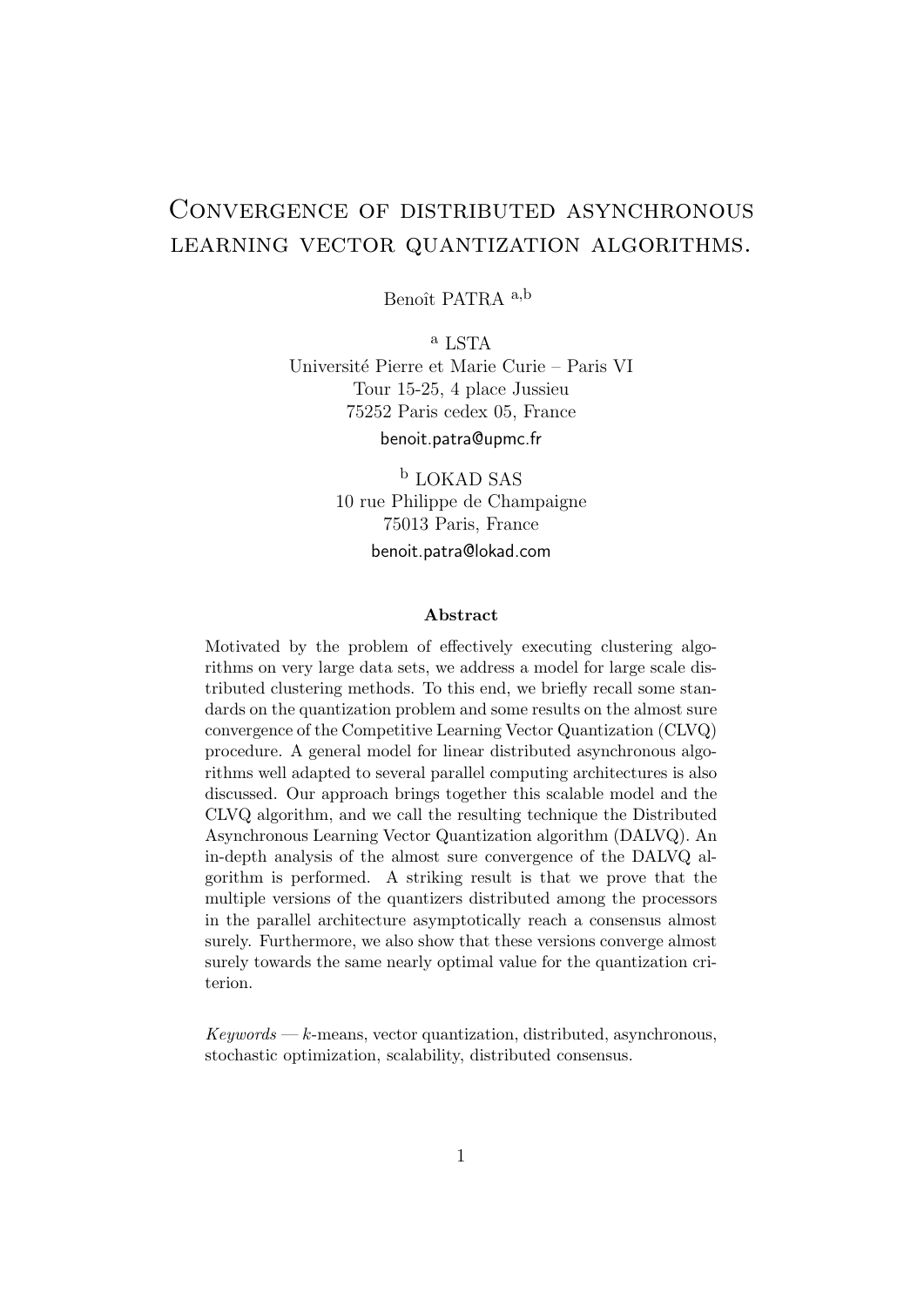# 1 Introduction

Distributed algorithms arise in a wide range of applications, including telecommunications, distributed information processing, scientific computing, real time process control and many others. Parallelization is one of the most promising ways to harness greater computing resources, whereas building faster serial computers is increasingly expensive and also faces some physical limits such as transmission speeds and miniaturization. One of the challenges proposed for Machine Learning is to build scalable applications that quickly process large amounts of data in sophisticated ways. Building such large scale algorithms attacks several problems in a distributed framework, such as communication delays in the network or numerous problems caused by the lack of shared memory.

Clustering algorithms are one of the primary tools of unsupervised learning. From a practical perspective, clustering plays an outstanding role in data mining applications such as text mining, web analysis, marketing, medical diagnostics, computational biology and many others. Clustering is a separation of data into groups of similar objects. As clustering represents the data with fewer clusters, there is a necessary loss of certain fine details, but simplification is achieved. The popular Competitive Learning Vector Quantization (CLVQ) algorithm (see Gersho and Gray [18]) provides a technique for building reliable clusters characterized by their prototypes. As pointed out by Bottou in [11], the CLVQ algorithm can also be viewed as the on-line version of the widespread Lloyd's method (see Lloyd's [25] for the definition) which is referred to as batch k-means in [11]. The CLVQ also belongs to the class of stochastic gradient descent algorithms (for more information on stochastic gradient descent procedures we refer the reader to Benveniste et al.  $|5|$ ).

The analysis of parallel stochastic gradient procedures in a Machine Learning context has recently received a great deal of attention (see for instance Langford et al. [38] and Mac Donald et al. [27]). In the present paper, we go further by introducing a model that brings together the original CLVQ algorithm and the comprehensive theory of asynchronous parallel linear algorithms developed by Tsitsiklis [37], Tsitsiklis et al. [36] and Bertsekas and Tsitsiklis [6]. The resulting model will be called Distributed Asynchronous Learning Vector Quantization (DALVQ for short). At a high level, the DALVQ algorithm parallelizes several executions of the CLVQ method concurrently on different processors while the results of these algorithms are broadcast through the distributed framework asynchronously and efficiently.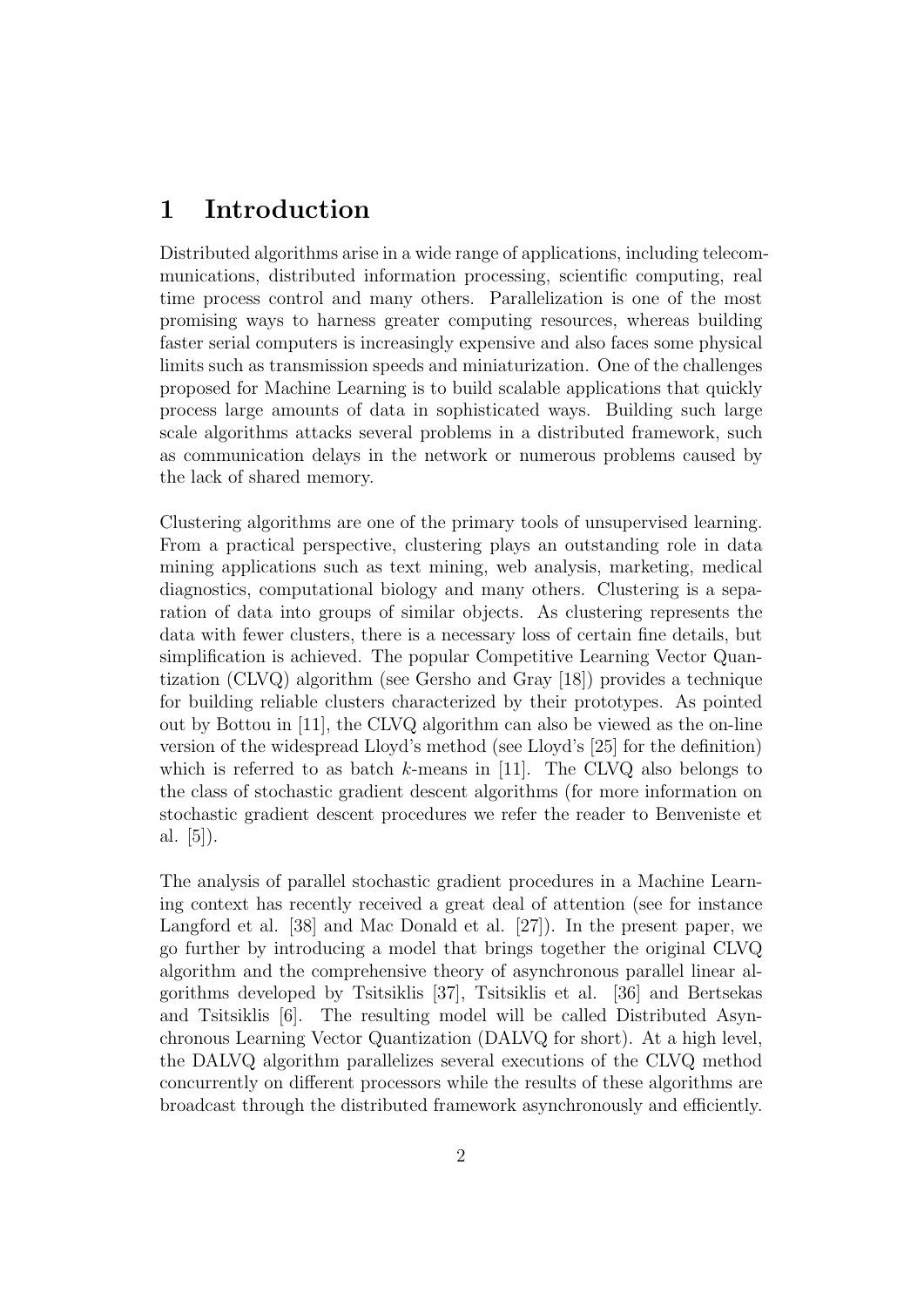Here, the term processor refers to any computing instance in a distributed architecture (see Bullo et al. [13, Chapter 1] for more details).

For a given time span, our parallel DALVQ algorithm is able to process much more data than a single processor execution of the CLVQ procedure. Moreover, DALVQ is also asynchronous. This means that local algorithms do not have to wait at preset points for messages to become available. This allows some processors to compute faster and execute more iterations than others, and it also allows communication delays to be substantial and unpredictable. The communication channels are also allowed to deliver messages out of order, that is, in a different order than the one in which they were transmitted. Asynchronism can provide two major advantages. First, a reduction of the synchronization penalty, which could bring a speed advantage over a synchronous execution. Second, for potential industrialization, asynchronism has greater implementation flexibility. Tolerance to system failures and uncertainty can also be increased. As in the case with any on-line algorithm, DALVQ also deals with variable data loads over time. In fact, on-line algorithms avoid tremendous and non scalable batch requests on all data sets. Moreover, with an on-line algorithm, new data may enter the system and be taken into account while the algorithm is already running.

As a striking result, we prove that multiple versions of the quantizers, distributed among the processors in a parallel architecture, asymptotically reach a consensus almost surely. Furthermore, we also show that these versions converge almost surely towards (the same) nearly optimal value for the quantization criterion. These convergence results are similar in spirit to the most satisfactory almost sure convergence theorem for the CLVQ algorithm obtained by Pagès in  $|29|$ .

The paper is organized as follows. In Section 2 we review some standard facts on the clustering problem. We extract the relevant material from Pages [29] without proof, thus making our exposition self-contained. In Section 3 we give a brief exposition of the mathematical framework for parallel asynchronous gradient methods introduced by Tsitsiklis et al. in [36] and Bertsekas and Tsitsiklis [36, 6]. The results of Blondel et al. [8] on the asymptotic consensus in asynchronous parallel averaging problems are also recalled. In Section 4, our main results are stated and proved.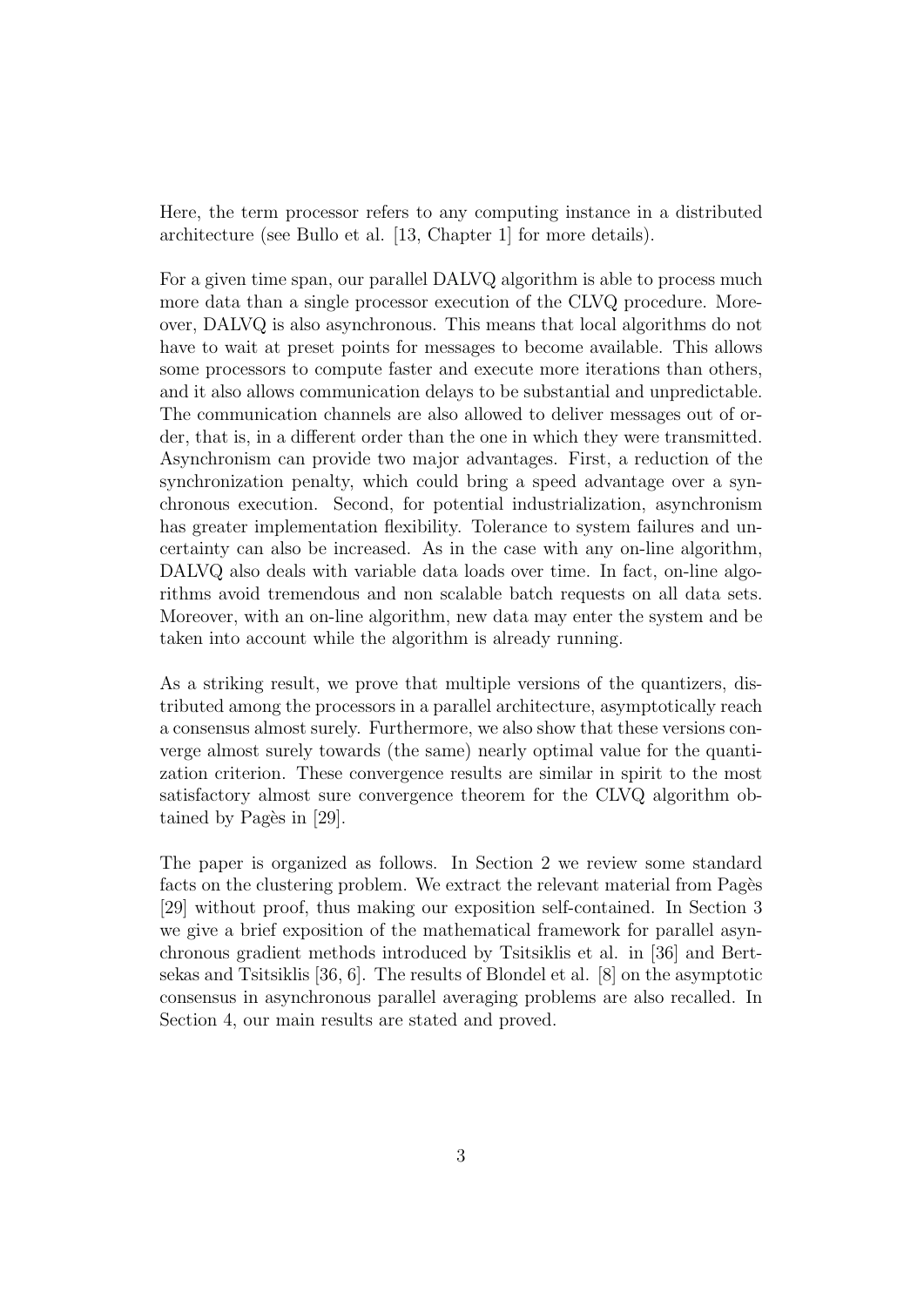# 2 Quantization and CLVQ algorithm

#### 2.1 Overview

Let  $\mu$  be a probability measure on  $\mathbb{R}^d$  with finite second-order moment. The quantization problem consists in finding a "good approximation" of  $\mu$  by a set of  $\kappa$  vectors of  $\mathbb{R}^d$  called quantizers (or prototypes). Throughout the document the  $\kappa$  quantizers will be seen as the components of a  $(\mathbb{R}^d)^{\kappa}$ -dimensional vector  $w = (w_1, \ldots, w_{\kappa})$ . To measure the correctness of a quantization scheme given by  $w$ , one introduces a cost function called distortion, defined by

$$
C_{\mu}(w) = \frac{1}{2} \int_{\mathbb{R}^d} \min_{1 \leq \ell \leq \kappa} ||\mathbf{z} - w_{\ell}||^2 d\mu(\mathbf{z}).
$$

Under some minimal assumptions, the existence of an optimal quantizer vector  $w^{\circ} \in \operatorname{argmin}_{w \in (\mathbb{R}^d)^{\kappa}} C_{\mu}(w)$  has been established by Pollard in [31] (see also Sabin and Gray [34, Appendix 2]).

In a statistical context, the distribution  $\mu$  is only known through n independent random observations  $z_1, \ldots, z_n$  drawn according to  $\mu$ . Denote by  $\mu_n$  the empirical distribution based on  $z_1, \ldots, z_n$ , that is, for every Borel subset A of  $\mathbb{R}^d$ 

$$
\mu_n(A) = \frac{1}{n} \sum_{i=1}^n \mathbb{1}_{\{\mathbf{z}_i \in A\}}.
$$

Much attention has been devoted to the convergence study of the quantization scheme provided by the empirical minimizers

$$
w_n^{\circ} \in \operatorname*{argmin}_{w \in (\mathbb{R}^d)^{\kappa}} C_{\mu_n}(w).
$$

The almost sure convergence of  $C_{\mu}(w_n^{\circ})$  towards  $\min_{w \in (\mathbb{R}^d)^{\kappa}} C_{\mu}(w)$  was proved by Pollard in [30, 31] and Abaya and Wise in [2]. Rates of convergence and nonasymptotic performance bounds have been considered by Pollard [32], Chou [14], Linder et al. [24], Bartlett et al. [4], Linder [23, 35], Antos [1] and Antos et al. [3]. Convergence results have been established by Biau et al. in [7] where  $\mu$  is a measure on a Hilbert space. It turns out that the minimization of the empirical distortion is a computationally hard problem. As shown by Inaba et al. in [20], the computational complexity of this minimization problem is exponential in the number of quantizers  $\kappa$  and the dimension of the data d. Therefore, exact computations are untractable for most of the practical applications.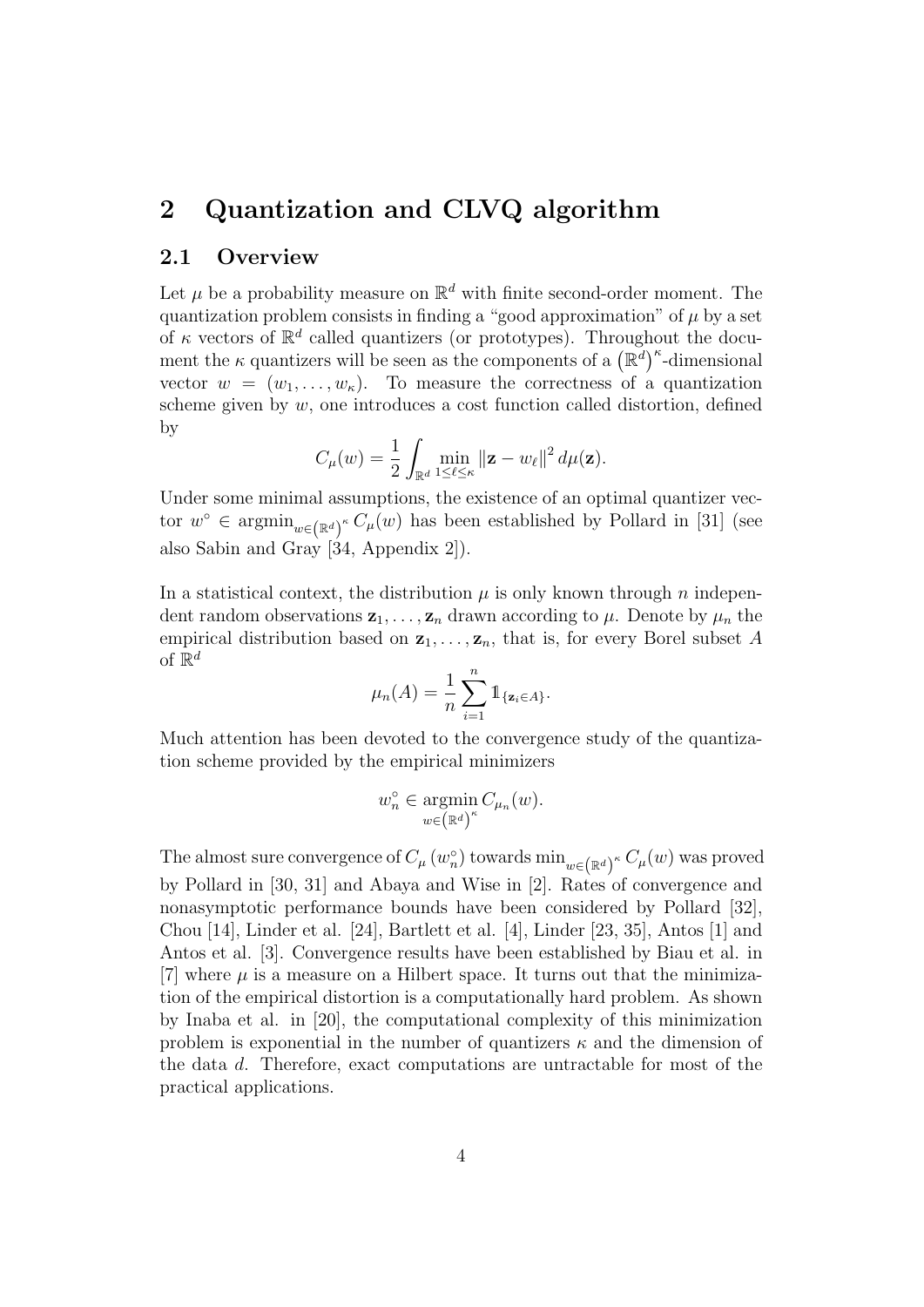Based on this, our goal in this document is to investigate effective methods that produce accurate quantizations with data samples. One of the most popular procedure is Lloyd's algorithm (see Lloyd [25]) sometimes refereed to as batch k-means. A convergence theorem for this algorithm is provided by Sabin and Gray in [34]. Another celebrated quantization algorithm is the Competitive Learning Vector Quantization (CLVQ), also called on-line kmeans. The latter acronym outlines the fact that data arrive over time while the execution of the algorithm and their characteristics are unknown until their arrival times. The main difference between the CLVQ and the Lloyd's algorithm is that the latter run in batch training mode. This means that the whole training set is presented before performing an update, whereas the CLVQ algorithm uses each item of the training sequence at each update.

The CLVQ procedure can be seen as a stochastic gradient descent algorithm. In the more general context of gradient descent methods, one cannot hope for the convergence of the procedure towards global minimizers with a non convex objective function (see for instance Benveniste et al. [5]). In our quantization context, the distortion mapping  $C_{\mu}$  is not convex (see for instance Graf and Luschgy [19]). Thus, just as in Lloyd's method, the iterations provided by the CLVQ algorithm converge towards local minima of  $C_u$ .

Assuming that the distribution  $\mu$  has a compact support and a bounded density with respect to the Lebesgue measure, Pagès states in [29] a result regarding the almost sure consistency of the CLVQ algorithm towards critical points of the distortion  $C_{\mu}$ . The author shows that the set of critical points necessarily contains the global and local optimal quantizers. The main difficulties in the proof arise from the fact that the gradient of the distortion is singular on  $\kappa$ -tuples having equals components and the distortion function  $C_{\mu}$  is not coercive. This explains why standard theories for stochastic gradient algorithm do not apply in this context.

#### 2.2 The quantization problem, basic properties

In the sequel, we denote by  $\mathcal G$  the closed convex hull of supp  $(\mu)$ , where  $\text{supp}(\mu)$  stands for the support of the distribution. Observe that, with this notation, the distortion mapping is the function  $C: (\mathbb{R}^d)^{\kappa} \longrightarrow [0, \infty)$  defined by

$$
C(w) \triangleq \frac{1}{2} \int_{\mathcal{G}} \min_{1 \leq \ell \leq \kappa} \|\mathbf{z} - w_{\ell}\|^2 d\mu(\mathbf{z}), \quad w = (w_1, \dots, w_{\kappa}) \in \left(\mathbb{R}^d\right)^{\kappa}.
$$
 (2.1)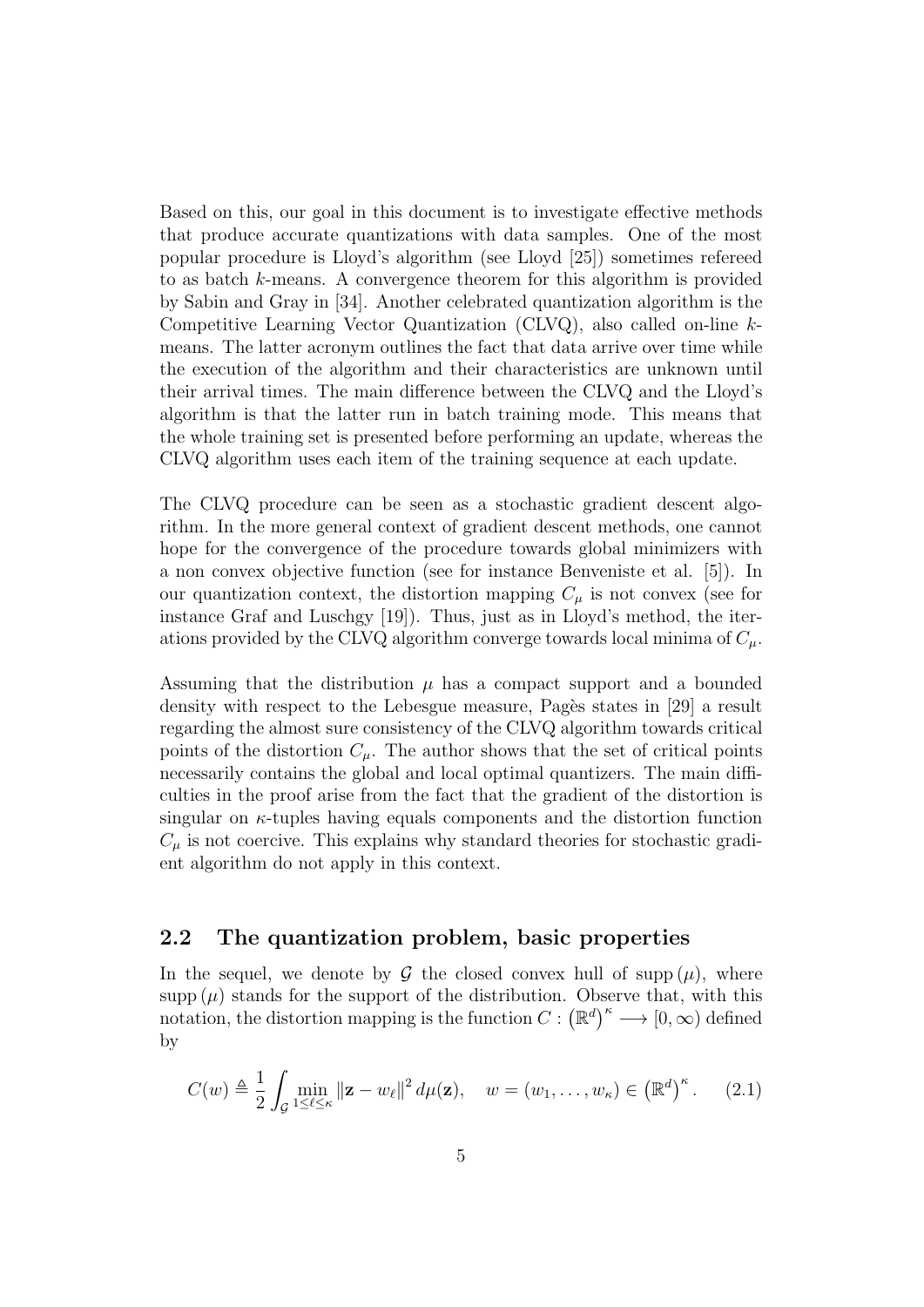Throughout the document, with a slight abuse of notation,  $\Vert . \Vert$  means both the Euclidean norm of  $\mathbb{R}^d$  or  $(\mathbb{R}^d)^{\kappa}$ . In addition, the notation  $\mathcal{D}_{*}^{\kappa}$  stands for the set of all vector of  $(\mathbb{R}^d)^{\kappa}$  with pairwise distinct components, that is,

$$
\mathcal{D}_{*}^{\kappa} \triangleq \{ w \in (\mathbb{R}^{d})^{\kappa} \mid w_{\ell} \neq w_{k} \text{ if and only if } \ell \neq k \}.
$$

Under some extra assumptions on  $\mu$ , the distortion function can be rewritten using space partition set called Voronoï tessellation.

**Definition 2.1** Let  $w \in (\mathbb{R}^d)^{\kappa}$ , the Voronoï tessellation of G related to w is the family of open sets  $\{W_{\ell}(w)\}_{1\leq \ell\leq \kappa}$  defined as follows:

• If  $w \in \mathcal{D}_{*}^{\kappa}$ , for all  $1 \leq \ell \leq \kappa$ ,

$$
W_{\ell}(w) = \left\{ v \in \mathcal{G} \mid \Vert w_{\ell} - v \Vert < \min_{k \neq \ell} \Vert w_k - v \Vert \right\}.
$$

• If  $w \in (\mathbb{R}^d)^{\kappa} \setminus \mathcal{D}_{*}^{\kappa}$ , for all  $1 \leq \ell \leq \kappa$ ,

$$
- if \ell = \min \{ k \mid w_k = w_{\ell} \},
$$

$$
W_{\ell}(w) = \left\{ v \in \mathcal{G} \mid ||w_{\ell} - v|| < \min_{w_k \neq w_{\ell}} ||w_k - v|| \right\}
$$

- otherwise, 
$$
W_{\ell}(w) = \emptyset
$$
.

As an illustration, Figure 1 shows Voronoï tessellations associated to a vector  $w \in ([0, 1] \times [0, 1])^{50}$  whose components have been drawn independently and uniformly. This figure also highlights a remarkable property of the cell borders, which are portions of hyperplanes (see Graf and Luschgy [19]).

Observe that if  $\mu(H)$  is zero for any hyperplane H of  $\mathbb{R}^d$  (a property which is sometimes referred to as strong continuity) then, using Definition 2.1, it is easy to see that the distortion takes the form:

$$
C(w) = \frac{1}{2} \sum_{\ell=1}^{\kappa} \int_{W_{\ell}(w)} \left\| \mathbf{z} - w_{\ell} \right\|^2 d\mu(\mathbf{z}), \quad w \in \left(\mathbb{R}^d\right)^{\kappa}.
$$
 (2.2)

The following assumption will be needed throughout the paper. This assumption is similar to the peak power constraint (see Chou [14] and Linder [35]). Note that most of the results of this subsection are still valid if  $\mu$ satisfies the weaker strong continuity property.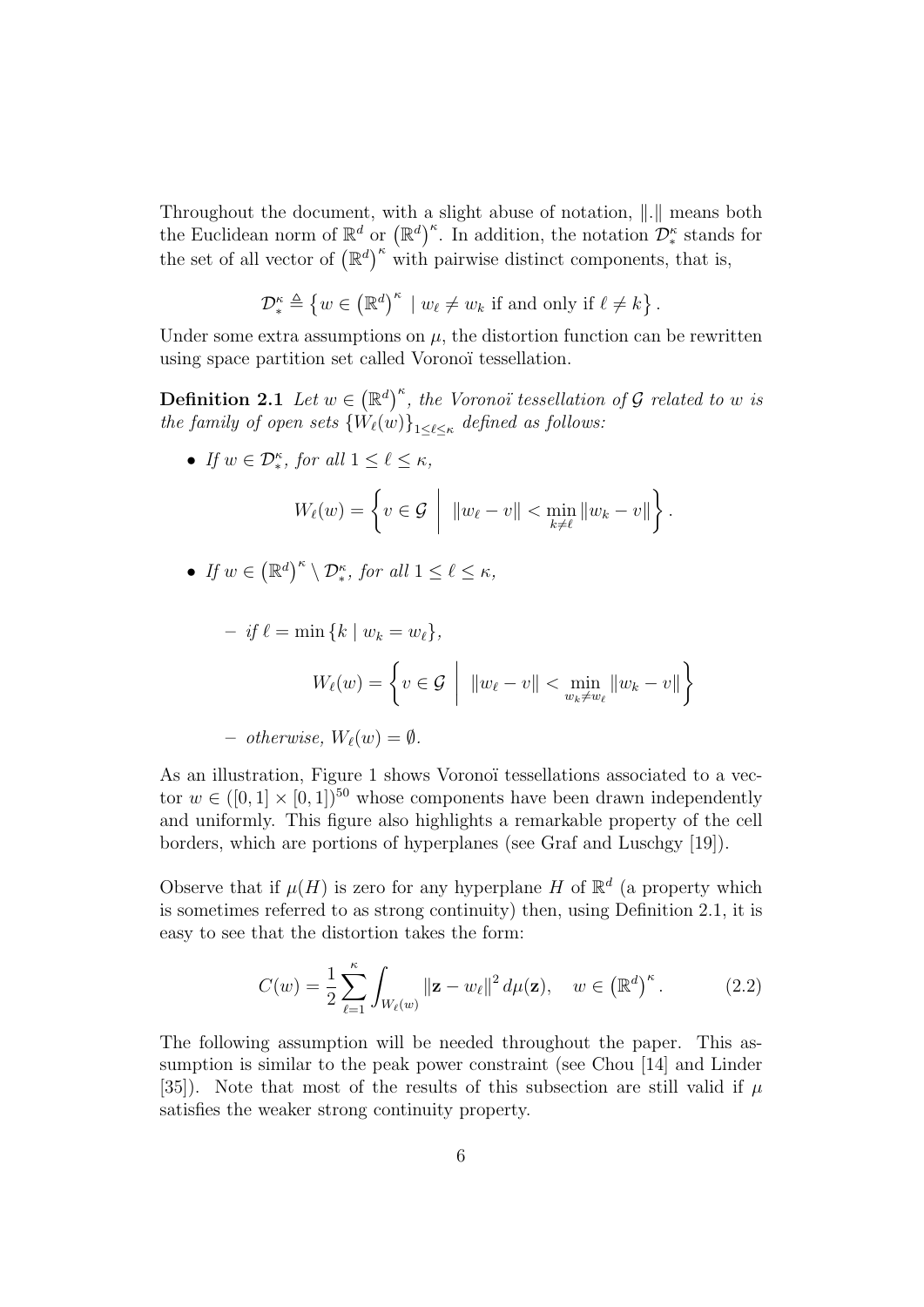

Figure 1: Voronoï tessellation of 50 points of  $\mathbb{R}^2$  drawn uniformly in a square.

Assumption 2.1 (Compact Supported Density) The probability measure  $\mu$  has a bounded density with respect to the Lebesgue measure on  $\mathbb{R}^d$ . Moreover, the support of  $\mu$  is equal to its compact convex hull  $\mathcal{G}$ .

The next proposition states the differentiability of the distortion  $C$ , and provides an explicit formula for the gradient  $\nabla C$  whenever the distortion is differentiable.

**Proposition 2.1 (Pages [29])** Under Assumption 2.1, the distortion C is continuously differentiable at every  $w = (w_1, \ldots, w_{\kappa}) \in \mathcal{D}_{*}^{\kappa}$ . Furthermore, for all  $1 \leq \ell \leq \kappa$ ,

$$
\nabla_{\ell} C(w) = \int_{W_{\ell}(w)} (w_{\ell} - \mathbf{z}) d\mu(\mathbf{z}).
$$

Some necessary conditions on the location of the minimizers of C can be derived from its differentiability properties. Therefore, Proposition 2.2 below states that the minimizers of C have parted components and that they are contained in the support of the density. Thus, the gradient is well defined and these minimizers are necessarily some zeroes of  $\nabla C$ . For the sequel it is convenient to let  $\hat{A}$  be the interior of any subset A of  $(\mathbb{R}^d)^{\kappa}$ .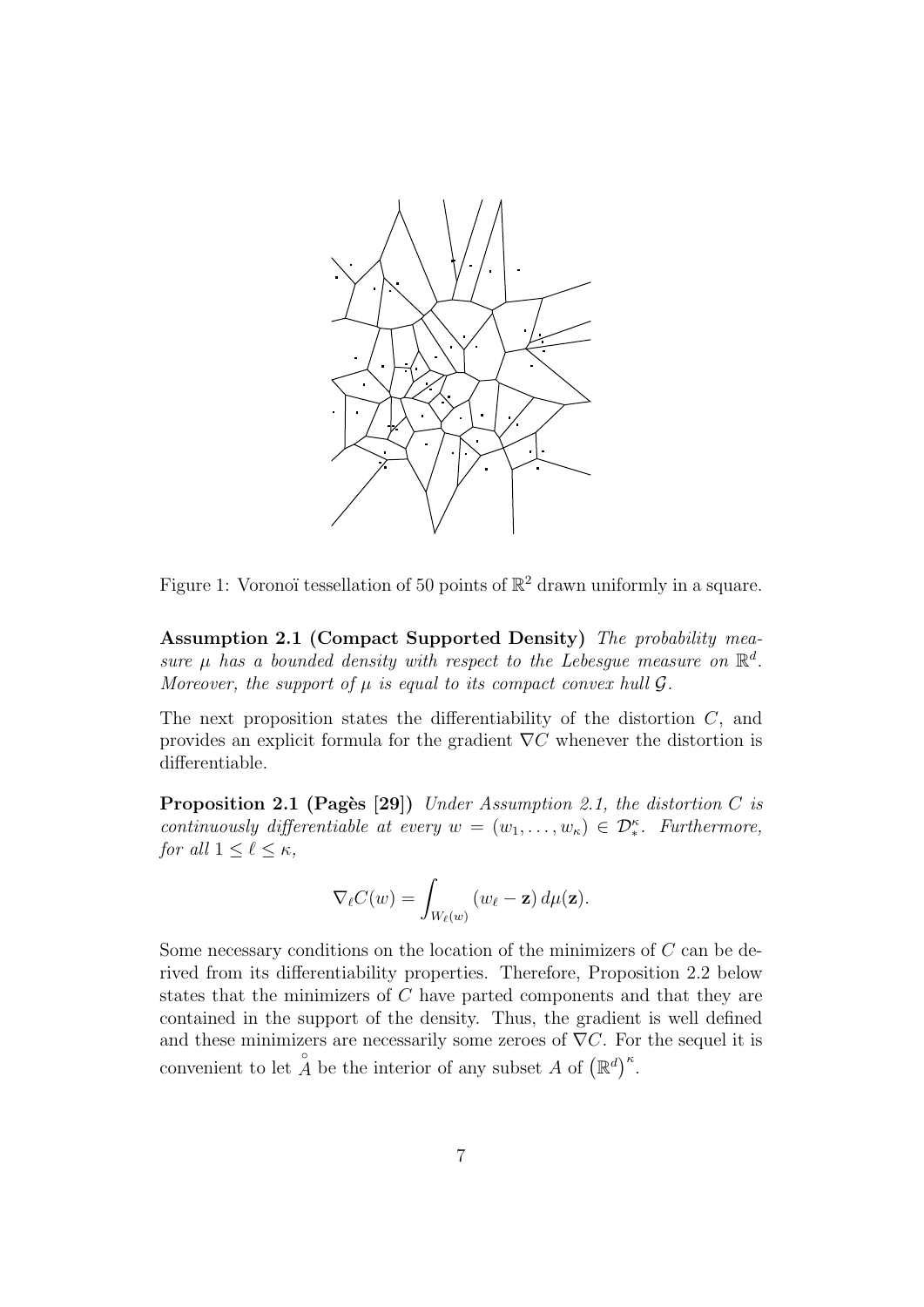**Proposition 2.2 (Pages [29])** Under Assumption 2.1, we have

$$
\underset{w \in (\mathbb{R}^d)^{\kappa}}{\operatorname{argmin}} C(w) \subset \underset{w \in \mathcal{G}^{\kappa}}{\operatorname{argmin}} \mathrm{loc} \, C(w) \subset \overset{\circ}{\mathcal{G}^{\kappa}} \cap {\{\nabla C = 0\}} \cap \mathcal{D}_{*}^{\kappa},
$$

where argminloc<sub>w∈Gκ</sub>  $C(w)$  stands for the set of local minimizers of C over  $\mathcal{G}^{\kappa}$  .

For any  $\mathbf{z} \in \mathbb{R}^d$  and  $w \in (\mathbb{R}^d)^{\kappa}$ , define

$$
H(\mathbf{z}, w) \triangleq \left( (w_{\ell} - \mathbf{z}) \, \mathbb{1}_{\{\mathbf{z} \in W_{\ell}(w)\}} \right)_{1 \leq \ell \leq \kappa}.
$$

On  $\mathcal{D}_{*}^{\kappa}$ , the function H may be interpreted as an observation of the gradient. With this notation, Proposition 2.1 states that

$$
\nabla C(w) = \int_{\mathcal{G}} H(\mathbf{z}, w) d\mu(\mathbf{z}), \quad w \in \mathcal{D}_*^{\kappa}.
$$
 (2.4)

Let  $\mathcal{C}A$  stands for the complementary in  $(\mathbb{R}^d)^{\kappa}$  of a subset  $A \subset (\mathbb{R}^d)^{\kappa}$ . Clearly, for all  $w \in \mathbb{C}D^{\kappa}_{*}$ , the mapping  $H(\cdot, w)$  is integrable. Therefore,  $\nabla C$  can be extended on  $(\mathbb{R}^d)^{\kappa}$  *via* the formula

$$
h(w) \triangleq \int_{\mathcal{G}} H(\mathbf{z}, w) d\mu(\mathbf{z}), \quad w \in (\mathbb{R}^d)^{\kappa}.
$$
 (2.5)

Note however that the function  $h$ , which is sometimes called the average function of the algorithm, is not continuous.

**Remark 2.1** Under Assumption 2.1, a computation for all  $w \in \mathcal{D}_*^{\kappa}$  of the Hessian matrix  $\nabla^2 C(w)$  can be deduced from Theorem 4 of Fort and Pages [16]. In fact, the formula established in this theorem is valid for cost functions which are more complex than C (they are associated to Kohonen Self Organizing Maps, see Kohonen [21] for more details). In Theorem 4, letting  $\sigma(k) = \mathbb{1}_{\{k=0\}}$ , provides the result for our distortion C. The resulting formula shows that h is singular on  $\mathbb{C}D^{\kappa}_*$  and, consequently, that this function cannot be Lipschitz on  $\mathcal{G}^{\kappa}$ .

#### 2.3 Convergence of the CLVQ algorithm

The problem of finding a reliable clustering scheme for a dataset is equivalent to find optimal (or at least nearly optimal) minimizers for the mapping C. A minimization procedure by a usual gradient descent method cannot be implemented as long as  $\nabla C$  is unknown. Thus, the gradient is approximated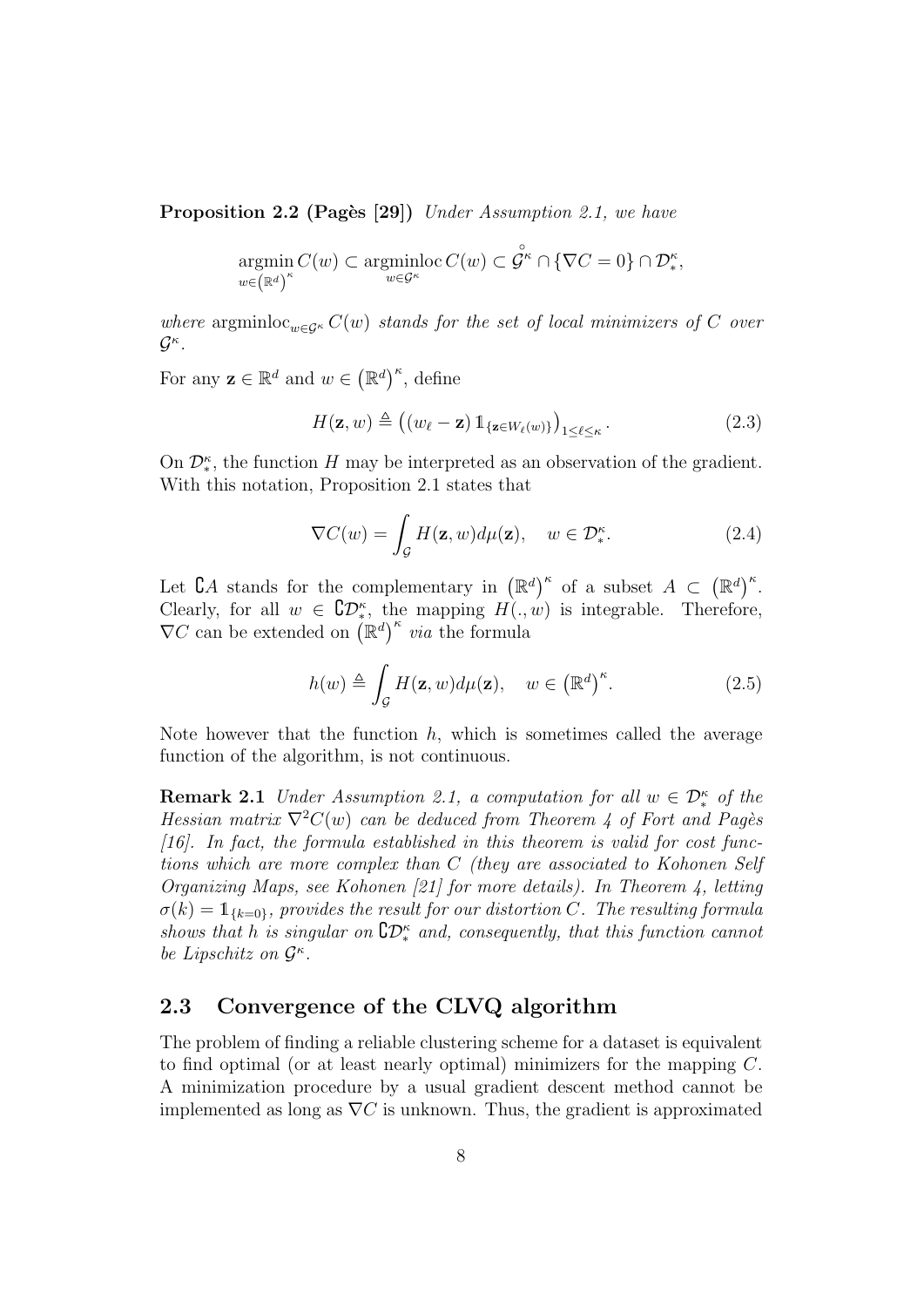by a single example extracted from the data. This leads to the following stochastic gradient descent procedure

$$
w(t+1) = w(t) - \varepsilon_{t+1} H(\mathbf{z}_{t+1}, w(t)), \quad t \ge 0,
$$
\n(2.6)

where  $w(0) \in \overset{\circ}{\mathcal{G}}^{\kappa} \cap \mathcal{D}_{*}^{\kappa}$  and  $\mathbf{z}_1, \mathbf{z}_2 \ldots$  are independent observations distributed according to the probability measure  $\mu$ .

The algorithm defined by the iterations (2.6) is known as the CLVQ algorithm in the data analysis community. It is also called the Kohonen Self Organizing Map algorithm with 0 neighbor (see for instance Kohonen [21]) or the on-line k-means procedure (see MacQueen [26] and Bottou [10]) in various fields related to statistics. As outlined by Pagès in  $[29]$ , this algorithm belongs to the class of stochastic gradient descent methods. However, the almost sure convergence of this type of algorithm cannot be obtained by general tools such as Robbins-Monro method (see Robbins and Monro [33]) or the Kushner-Clark's Theorem (see Kushner and Clark [22]). Indeed, the main difficulty essentially arises from the non convexity of the function  $C$ , its non coercivity and the singularity of h at  $\mathcal{CD}_{*}^{\kappa}$  (we refer the reader to [29, Section 6 for more details).

The following assumption set is standard in a gradient descent context. It basically upraises constraints on the decreasing speed of the sequence of steps  $\{\varepsilon_t\}_{t=0}^{\infty}$ .

Assumption 2.2 (Decreasing steps) The  $(0, 1)$ -valued sequence  $\{\varepsilon_t\}_{t=1}^{\infty}$  $t=0$ satisfies the following two constraints:

- 1.  $\sum_{t=0}^{\infty} \varepsilon_t = \infty$ .
- 2.  $\sum_{t=0}^{\infty} \varepsilon_t^2 < \infty$ .

An examination of identities (2.6) and (2.3) reveals that if  $z_{t+1} \in W_{\ell_0}(w(t)),$ where  $\ell_0 \in \{1, \ldots, M\}$  then,

$$
w_{\ell_0}(t+1) = (1 - \varepsilon_{t+1}) w_{\ell_0}(t) + \varepsilon_{t+1} \mathbf{z}_{t+1}.
$$
 (2.7)

The component  $w_{\ell_0}(t + 1)$  can be viewed as the image of  $w_{\ell_0}(t)$  by a  $z_{t+1}$ centered homothety with ratio  $1 - \varepsilon_{t+1}$  (Figure 2 provides an illustration of this fact). Thus, under Assumptions 2.1 and 2.2, the trajectories of  ${w(t)}_{t=0}^{\infty}$  $t=0$ stay in  $\overset{\circ}{\mathcal{G}}^{\kappa} \cap \mathcal{D}_{*}^{\kappa}$ . More precisely, if

$$
w(0) \in \overset{\circ}{\mathcal{G}}^{\kappa} \cap \mathcal{D}^{\kappa}_{*}
$$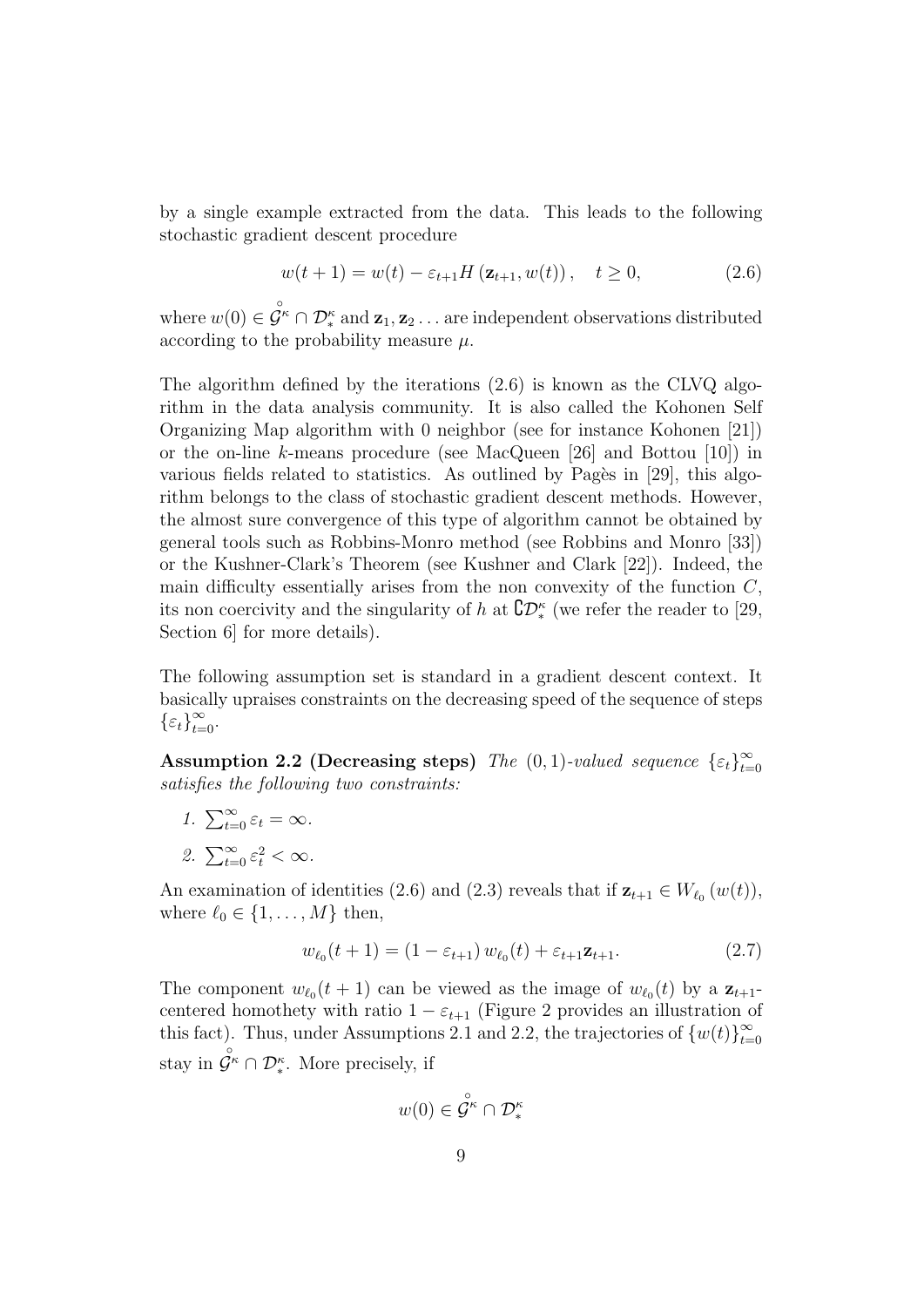then,

 $w(t) \in \overset{\circ}{\mathcal{G}}^{\kappa} \cap \mathcal{D}_{*}^{\kappa}, \quad t \geq 0$ , almost surely (a.s.)



Figure 2: Drawing of a portion of a 2-dimensional Voronoï tessellation. For  $t \geq 0$ , if  $\mathbf{z}_{t+1} \in W_{\ell_0}(w(t))$  then  $w_{\ell}(t+1) = w_{\ell}(t)$  for all  $\ell \neq \ell_0$  and  $w_{\ell_0}(t+1)$ lies in the segment  $[w_{\ell_0}(t), \mathbf{z}_{t+1}]$ . The update of the vector  $w_{\ell_0}(t)$  can also be viewed as a  $z_{t+1}$ -centered homothety with ratio  $1 - \varepsilon_{t+1}$ .

Although  $\nabla C$  is not continuous some regularity can be obtained. To this end, we need to introduce the following materials. For any  $\delta > 0$  and any compact set  $L \subset \mathbb{R}^d$ , let the compact set  $L^{\kappa}_{\delta} \subset (\mathbb{R}^d)^{\kappa}$  be defined as

$$
L_{\delta}^{\kappa} \triangleq \left\{ w \in L^{\kappa} \mid \min_{k \neq \ell} \|w_{\ell} - w_k\| \geq \delta \right\}.
$$
 (2.8)

The next lemma that states on the regularity of  $\nabla C$  will prove to be extremely useful in the proof of Theorem 2.2 and throughout Section 4.

**Lemma 2.1** Assume that  $\mu$  satisfies Assumption 2.1 and let L be a compact set of  $\mathbb{R}^d$ . Then, there is some constant  $P_\delta$  such that for all w and v in  $L_\delta^{\kappa}$ with  $[w, v] \subset \mathcal{D}_*^{\kappa}$ ,

$$
\|\nabla C(w) - \nabla C(v)\| \le P_\delta \|w - v\|.
$$

The following lemma, called G-Lemma in [29] is an easy-to-apply convergence results on stochastic algorithms. It is particularly adapted to the present situation where the average function of the algorithm  $h$  is singular.

Theorem 2.1 (G-Lemma, Fort and Pagès [17]) Assume that the following conditions are satisfied: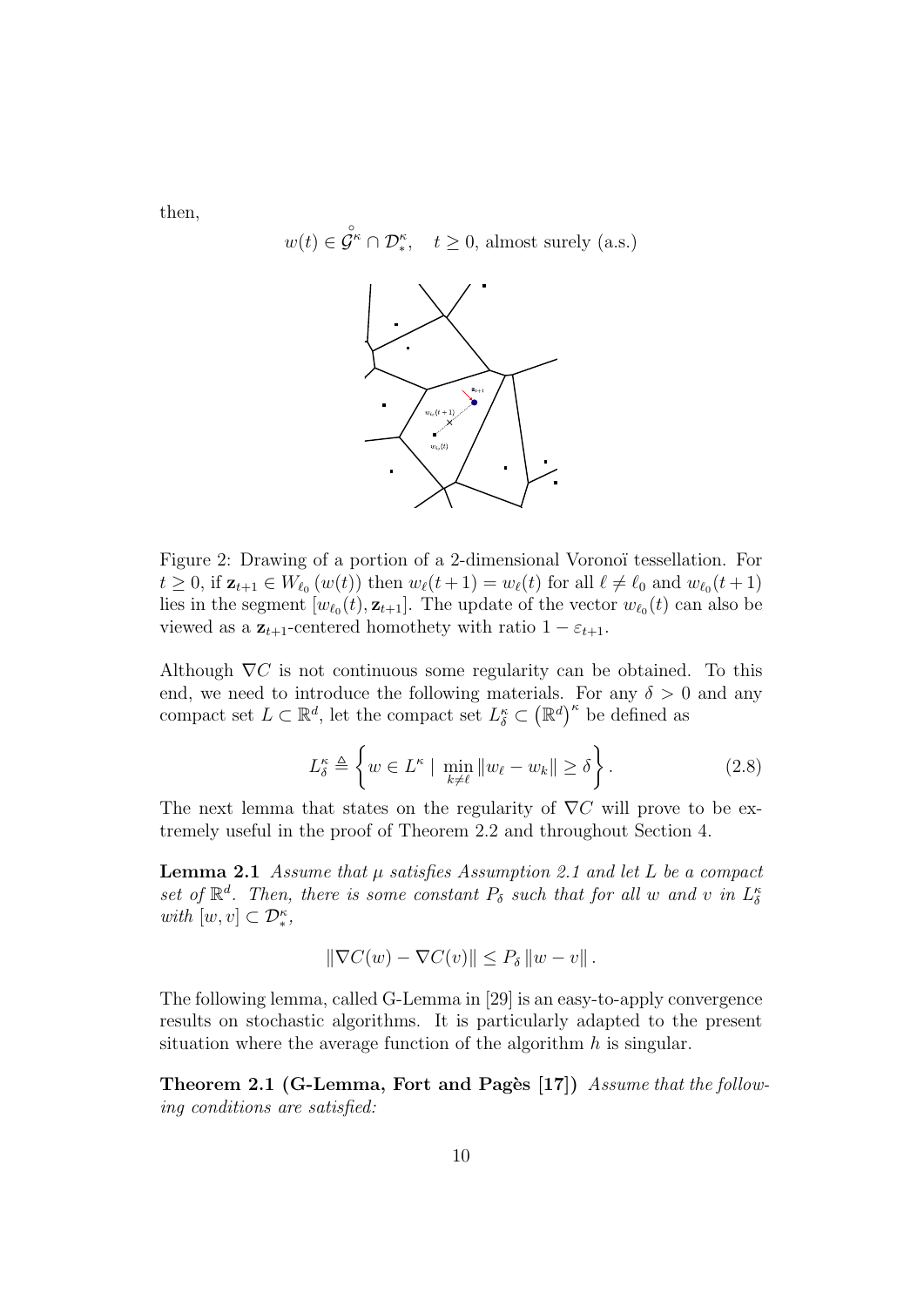- 1.  $\sum_{t=1}^{\infty} \varepsilon_t = \infty$  and  $\varepsilon_t \longrightarrow 0$ .
- 2. The sequences  ${w(t)}_{t=0}^{\infty}$  and  ${h(w(t))}_{t=0}^{\infty}$  are bounded a.s.
- 3. The series  $\sum_{t=0}^{\infty} \varepsilon_{t+1} (H(\mathbf{z}_{t+1}, w(t)) h(w(t)))$  converge a.s. in  $(\mathbb{R}^d)^{\kappa}$ .
- 4. There exists a lower semi-continuous function  $G : (\mathbb{R}^d)^{\kappa} \longrightarrow [0, \infty)$ such that

$$
\sum_{t=0}^{\infty} \varepsilon_{t+1} G(w(t)) < \infty, \quad a.s.
$$

Then, there exists a connected component  $\Xi$  of  $\{G=0\}$  such that

$$
dist(w(t), \Xi) \xrightarrow[t \to \infty]{} 0, \quad a.s.
$$

The interest of the G-Lemma depends upon the choice of G. In our context, a suitable lower semi-continuous function is  $\widehat{G}$  defined by

$$
\widehat{G}(w) \triangleq \liminf_{v \in \mathcal{G}^{\kappa} \cap D_{\ast}^{\kappa}, v \to w} \|\nabla C(v)\|^2, \qquad w \in \mathcal{G}^{\kappa}.
$$
 (2.9)

The next theorem is, as far as we know, the first almost sure convergence theorem for the stochastic algorithm CLVQ.

Theorem 2.2 (Pages [29]) Under Assumptions 2.1 and 2.2, on the event

$$
\left\{\liminf_{t \to \infty} \text{dist}\left(w(t), \mathbf{C} \mathcal{D}_{*}^{\kappa}\right) > 0\right\}, \text{ one has}
$$

$$
\text{dist}(w(t), \Xi_{\infty}) \xrightarrow[t \to \infty]{} 0, \text{ a.s.},
$$

where  $\Xi_{\infty}$  is some connected component of  $\{\nabla C = 0\}.$ 

The proof is an application of the above G-Lemma with the mapping  $\widehat{G}$ defined by equation (2.9). Theorem 2.2 states that the iterations of the CLVQ necessarily converge towards some critical points (zeroes of  $\nabla C$ ). From Proposition 2.2 we deduce that the set of critical points necessarily contains optimal quantizers. Remind that without more assumption than  $w(0) \in \mathcal{G}^{\kappa} \cap \mathcal{D}_{*}^{\kappa}$ , we have already discussed the fact that the components of  $w(t)$  are almost surely parted for all  $t \geq 0$ . Thus, it is easily seen that the two following events are equal

$$
\left\{\liminf_{t\to\infty} \text{dist}\left(w(t), \complement \mathcal{D}_{*}^{\kappa}\right) > 0\right\} = \left\{\inf_{t\geq 0} \text{dist}\left(w(t), \complement \mathcal{D}_{*}^{\kappa}\right) > 0\right\}.
$$

Some results are provided by Pagès in [29] for asymptotically stuck components but, as pointed out by the author, they are less satisfactory.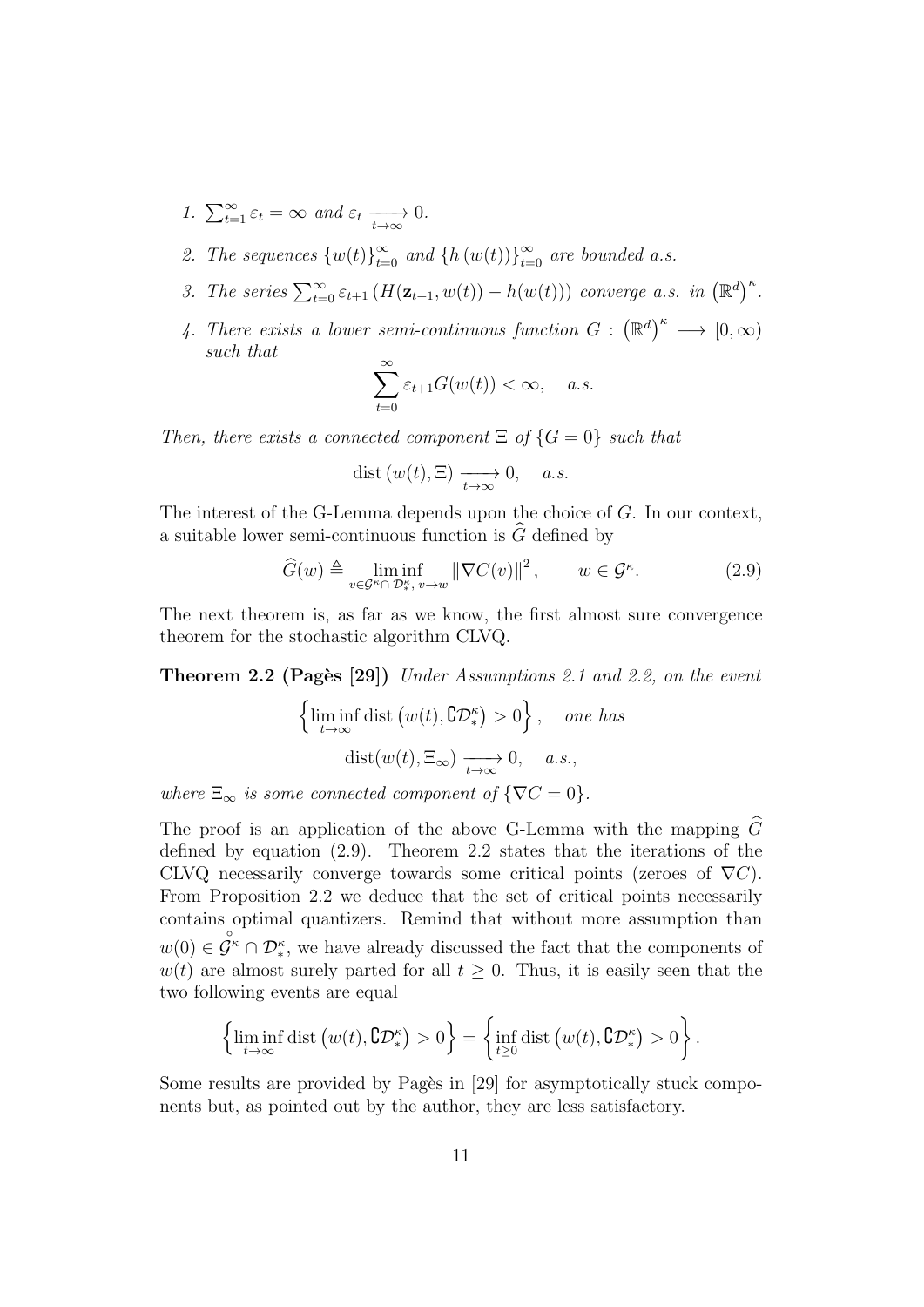## 3 General distributed asynchronous algorithm

### 3.1 Model description

Let  $s(t)$  be any  $(\mathbb{R}^d)^{\kappa}$ -valued vector and consider the following iterations on a vector  $w \in (\mathbb{R}^d)^{\kappa}$ 

$$
w(t+1) = w(t) + s(t), \quad t \ge 0.
$$
\n(3.1)

Here, the iterations described by identity (3.1) can only be performed by a single computing entity. Therefore, if the computations of the vectors  $s(t)$ are relatively time consuming then, not many iterations can be achieved for a given time span. Consequently, a parallelization of this computing scheme should be investigated. The aim of this section is to discuss a precise mathematical description of a distributed asynchronous model for the iterations (3.1). This model for distributed computing was originally proposed by Tsitsiklis et al. in [36] and was revisited in Bertsekas and Tsitsiklis [6, Section 7.7].

Assume that we dispose of a distributed architecture with M computing entities called processors (or agents, see for instance Bullo et al. [13]). Each processor is labeled, for simplicity of notation, by a natural number  $i \in \{1, \ldots, M\}$ . Throughout the paper, we will add the superscript i on the variables possessed by the processor  $i$ . In the model we have in mind, each processor has a buffer where its current version of the iterated vector is kept, i.e a local memory. Thus, for agent  $i$  such iterations are represented by the  $(\mathbb{R}^d)^{\kappa}$ -valued sequence  $\{w^i(t)\}_{t=0}^{\infty}$ .

Let  $t > 0$  denote the current time. For any pair of processors  $(i, j) \in$  $\{1,\ldots,M\}^2$ , the value kept by agent j and available for agent i at time t is not necessarily the most recent one,  $w^{j}(t)$ , but more probably and outdated one,  $w^{j}(\tau^{i,j}(t))$ , where the deterministic time instant  $\tau^{i,j}(t)$  satisfy  $0 \leq \tau^{i,j}(t) \leq t$ . Thus, the quantity  $t - \tau^{i,j}(t)$  represents a communication and possibly other types of delay.

We insist on the fact that there is a distinction between "global" and "local" time. The time variable we refer above to as  $t$  corresponds to a global clock. Such a global clock is needed only for analysis purposes. The processors work without knowledge of this global clock. They have access to a local clock or to no clock at all.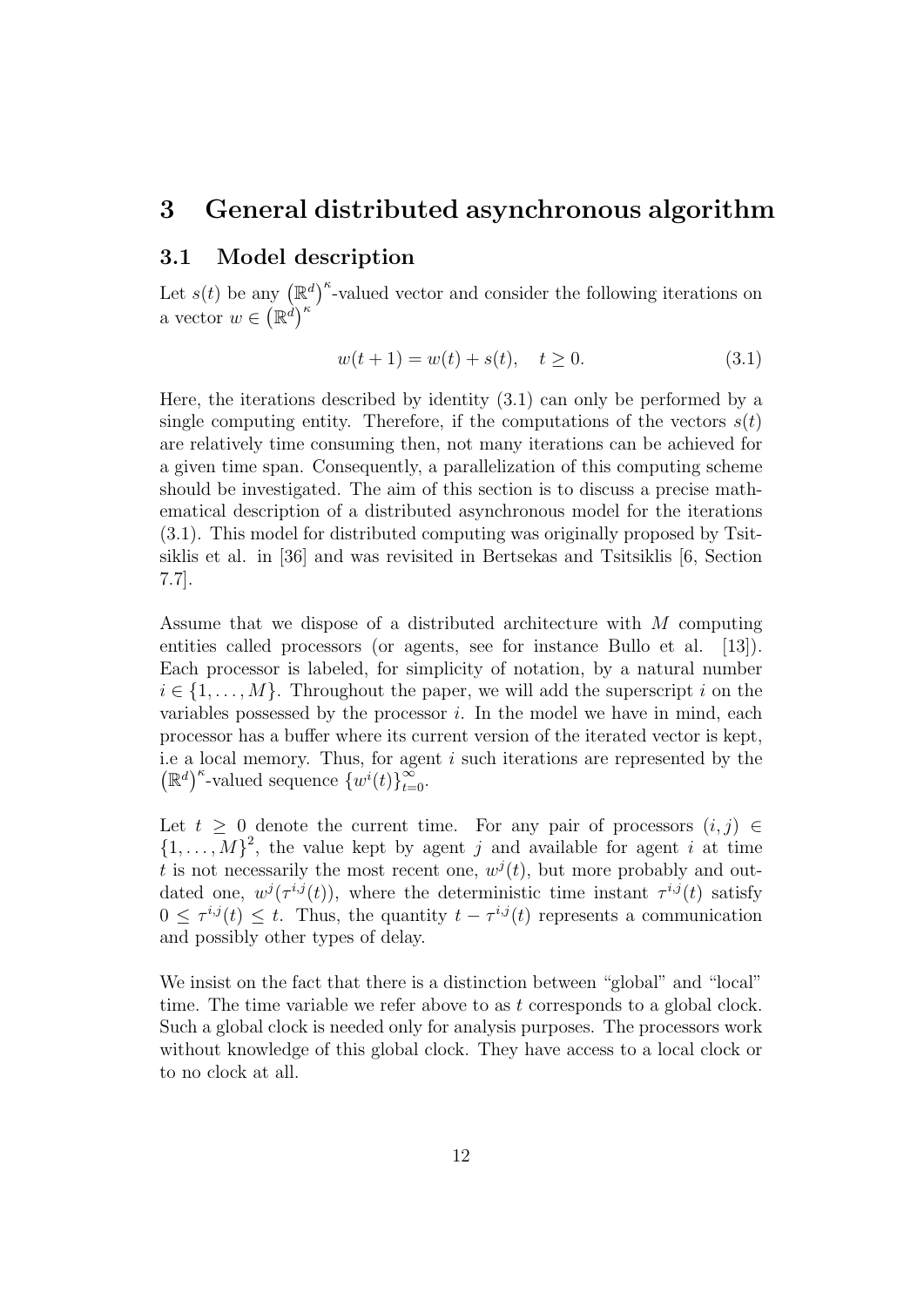The algorithm is initialized at  $t = 0$ , where each processor  $i \in \{1, \ldots, M\}$ has an initial version  $w^{i}(0) \in (\mathbb{R}^{d})^{\kappa}$  in its buffer. We define the general distributed asynchronous algorithm by the following iterations

$$
w^{i}(t+1) = \sum_{j=1}^{M} a^{i,j}(t)w^{j}(\tau^{i,j}(t)) + s^{i}(t), \quad i \in \{1, ..., M\} \text{ and } t \ge 0.
$$
 (3.2)

The model can be interpreted as follows: at time  $t \geq 0$ , processor i receives messages from other processors containing  $w^{j}(\tau^{i,j}(t))$ . Processor i incorporates these new vectors by forming a convex combination and incorporates the vector  $s^i(t)$  resulting from its own "local" computations. The coefficients  $a^{i,j}(t)$  are nonnegative numbers which satisfy the constraint

$$
\sum_{j=1}^{M} a^{i,j}(t) = 1, \quad i \in \{1, ..., M\} \text{ and } t \ge 0.
$$
 (3.3)

As the combining coefficients  $a^{i,j}(t)$  depend on t, the network communication topology is sometimes referred to as time-varying. The sequences  $\{\tau^{i,j}(t)\}_{t=1}^{\infty}$  $t=0$ need not to be known in advance by any processor. In fact, their knowledge is not required to execute iterations defined by equation (3.2). Thus, we do not necessary dispose of a shared global clock or synchronized local clocks at the processors. The difference  $t - \tau^{i,j}(t)$  can be seen as a communication delay. This is a modeling of some aspects of the network: latency and bandwidth finiteness.

As for now the descent terms  $\{s^{i}(t)\}_{t=0}^{\infty}$  will be arbitrary  $(\mathbb{R}^{d})^{\kappa}$ -valued sequences. In Section 4, when we define the Distributed Asynchronous Learning Vector Quantization (DALVQ), the definition of the descent terms will be made more explicit.

### 3.2 The agreement algorithm

This subsection is devoted to a short survey of the results, found by Blondel et al. in [8], for a natural simplification of the general distributed asynchronous algorithm (3.2). This simplification is called agreement algorithm by Blondel et al. and is defined by

$$
x^{i}(t+1) = \sum_{j=1}^{M} a^{i,j}(t)x^{j}(\tau^{i,j}(t)), \quad i \in \{1, ..., M\} \text{ and } t \ge 0.
$$
 (3.4)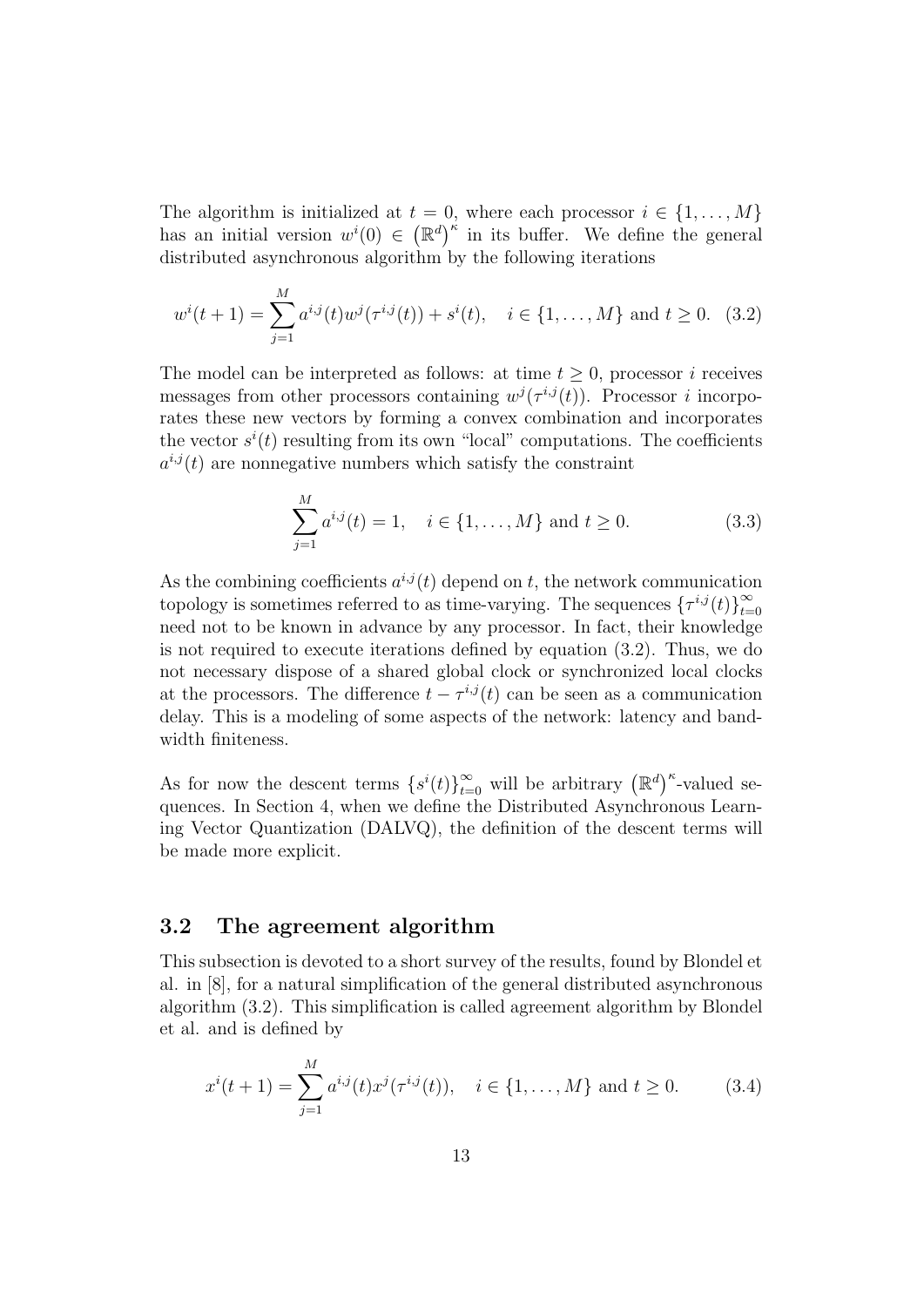

Figure 3: Illustration of the time delays introduced in the general distributed asynchronous algorithm. Here, there are  $M = 4$  different processors with their own computations of the vectors  $w^{(i)}$ ,  $i \in \{1, 2, 3, 4\}$ . Three arbitrary values of the global time t are represented  $(t_1, t_2 \text{ and } t_3)$ , with  $\tau^{i,i}(t_k) = t_k$ for all  $i \in \{1, 2, 3, 4\}$  and  $1 \leq k \leq 3$ . The dashed arrows head towards the versions available at time  $t_k$  for an agent  $i \in \{1, 2, 3, 4\}$  represented by the tail of the arrow.

where  $x^{i}(0) \in (\mathbb{R}^{d})^{\kappa}$ . An observation of these equations reveals that they are similar to iterations (3.2), the only difference being that all descent terms equal 0.

In order to analyze the convergence of the agreement algorithm (3.4), Blondel et al in [8] define two sets of assumptions that enforce some weak properties on the communication delays and the network topology. As shown in [8], if the assumptions contained in one of these two set hold, then the distributed versions of the agreement algorithm, namely the  $x^i$ , reach an asymptotical consensus. This latter statement means that there exists a vector  $x^*$  (independent of  $i$ ) such that

$$
x^{i}(t) \xrightarrow[t \to \infty]{} x^{\star}, \quad i \in \{1, \ldots, M\}.
$$

The agreement algorithm (3.4) is essentially driven by the communication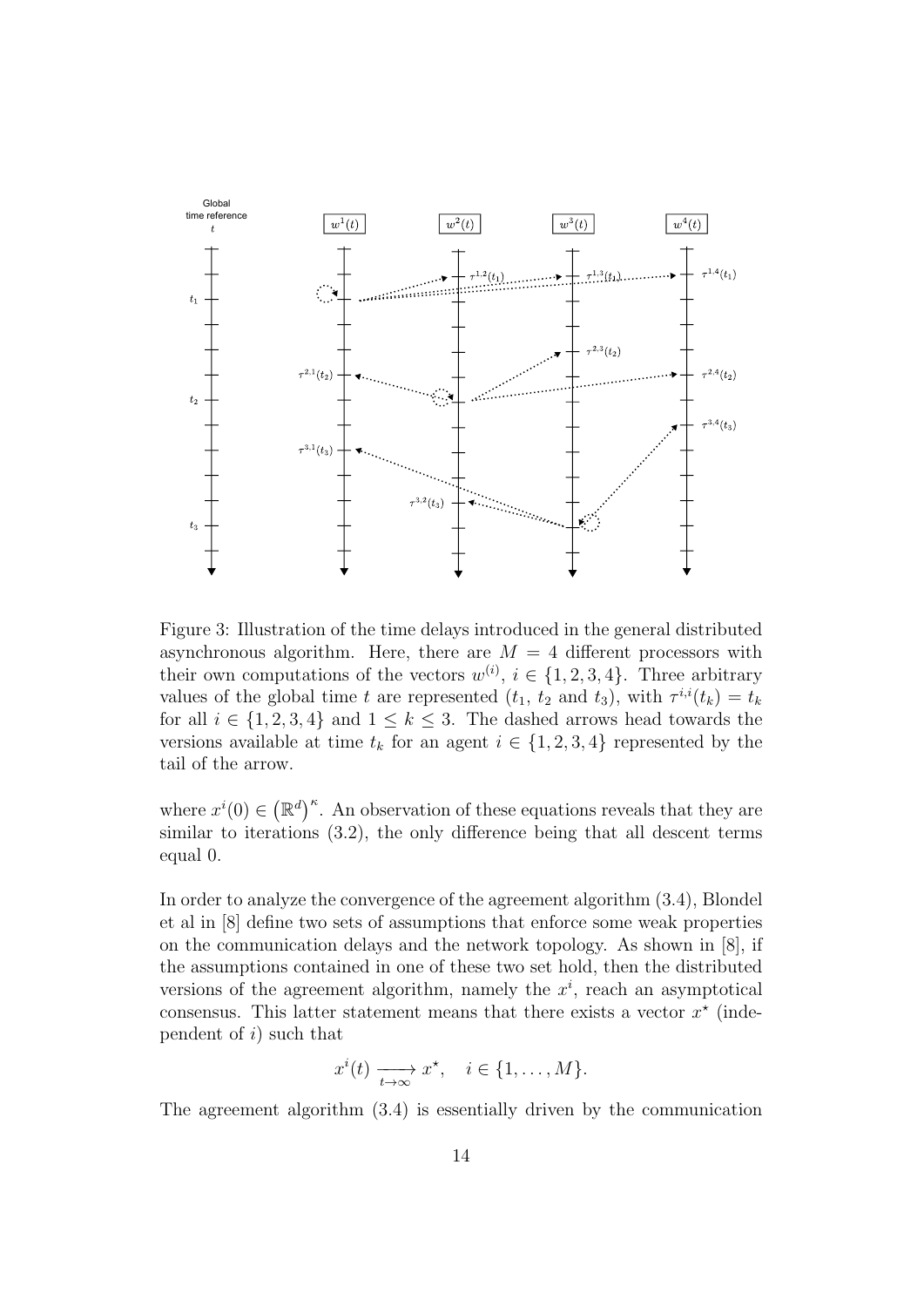times  $\tau^{i,j}(t)$  assumed to be deterministic but do not need to be known a priori by the processors. The following Assumption 3.1 essentially ensures, in its third statement, that the communication delays  $t - \tau^{i,j}(t)$  are bounded. This assumption prevents some processor from taking into account some arbitrarily old values computed by others processors. Assumption 3.1 1. is just a convention: when  $a^{i,j}(t) = 0$  the value  $\tau^{i,j}(t)$  has no effect on the update. Assumption 3.1 2. is rather natural because processors have access to their own most recent value.

Assumption 3.1 (Bounded communication delays) 1. If  $a^{i,j}(t) = 0$ 

then,  $\tau^{i,j}(t) = t$ ,  $(i, j) \in \{1, ..., M\}^2$  and  $t \ge 0$ ,

- 2.  $\tau^{i,i}(t) = t, \quad i \in \{1, ..., M\}$  and  $t \geq 0$ .
- 3. There exists a positive integer  $B_1$  such that

 $t - B_1 < \tau^{i,j}(t) \le t$ ,  $(i, j) \in \{1, ..., M\}^2$  and  $t \ge 0$ .

The next Assumption 3.2 states that the value possessed by agent  $i$  at time  $t+1$ , namely  $x^{i}(t+1)$ , is a weighted average of its own value and the values that it has just received from other agents.

Assumption 3.2 (Convex combination and threshold) There exists a positive constant  $\alpha > 0$  such that the following three properties hold:

1. 
$$
a^{i,i}(t) \ge \alpha
$$
,  $i \in \{1, ..., M\}$  and  $t \ge 0$ .  
\n2.  $a^{i,j}(t) \in \{0\} \cup [\alpha, 1]$ ,  $(i, j) \in \{1, ..., M\}^2$  and  $t \ge 0$ .  
\n3.  $\sum_{j=1}^{M} a^{i,j}(t) = 1$ ,  $i \in \{1, ..., M\}$  and  $t \ge 0$ .

Let us mention one particular relevant case for the choice of the combining coefficients  $a^{i,j}(t)$ . Let  $i \in \{1, ..., M\}$  and  $t \geq 0$ , the set

$$
N^{i}(t) \triangleq \{j \in \{1, ..., M\} \in \{1, ..., M\} \mid a^{i,j}(t) \neq 0\}
$$

corresponds to the set of agents whose version is taken into account by processor *i* at time *t*. For all  $(i, j) \in \{1, ..., M\}^2$  and  $t \geq 0$ , the weights  $a^{i,j}(t)$ are defined by

$$
a^{i,j}(t) = \begin{cases} 1/\#N^i(t) & \text{if } j \in N^i(t); \\ 0 & \text{otherwise}; \end{cases}
$$

where  $#A$  denotes the cardinal of any finite set A. The above definition on the combining coefficients appears to be relevant for practical implementations of the model DALVQ introduced in Section 4. For a discussion on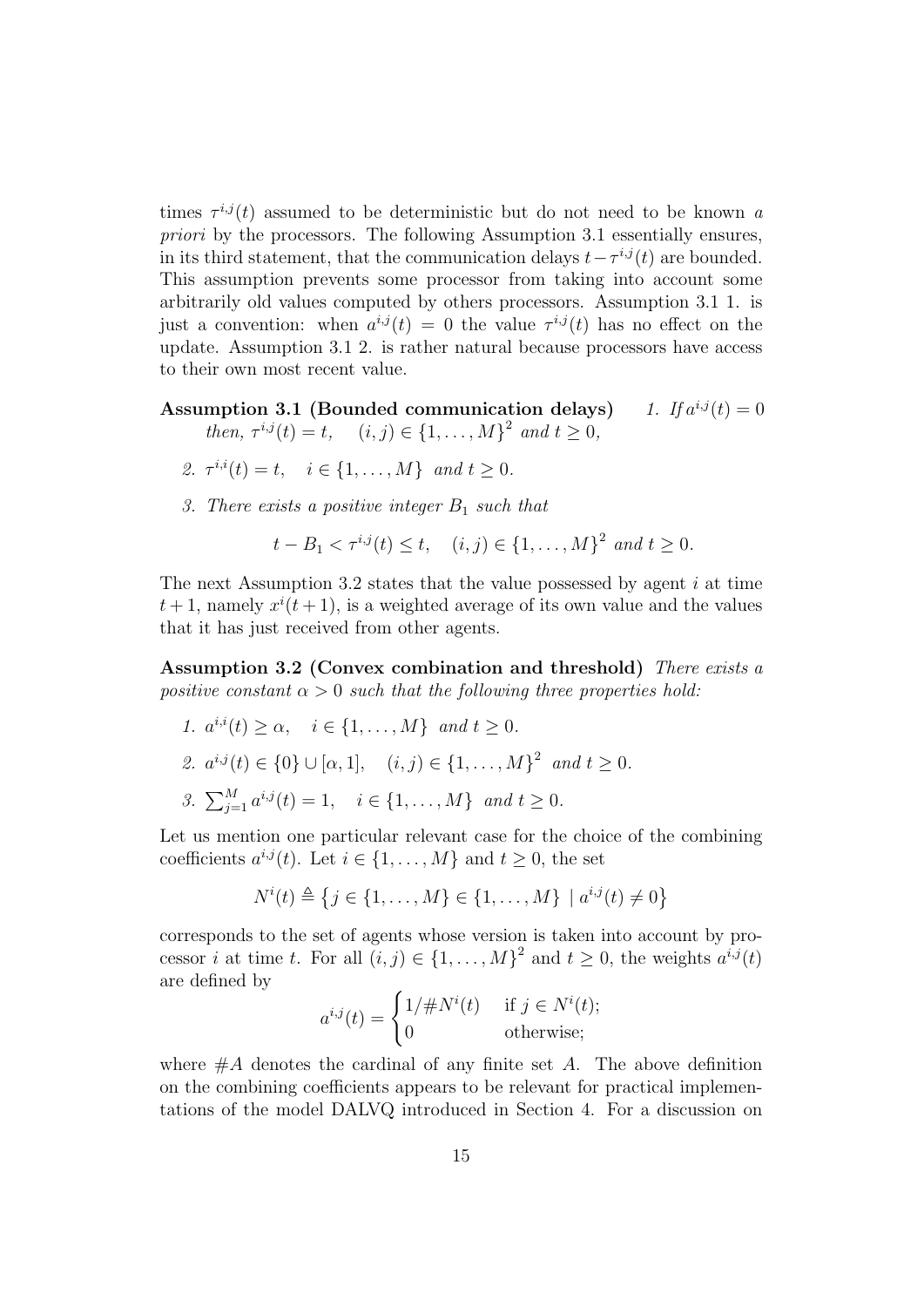others special interest cases regarding the choices of the coefficients  $a^{i,j}(t)$  we refer the reader to [8].

The communication patterns, sometimes refereed to as the network communication topology, can be expressed in terms of oriented graph. For a thorough introduction to graph theory, see Jungnickel [15].

**Definition 3.1 (Communication graph)** Let us fix  $t > 0$ , the communication graph at time t,  $(V, E(t))$ , is defined by

- the set of vertices V is formed by the set of processors  $V = \{1, \ldots, M\},\$
- the set of edges  $E(t)$  is defined via the relationship

 $(j, i) \in E(t)$  if and only if  $a^{i,j}(t) > 0$ .

Assumption 3.3 is a minimal condition required for a consensus among the processors. More precisely, it states that for any pair of agents  $(i, j) \in$  $\{1,\ldots,M\}^2$  there is a sequence of communications where the values computed by agent  $i$  will influence (directly or indirectly) the future values kept by agent  $i$ .

Assumption 3.3 (Graph connectivity) The graph  $(V, \cup_{s\geq t}E(s))$ is strongly connected for all  $t \geq 0$ .

Finally, we define two supplementary assumptions. The combination of one of the two following assumptions with the three previous ones will ensure the convergence of the agreement algorithm. As mentioned above, if Assumption 3.3 holds then, there is a communication path between any pair of agents. Assumption 3.4 below expresses the fact that there is a finite upper bound for the length of such paths.

Assumption 3.4 (Bounded communication intervals) If i communicates with j an infinite number of times then, there is a positive integer  $B_2$  such that

 $(i, j) \in E(t) \cup E(t + 1) \cup ... \cup E(t + B_2 - 1), \quad t > 0.$ 

Assumption 3.5 is a symmetry condition: if agent  $i \in \{1, ..., M\}$  communicates with agent  $j \in \{1, \ldots, M\}$  then, j has communicated or will communicate with i during the time interval  $(t - B_3, t + B_3)$  where  $B_3 > 0$ .

Assumption 3.5 (Symmetry) There exists some  $B_3 > 0$  such that whenever  $(i, j) \in E(t)$ , there exists some  $\tau$  that satisfies  $|t - \tau| < B_3$  and  $(j, i) \in E(\tau)$ .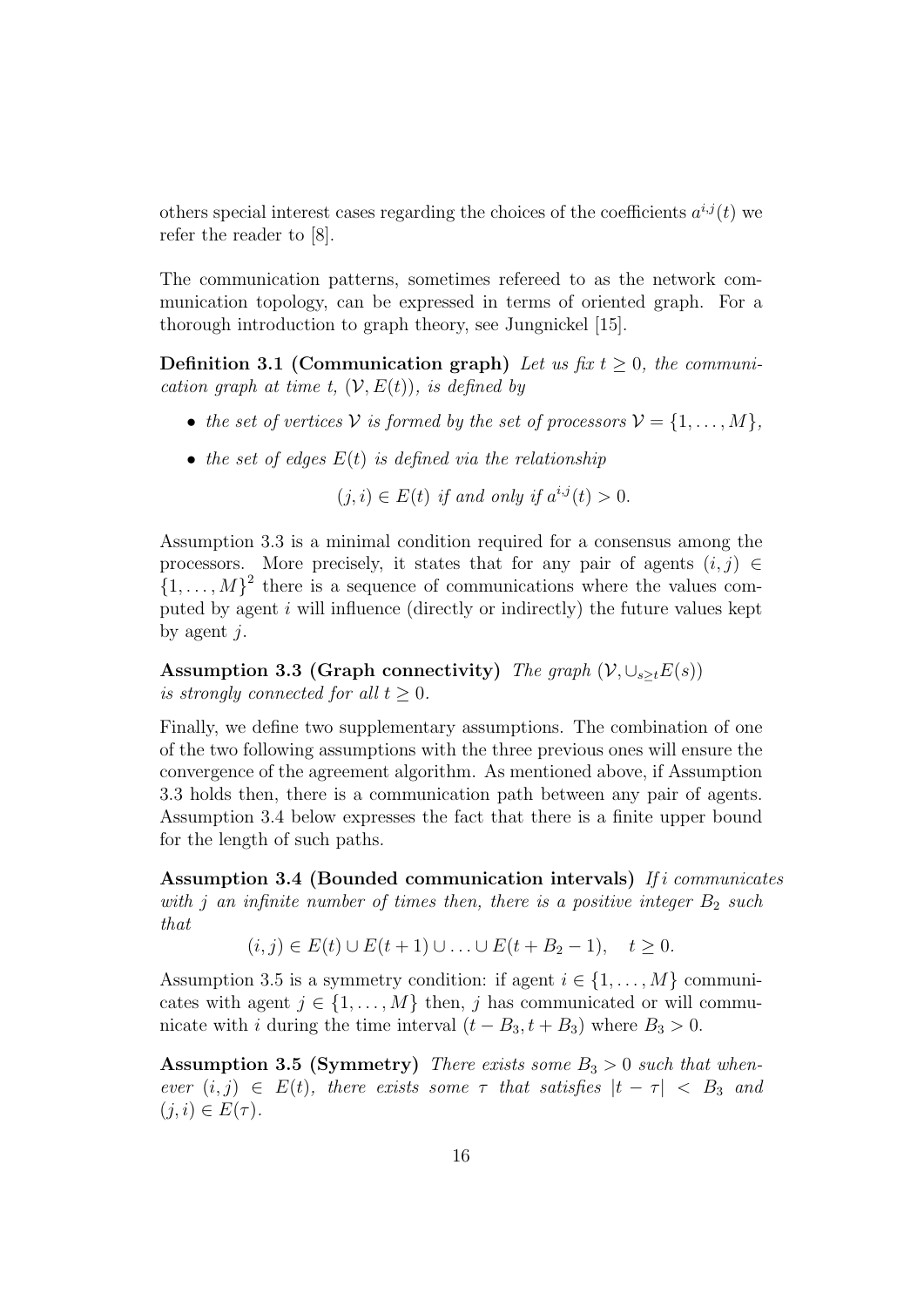To shorten a little bit the notation, we set

| $(AsY)_1 \equiv \langle$ | $\int$ Assumption 3.1; | $(AsY)_2 \equiv \cdot$ | $\int$ Assumption 3.1;   |
|--------------------------|------------------------|------------------------|--------------------------|
|                          | Assumption 3.2;        |                        | Assumption 3.2;          |
|                          | Assumption 3.3;        |                        | Assumption 3.3;          |
|                          | Assumption 3.4.        |                        | $\lambda$ ssumption 3.5; |

We are now in a position to state the main result of this section. The Theorem 3.1 expresses the fact that, for the agreement algorithm, a consensus is asymptotically reached by the agents.

Theorem 3.1 (Blondel et al. [8]) Under the set of Assumptions  $(AsY)_1$ or  $(AsY)_2$ , there is a consensus vector  $x^* \in (\mathbb{R}^d)^k$  (independent of i) such that

$$
\lim_{t \to \infty} ||x^{i}(t) - x^*|| = 0, \quad i \in \{1, ..., M\}.
$$

Besides, there exist  $\rho \in [0,1)$  and  $L > 0$  such that

$$
||x^{i}(t)-x^{i}(\tau)|| \leq L\rho^{t-\tau}, \quad i \in \{1,\ldots,M\} \text{ and } t \geq \tau \geq 0.
$$

#### 3.3 Asymptotic consensus

This subsection is devoted to the analysis of the general distributed asynchronous algorithm (3.2). For this purpose, the study of the agreement algorithm defined by equations (3.4) will be extremely fruitful. The following lemma states that the version possessed by agent  $i \in \{1, \ldots, M\}$  at time  $t \geq 0$ , namely  $w^{i}(t)$ , depends linearly on the others initialization vectors  $w^{j}(0)$  and the descent subsequences  $\{s^{j}(\tau)\}_{\tau=1}^{t-1}$  $_{\tau=-1}^{i-1}$ , where  $j \in \{1, ..., M\}$ .

**Lemma 3.1 (Tsitsiklis [37])** For all  $(i, j) \in \{1, \ldots, M\}^2$  and  $t \geq 0$ , there exists a real-valued sequence  $\{\phi^{i,j}(t,\tau)\}_{\tau=i}^{t-1}$  $\sum_{\tau=-1}^{t-1}$  such that

$$
w^{i}(t) = \sum_{j=1}^{M} \phi^{i,j}(t, -1) w^{j}(0) + \sum_{\tau=0}^{t-1} \sum_{j=1}^{M} \phi^{i,j}(t, \tau) s^{j}(\tau).
$$

For all  $(i, j) \in \{1, \ldots, M\}^2$  and  $t \geq 0$ , the real-valued sequences  $\{\phi^{i,j}(t, \tau)\}_{\tau=1}^{t-1}$  $\tau = -1$ do not depend on the value taken by the descent terms  $s^{i}(t)$ . The real numbers  $\phi^{i,j}(t,\tau)$  are determined by the sequences  $\{\tau^{i,j}(\tau)\}_{\tau=0}^t$  and  $\{a^{i,j}(\tau)\}_{\tau=0}^t$ . These last sequences are unknown in general, but some useful qualitative properties can be derived, as expressed in Lemma 3.2 below.

**Lemma 3.2 (Tsitsiklis [37])** For all  $(i, j) \in \{1, ..., M\}^2$ , let  $\{\phi^{i,j}(t, \tau)\}_{\tau=1}^{t-1}$  $\tau = -1$ be the sequences defined in Lemma 3.1.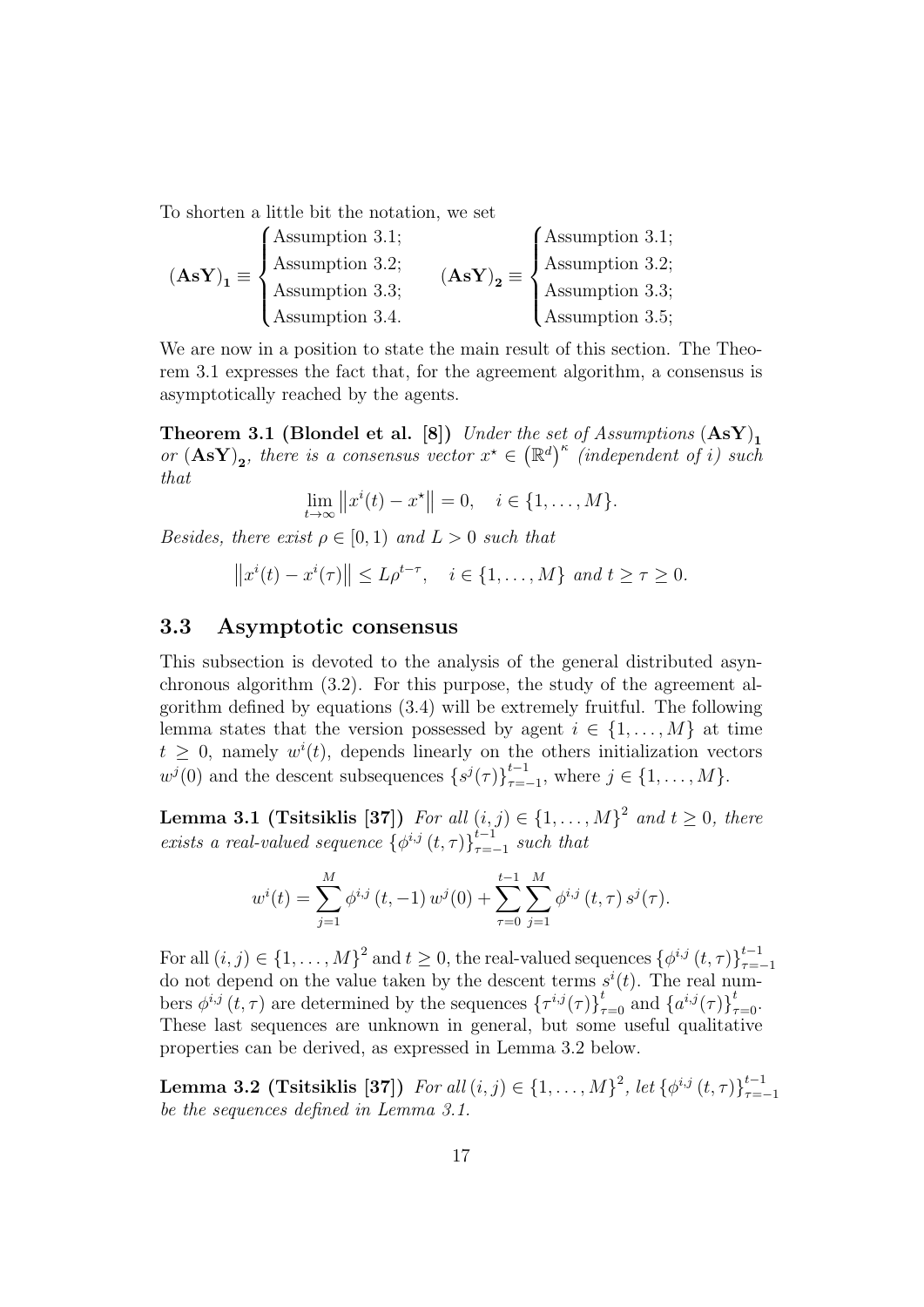1. Under Assumption 3.2,

$$
0 \le \phi^{i,j}(t,\tau) \le 1, \quad (i,j) \in \{1,\ldots,M\}^2 \text{ and } t > \tau \ge -1.
$$

- 2. Under Assumptions  $(\mathbf{AsY})_1$  or  $(\mathbf{AsY})_2$ , we have:
	- (a) For all  $(i, j) \in \{1, \ldots, M\}^2$  and  $\tau \geq -1$ , the limit of  $\phi^{i,j}(t, \tau)$  as t tends to infinity exists and is independent of j. It will be denoted  $\phi^i(\tau)$ .
	- (b) There exists some  $\eta > 0$  such that

$$
\phi^i(\tau) > \eta, \quad i \in \{1, \dots, M\} \text{ and } \tau \ge -1.
$$

(c) There exist a constant  $A > 0$  and  $\rho \in (0,1)$  such that

$$
|\phi^{i,j}(t,\tau) - \phi^{i}(\tau)| \le A\rho^{t-\tau}, \quad (i,j) \in \{1,\ldots,M\}^2 \text{ and } t > \tau \ge -1.
$$

Take  $t' \geq 0$  and assume that the agents stop performing update after time  $t'$ , but keep communicating and merging the results. This means that  $s^{j}(t) = 0$ for all  $t \geq t'$ . Then equations (3.2) write

$$
w^{i}(t+1) = \sum_{j=1}^{M} a^{i,j}(t) w^{j} (\tau^{i,j}(t)), \quad i \in \{1, ..., M\} \text{ and } t \geq t'.
$$

If Assumptions  $(AsY)_1$  or  $(AsY)_2$  are satisfied then, Theorem 3.1 shows that there is a consensus vector, depending on the time instant  $t'$ . Let us denote this vector by  $w^*(t')$  (see Figure 4). However, Lemma 3.2 provides a better way to define the sequence  $\{w^*(t)\}_{t=0}^{\infty}$  as shown in Definition 3.4. Note that this definition does not involve any assumption on the descent terms.

Definition 3.2 (Agreement vector) Assume that Assumptions  $(AsY)$ <sub>1</sub> or  $(AsY)_2$  are satisfied. The agreement vector sequence  $\{w^*(t)\}_{t=0}^{\infty}$  is defined by

$$
w^*(t) \triangleq \sum_{j=1}^M \phi^j(-1) w^j(0) + \sum_{\tau=0}^{t-1} \sum_{j=1}^M \phi^j(\tau) s^j(\tau), \quad t \ge 0.
$$

It is noteworthy that the agreement vector sequence  $w^*$  satisfies the following recursion formula

$$
w^*(t+1) = w^*(t) + \sum_{j=1}^{M} \phi^j(t)s^j(t), \quad t \ge 0.
$$
 (3.5)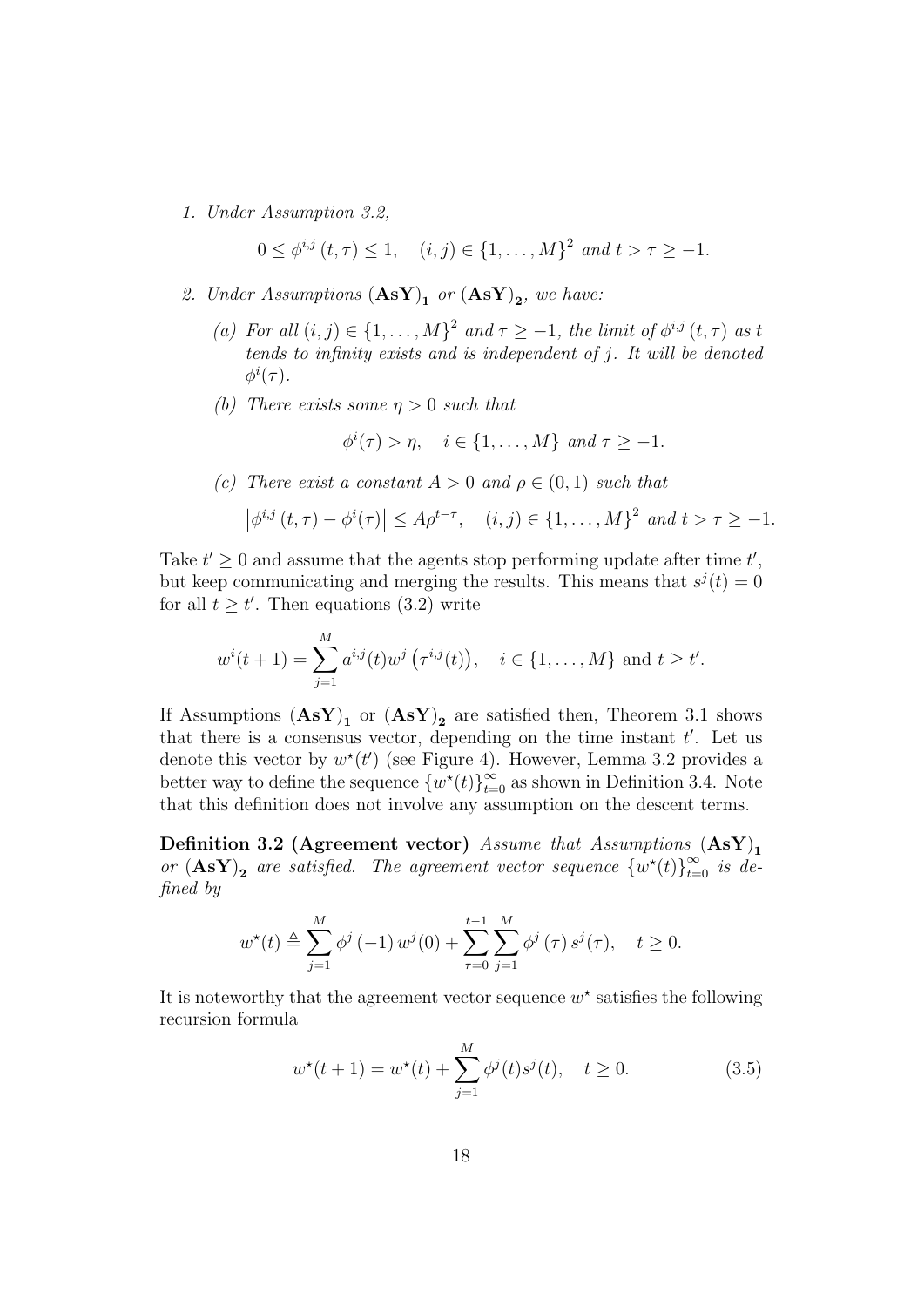

Figure 4: The agreement vector at time  $t', w^*(t')$  corresponds to the common value asymptotically achieved by all processors if computations integrating descent terms have stopped after  $t'$ , i.e,  $s^{j}(t) = 0$  for all  $t \geq t'$ .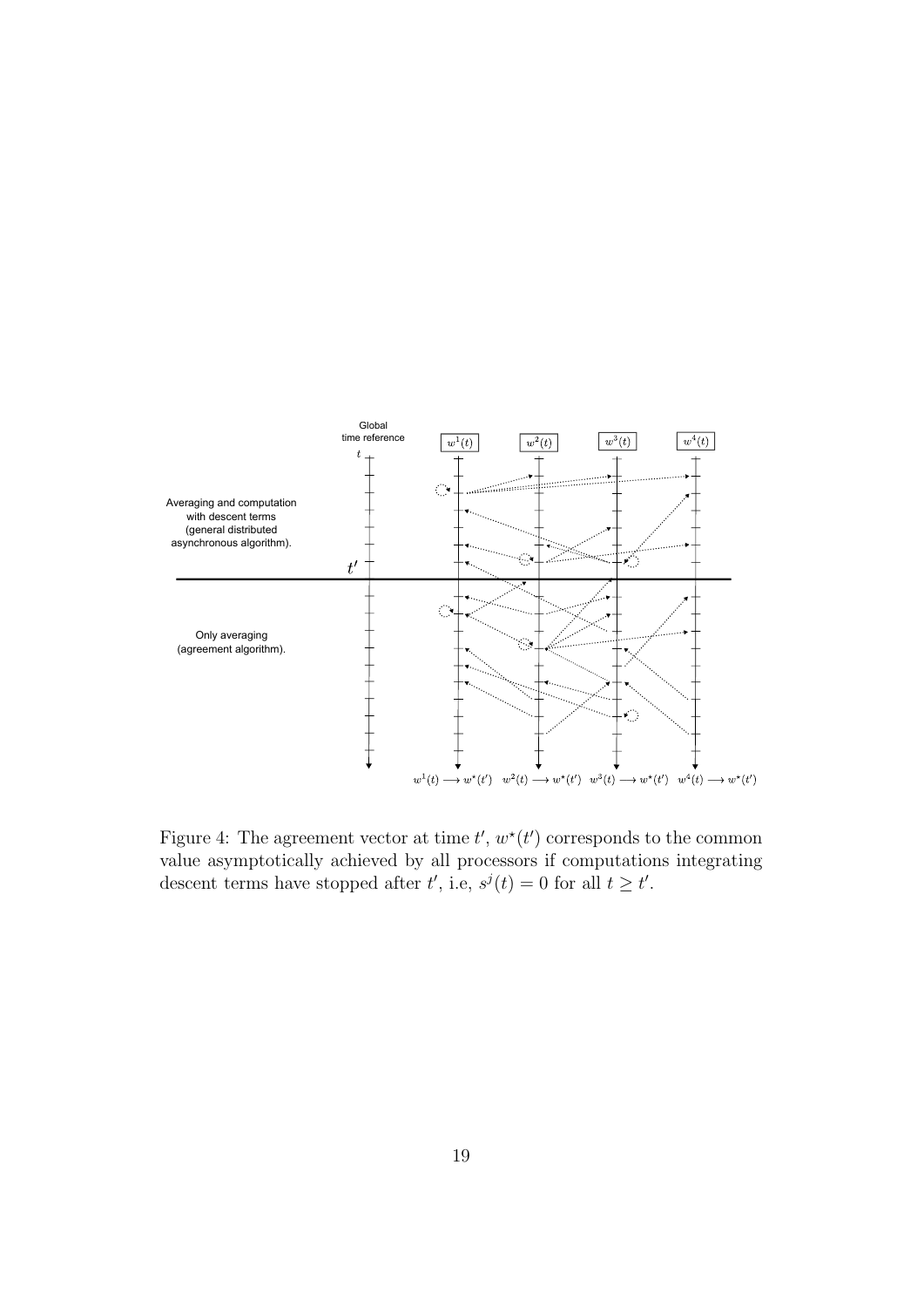# 4 Distributed asynchronous learning vector quantization

#### 4.1 Introduction, model presentation

From now on, and until the end of the paper, we assume that one of the two set of assumptions  $(AsY)_1$  or  $(AsY)_2$  holds, as well as the compactsupported density Assumption 2.1. In addition, we will also assume that  $0 \in \mathcal{G}$ . For the sake of clarity, all the proofs of the main theorems as well as the lemmas needed for these proofs have been postponed at the end of the paper, in Annex.

Tsitsiklis in [37], Tsitsiklis et al in [36] and Bertsekas and Tsitsiklis in [6] studied distributed asynchronous stochastic gradient optimization algorithms. In this series of publications, for the distributed minimization of a cost function  $F: (\mathbb{R}^d)^{\tilde{\kappa}} \longrightarrow \mathbb{R}$ , the authors considered the general distributed asynchronous algorithm defined by equation (3.2) with specific choices for stochastic descent terms  $s^i$ . Using the notation of Section 3, the algorithm writes

$$
w^{i}(t+1) = \sum_{j=1}^{M} a^{i,j}(t)w^{j}(\tau^{i,j}(t)) + s^{i}(t), \quad i \in \{1, ..., M\} \text{ and } t \ge 0,
$$

with stochastic descent terms  $s^i(t)$  satisfying

$$
\mathbb{E}\left\{s^{i}(t) \mid s^{j}(\tau), \ j \in \{1, \ldots, M\} \text{ and } t > \tau \geq 0\right\} = -\varepsilon_{t+1}^{i} \nabla F\left(w^{i}(t)\right),
$$
  
 $i \in \{1, \ldots, M\} \text{ and } t \geq 0.$  (4.1)

where  $\{ \varepsilon_t^i \}_{t=0}^{\infty}$  are decreasing steps sequences. The definition of the descent terms in [6, 36] is more general than the one appearing in equation (4.1). We refer the reader to Assumption 3.2 and 3.3 in [36] and Assumption 8.2 in [6] for the precise definition of the descent terms in [6, 36]. As discussed in Section 2, the CLVQ algorithm is also a stochastic gradient descent procedure. Unfortunately, the results from Tsitisklis et al. in [36, 37, 6] do not apply with our distortion function,  $C$ , since the authors assume that  $F$  is continuously differentiable and  $\nabla F$  is Lipschitz. Therefore, the aim of this section is to extend the results of Tsitsiklis et al. to the context of vector quantization and on-line clustering.

We first introduce the Distributed Asynchronous Learning Vector Quantization (DALVQ) algorithm. To prove its almost sure consistency, we will need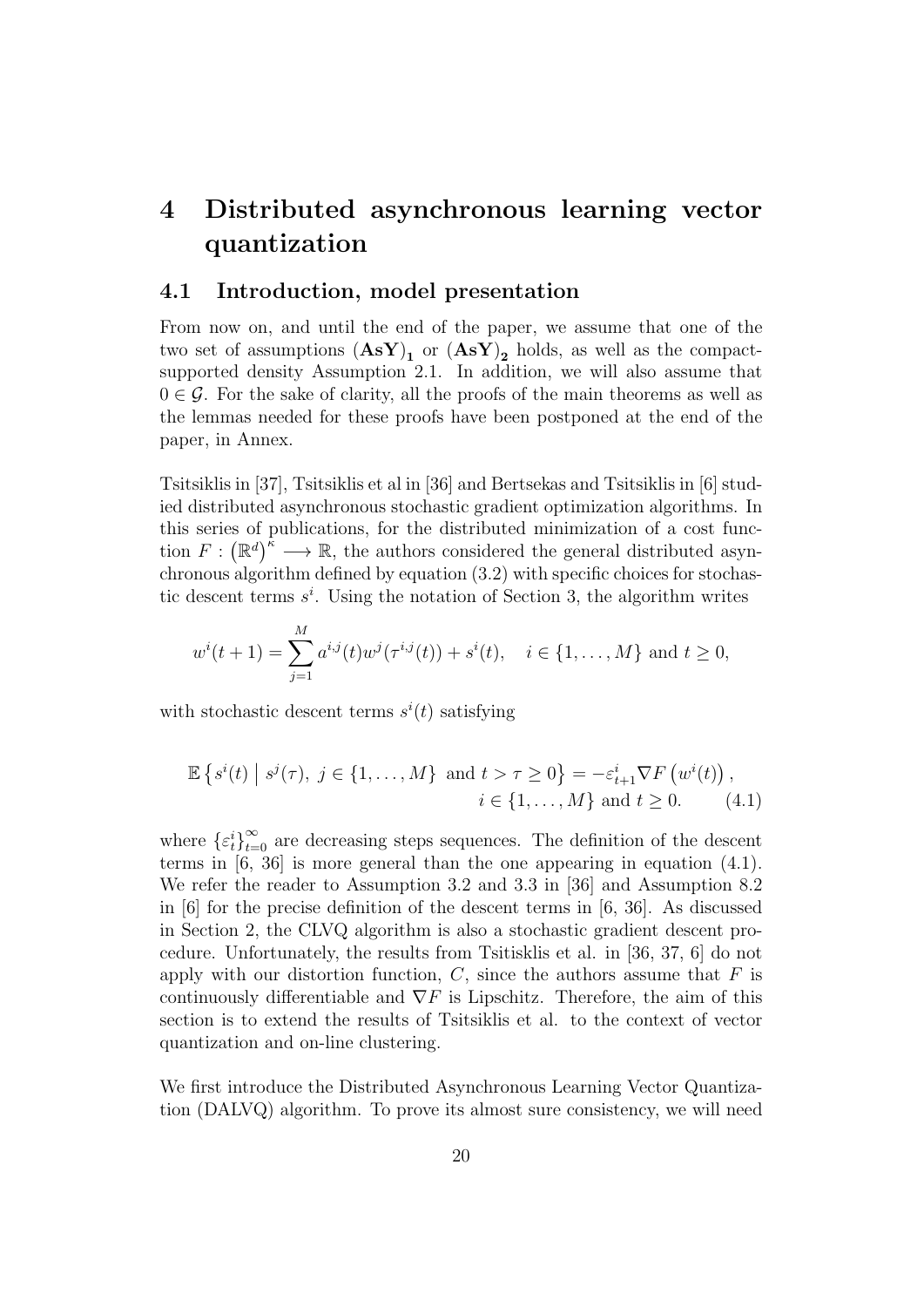an Asynchronous G-Lemma, which is inspired from the G-Lemma, Theorem 2.1, presented in Section 2. This theorem may be seen as an easy-to-apply tool for the almost sure consistency of a distributed asynchronous system where the average function is not necessary regular. Our approach sheds also some new light on the convergence of distributed asynchronous stochastic gradient descent algorithms. Precisely, Proposition 8.1 in [36] claims that  $\liminf_{t\to\infty} \|\nabla F(w^i(t))\| = 0$  while our main Theorem 4.2 below states that  $\lim_{t\to\infty} \|\nabla C(w^i(t))\| = 0.$  However, there is a price to pay for this more precise result with the non Lipschitz gradient  $\nabla C$ . Similarly to Pagès [29], who assumes that the trajectory of the CLVQ algorithm has almost surely asymptotically parted components (see Theorem 2.2 in Section 2), we will suppose that the agreement vector sequence has, almost surely, asymptotically parted component trajectories.

Recall that the goal of the DALVQ is to provide a well designed distributed algorithm that processes quickly (in term of wall clock time) very large data sets to produce accurate quantization. The data sets (or streams of data) are distributed among several queues sending data to the different processors of our distributed framework. Thus, in this context the sequence  $\mathbf{z}_1^i, \mathbf{z}_2^i, \ldots$ stands for the data available for processor, where  $i \in \{1, ..., M\}$ . The random variables

$$
\mathbf{z}_1^1, \mathbf{z}_2^1, \ldots, \mathbf{z}_1^2, \mathbf{z}_2^2, \ldots
$$

are assumed to be independent and identically distributed according to  $\mu$ .

In the definition of the CLVQ procedure (2.6), the term  $H(\mathbf{z}_{t+1}, w(t))$  can be seen as an observation of the gradient  $\nabla C(w(t))$ . Therefore, in our DALVQ algorithm, each processor  $i \in \{1, \ldots, M\}$  is able to compute such observations using its own data  $\mathbf{z}_1^i, \mathbf{z}_2^i, \ldots$  Thus, the DALVQ procedure is defined by equation (3.2) with the following choice for the descent term  $s^i$ :

$$
s^{i}(t) = \begin{cases} -\varepsilon_{t+1}^{i} H\left(\mathbf{z}_{t+1}^{i}, w^{i}(t)\right) & \text{if } t \in T^{i};\\ 0 & \text{otherwise}; \end{cases}
$$
(4.2)

where  $\{ \varepsilon_t^i \}_{t=0}^{\infty}$  are  $(0, 1)$ -valued sequences. The sets  $T^i$  contain the time instants where the version  $w^i$ , kept by processor i, is updated with the descent terms. This fine grain description of the algorithm allows some processors to be idle for computing descent terms (when  $t \notin T<sup>i</sup>$ ). This reflects the fact that the computing operations might not take the same time for all processors, which is precisely the core of asynchronous algorithms analysis. Similarly to time delays and combining coefficients, the sets  $T<sup>i</sup>$  are supposed to be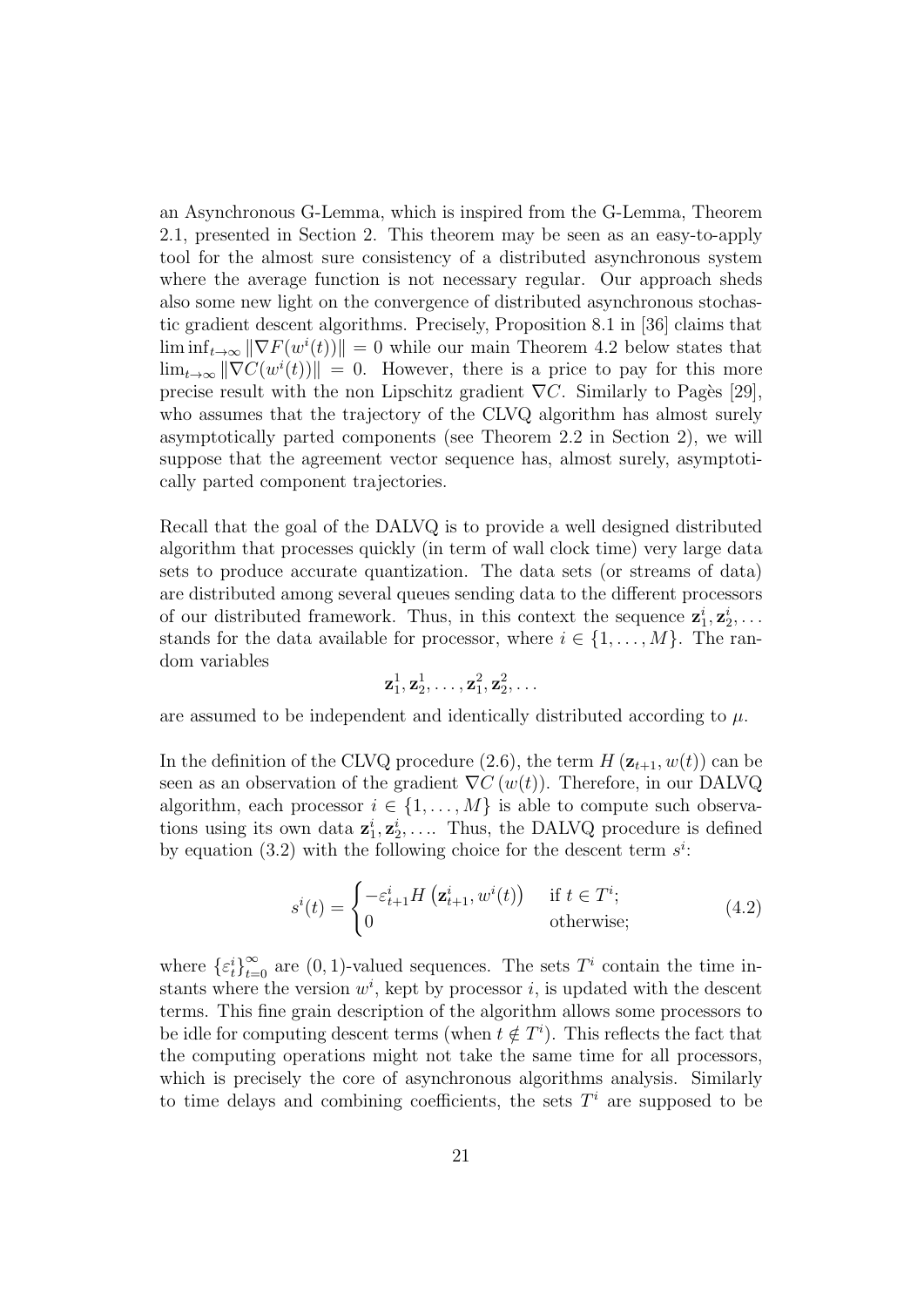deterministic but do not need to be known a priori for the execution of the algorithm.

In the DALVQ model, randomness arises from the data z. Therefore, it is natural to let  ${\{\mathcal{F}_t\}}_{t=0}^{\infty}$  be the filtration built on the  $\sigma$ -algebras

$$
\mathcal{F}_t \triangleq \sigma\left(\mathbf{z}_s^i, \ i \in \{1, \dots, M\} \text{ and } t \ge s \ge 0\right), \quad t \ge 0.
$$

An easy verification shows that, for all  $j \in \{1, ..., M\}$  and  $t \geq 0, w^*(t)$  and  $w^{j}(t)$  are  $\mathcal{F}_{t}$ -measurable random variables.

For simplicity, the assumption on the decreasing speed of the sequences  $\{\varepsilon_t^i\}_{t=0}^\infty$  is strengthened as follows. The notation  $a \vee b$  stands for the maximum of two reals a and b.

**Assumption 4.1** There exist two real numbers  $K_1 > 0$  and  $K_2 \geq 1$  such that

$$
\frac{K_1}{t \vee 1} \le \varepsilon_{t+1}^i \le \frac{K_2}{t \vee 1}, \quad i \in \{1, \dots, M\} \text{ and } t \ge 0.
$$

If Assumption 4.1 holds then, the sequences  $\{\varepsilon_t^i\}_{t=0}^\infty$  satisfy the standard Assumption 2.2 for stochastic optimization algorithms. Note that the choice of steps proportional to  $1/t$  has been proved to be a satisfactory learning rate, theoretically speaking and also for practical implementations (see for instance Murata [28] and Bottou and LeCun [12]).

For practical implementation, the sequences  $\{\varepsilon_{t+1}^i\}_{t=0}^\infty$  satisfying Assumption 4.1 can be implemented without a global clock, that is, without assuming that the current value of  $t$  is known by the agents. This assumption is satisfied, for example, by taking the current value of  $\varepsilon_t^i$  proportional to  $1/n_t^i$ , where  $n_t^i$  is the number of times that processor  $i$  as performed an update, i.e., the cardinal of the set  $T^i \cap \{0, \ldots, t\}$ . For a given processor, if the time span between consecutive updates is bounded from above and from below, a straightforward examination shows that the sequence of steps satisfy Assumption 4.1.

Finally, the next assumption is essentially technical in nature. It enables to avoid time instants where all processors are idle. It basically requires that, at any time  $t \geq 0$ , there is at least one processor  $i \in \{1, \ldots, M\}$  satisfying  $s^i(t) \neq 0.$ 

Assumption 4.2 One has  $\sum_{j=1}^{M} 1_{\{t \in T^j\}} > 0$ .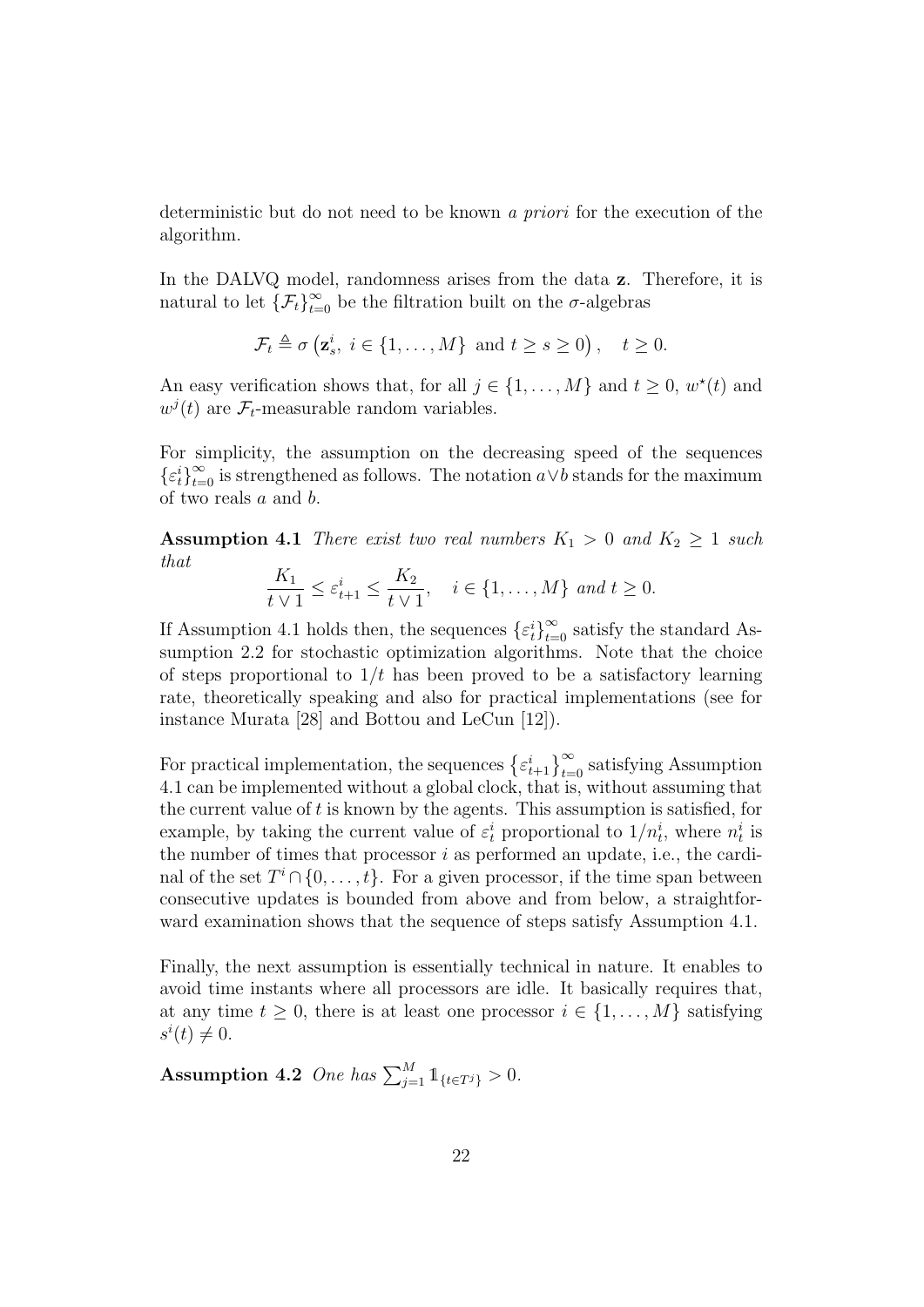### 4.2 The asynchronous G-Lemma

The aim of this subsection is to state a useful theorem similar to Theorem 2.1, but adapted to our asynchronous distributed context. The precise Definition 3.2 of the agreement vector sequence should not cast aside the intuitive definition. The reader should keep in mind that the vector  $w^*(t)$  is also the asymptotical consensus if descent terms are zero after time  $t$ . Consequently, even if the agreement vector  $\{w^*(t)\}_{t=0}^{\infty}$  is adapted to the filtration  $\{\mathcal{F}_t\}_{t=0}^{\infty}$ , the vector  $w^*(t)$  cannot be accessible for a user at time t. Nevertheless, the agreement vector  $w^*(t)$  can be interpreted as a "probabilistic state" of the whole distributed quantization scheme at time  $t$ . This explains why the agreement vector is a such convenient tool for the analysis of the DALVQ convergence and will be central in our adaptation of G-Lemma, Theorem 4.1.

Let us remark that equation (3.5) writes, for all  $t \geq 0$ ,

$$
w^*(t+1) = w^*(t) + \sum_{j=1}^M \phi^j(t)s^j(t)
$$
  
= 
$$
w^*(t) - \sum_{j=1}^M 1_{\{t \in T^j\}} \phi^j(t)\varepsilon_{t+1}^j H\left(\mathbf{z}_{t+1}^j, w^j(t)\right).
$$

Using the function h defined by identity  $(2.5)$  and the fact that the random variables  $w^*(t)$  and  $w^j(t)$  are  $\mathcal{F}_t$ -measurable then, it holds

$$
h(w^*(t)) = \mathbb{E}\left\{H\left(\mathbf{z}_{t+1}, w^*(t)\right) \mid \mathcal{F}_t\right\}, \quad t \geq 0.
$$

and

$$
h(w^{j}(t)) = \mathbb{E}\left\{H\left(\mathbf{z}_{t+1}, w^{j}(t)\right) \mid \mathcal{F}_{t}\right\}, \quad j \in \{1, \ldots, M\} \text{ and } t \geq 0.
$$

For all  $t \geq 0$ , set

$$
\varepsilon_{t+1}^* \triangleq \sum_{j=1}^M \mathbb{1}_{\{t \in T^j\}} \phi^j(t) \varepsilon_{t+1}^j.
$$
 (4.3)

Clearly, the real numbers  $\varepsilon_t^{\star}$  are nonnegative. Their strictly positiveness will be discussed in Proposition 4.1.

Set

$$
\Delta M_t^{(1)} \triangleq \sum_{j=1}^M \mathbb{1}_{\{t \in T^j\}} \phi^j(t) \varepsilon_{t+1}^j \left( h(w^\star(t)) - h(w^j(t)) \right), \quad t \ge 0,
$$
 (4.4)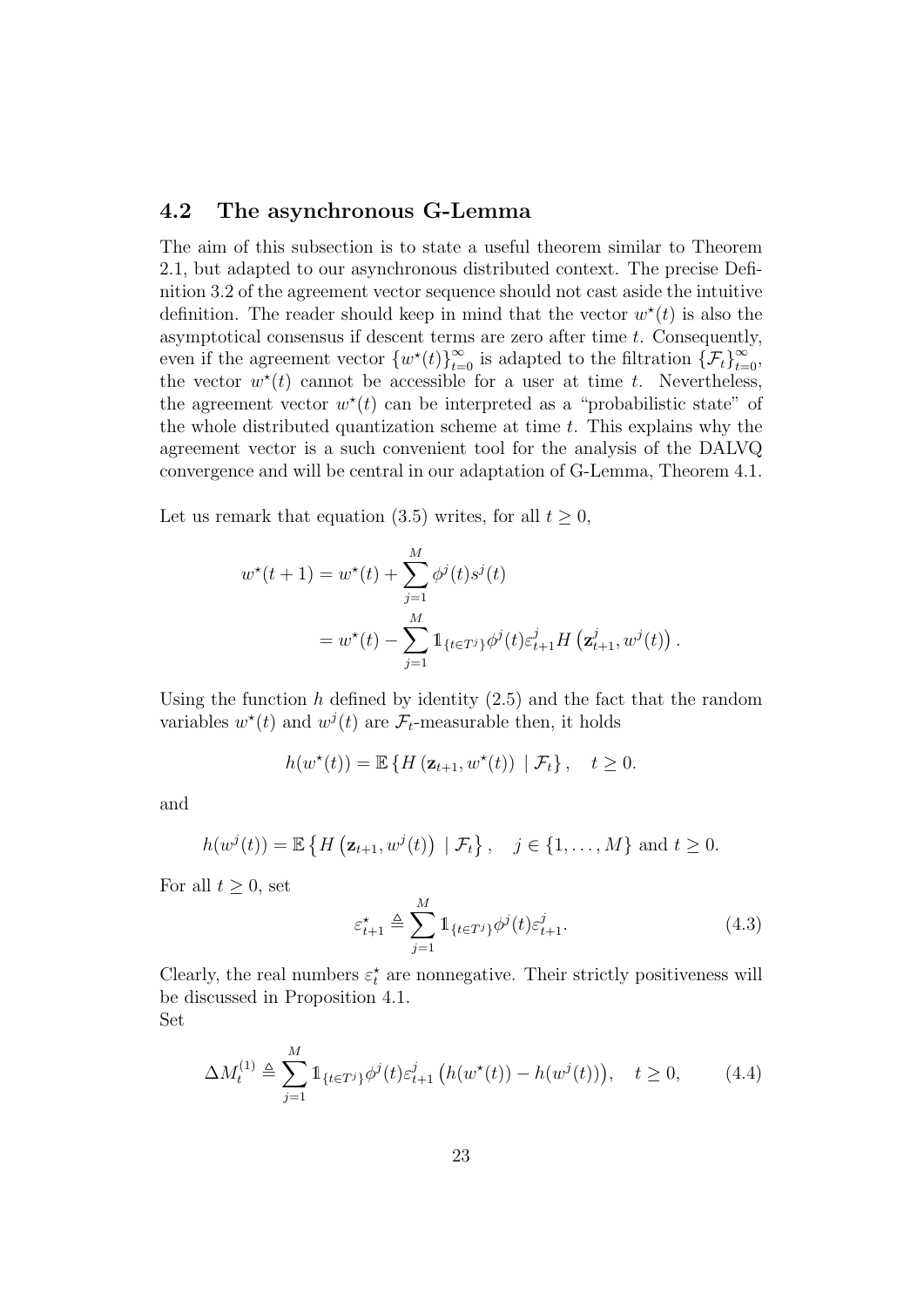and

$$
\Delta M_t^{(2)} \triangleq \sum_{j=1}^M \mathbb{1}_{\{t \in T^j\}} \phi^j(t) \varepsilon_{t+1}^j \left( h(w^j(t)) - H\left(\mathbf{z}_{t+1}^j, w^j(t)\right) \right), \quad t \ge 0. \tag{4.5}
$$

Note that  $\mathbb{E} \left\{ \Delta M_t^{(2)} \right\}$  $t_t^{(2)}$  = 0 and, consequently, that the random variables  $\Delta M_t^{(2)}$  $t_t^{(2)}$  can be seen as the increments of a martingale with respect to the filtration  $\{\mathcal{F}_t\}_{t=0}^\infty$ .

Finally, with this notation, equation (3.5) takes the form

$$
w^*(t+1) = w^*(t) - \varepsilon_{t+1}^* h(w^*(t)) + \Delta M_t^{(1)} + \Delta M_t^{(2)}, \quad t \ge 0.
$$
 (4.6)

We are now in a position to state our most useful tool, which is similar in spirit to the G-Lemma, but adapted to the context of distributed asynchronous stochastic gradient descent algorithm.

Theorem 4.1 (Asynchronous G-Lemma) Assume that the following conditions are satisfied:

- 1.  $\sum_{t=0}^{\infty} \varepsilon_t^* = \infty$  and  $\varepsilon_t^* \xrightarrow[t \to \infty]{} 0$ .
- 2. The sequences  $\{w^*(t)\}_{t=0}^{\infty}$  and  $\{h(w^*(t))\}_{t=0}^{\infty}$  are bounded a.s.
- 3. The series  $\sum_{t=0}^{\infty} \Delta M_t^{(1)}$  and  $\sum_{t=0}^{\infty} \Delta M_t^{(2)}$  $t_t^{(2)}$  converge a.s. in  $(\mathbb{R}^d)^{\kappa}$ .
- 4. There exists a lower semi-continuous function  $G : (\mathbb{R}^d)^{\kappa} \longrightarrow [0, \infty)$ such that

$$
\sum_{t=0}^{\infty} \varepsilon_{t+1}^{\star} G\left(w^{\star}(t)\right) < \infty, \quad a.s.
$$

Then, there exists a connected component  $\Xi$  of  $\{G=0\}$  such that

$$
dist(w^*(t), \Xi) \xrightarrow[t \to \infty]{} 0, \quad a.s.
$$

#### 4.3 Trajectory analysis

The Pages's proof on the almost sure convergence of the CLVQ procedure required a careful examination of the trajectories of the process  ${w(t)}_{t=0}^{\infty}$ . Thus, in this subsection we investigate similar properties and introduce the assumptions that will be needed to prove our main convergence result, Theorem 4.2.

The next Assumption 4.3 ensures that, for each processor, the quantizers stay in the support of the density.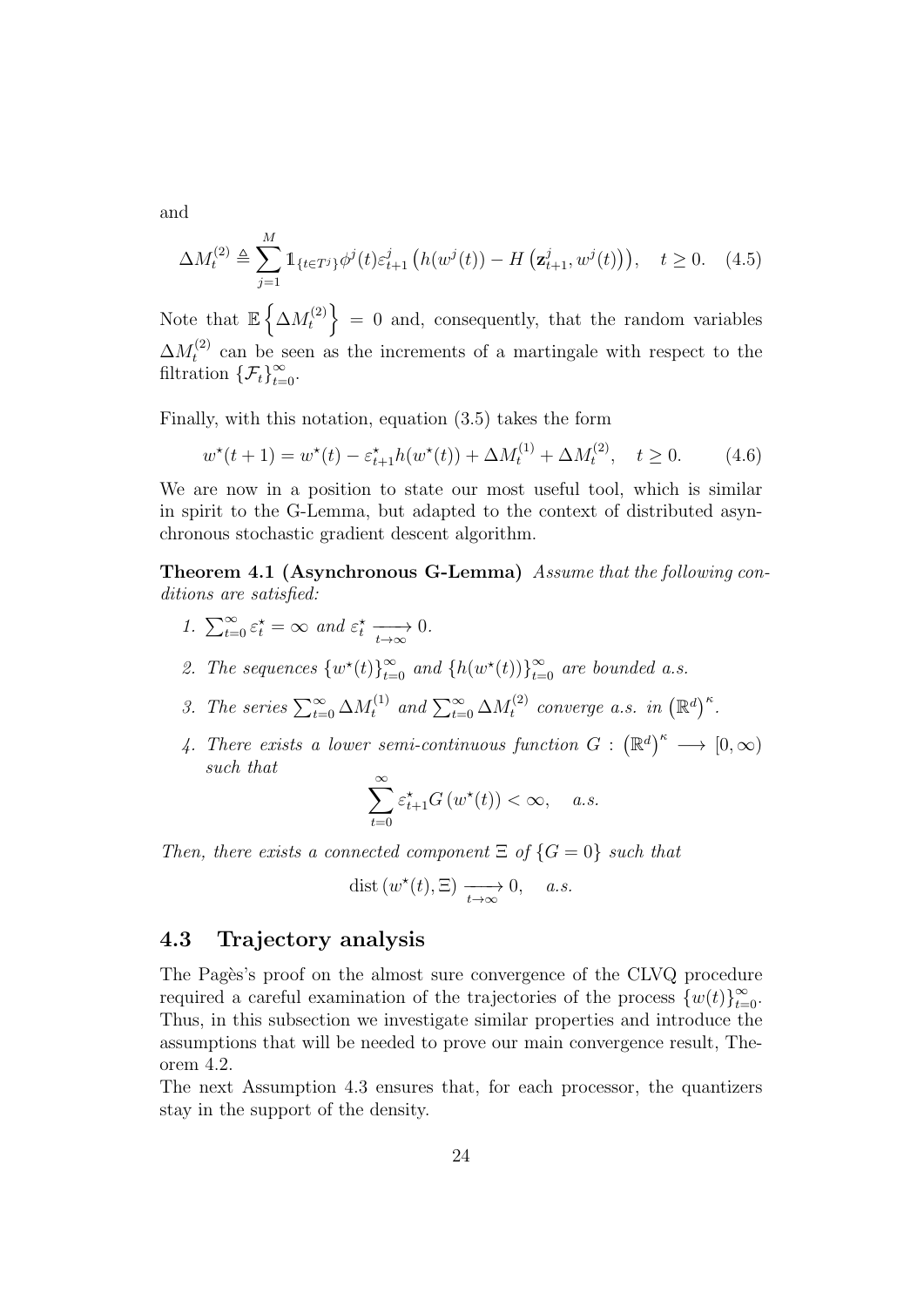Assumption 4.3 One has

$$
\mathbb{P}\left\{w^{j}(t)\in\mathcal{G}^{\kappa}\right\}=1,\quad j\in\{1,\ldots,M\}\ and\ t\geq0.
$$

Firstly, let us mention that since the set  $\mathcal{G}^{\kappa}$  is convex, if Assumption 4.3 holds then,

$$
\mathbb{P}\left\{w^*(t) \in \mathcal{G}^\kappa\right\} = 1, \quad t \ge 0.
$$

Secondly, note that the Assumption 4.3 is not particularly restrictive. This assumption is satisfied under the condition: for each processor, no descent term is added while a combining computation is performed. This writes

$$
a_{i,j}(t) = \delta_{i,j}
$$
 and  $\tau^{i,i}(t) = t$ ,  $(i,j) \in \{1, ..., M\}^2$  and  $t \in T^i$ .

This requirement makes sense for practical implementations. Remind that if  $t \notin T^i$ , then  $s^i(t) = 0$ . Thus, equation (3.2) takes the form

$$
w^{i}(t+1) = \begin{cases} w^{i}(t+1) = w^{i}(t) - \varepsilon_{t+1}^{i} (w^{i}(t) - \mathbf{z}_{t+1}^{i}) & \text{if } t \in T^{i}; \\ = (1 - \varepsilon_{t+1}^{i}) w^{i}(t) + \varepsilon_{t+1}^{i} \mathbf{z}_{t+1}^{i} & \text{if } t \in T^{i}; \\ w^{i}(t+1) = \sum_{j=1}^{M} a^{i,j}(t) w^{j}(\tau^{i,j}(t)) & \text{otherwise.} \end{cases}
$$
(4.7)

Since  $\mathcal{G}^{\kappa}$  is a convex set, it follows easily that if  $w^{j}(0) \in \mathcal{G}^{\kappa}$ , then  $w^{j}(t) \in \mathcal{G}^{\kappa}$ for all  $j \in \{1, ..., M\}$  and  $t \geq 0$  and, consequently, that Assumption 4.3 holds.

The next Lemma 4.1 provides a deterministic upper bound on the differences between the distributed versions  $w^i$  and the agreement vector. For any subset A of  $(\mathbb{R}^d)^{\kappa}$ , the notation diam(A) stands for the usual diameter defined by

$$
diam(A) = \sup_{x,y \in A} \{ ||x - y|| \}.
$$

**Lemma 4.1** Assume that Assumptions 4.1 and 4.3 are satisfied then,

$$
||w^*(t) - w^i(t)|| \le \sqrt{\kappa} M \operatorname{diam}(\mathcal{G}) A K_2 \theta_t, \quad i \in \{1, ..., M\} \text{ and } t \ge 0, \text{ a.s.},
$$

where  $\theta_t \triangleq \sum_{\tau=-1}^{t-1}$ 1  $\frac{1}{\tau\vee1}\rho^{t-\tau}$  and A (resp.  $K_2$ ) is the constant introduced in Lemma 3.2 (resp. Assumption  $4.1$ ).

The sequence  $\{\theta_t\}_{t=0}^{\infty}$  defined in Lemma 4.1 satisfies

$$
\theta_t \xrightarrow[t \to \infty]{} 0 \text{ and } \sum_{t=0}^{\infty} \frac{\theta_t}{t} < \infty.
$$
\n
$$
(4.8)
$$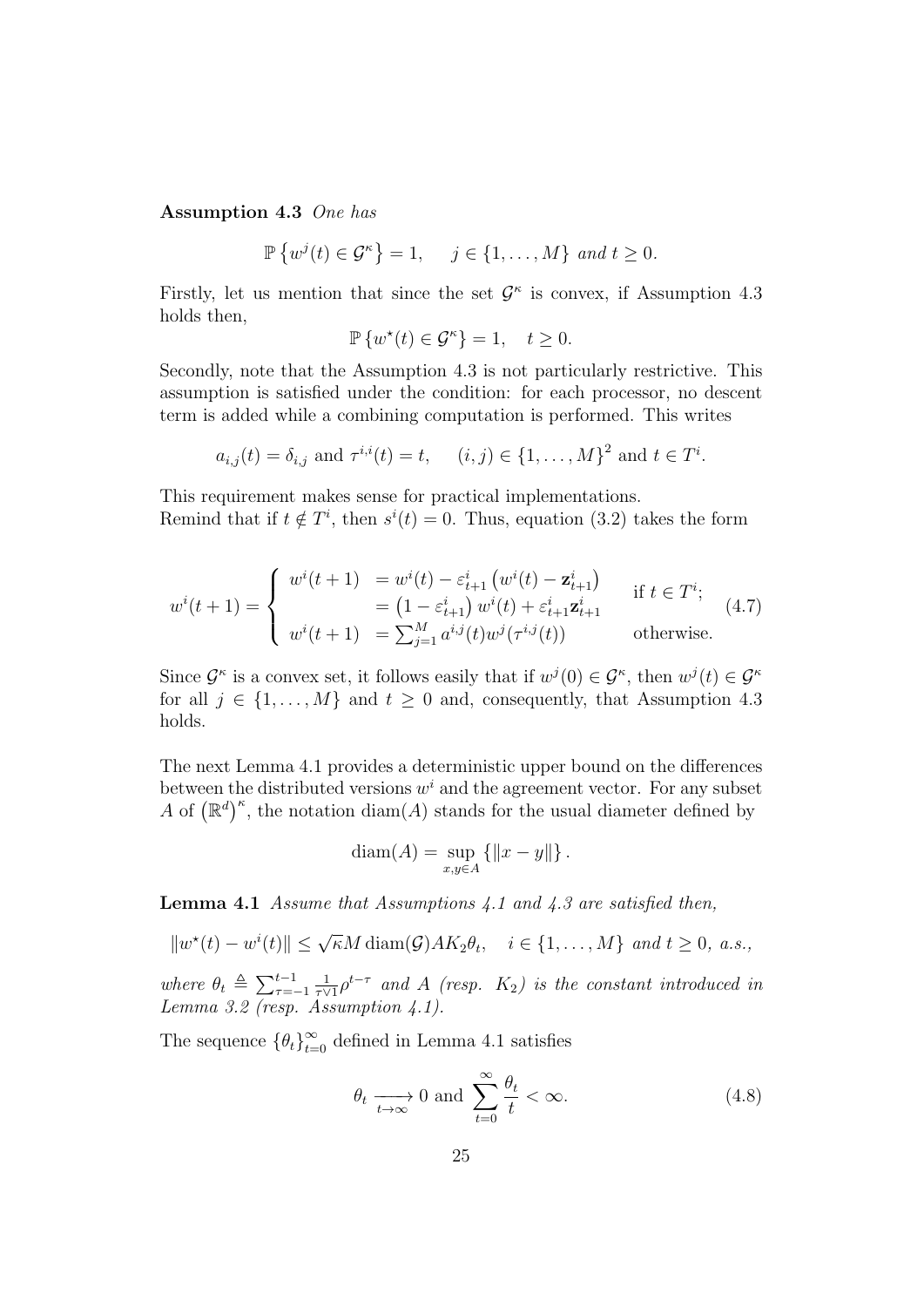Thus, under Assumptions 4.1 and 4.3, it follows easily that

$$
w^*(t) - w^i(t) \xrightarrow[t \to \infty]{} 0, \quad i \in \{1, ..., M\}, \text{ a.s.},
$$

and

$$
w^{i}(t) - w^{j}(t) \xrightarrow[t \to \infty]{} 0, \quad (i, j) \in \{1, ..., M\}^{2}, \text{ a.s.}
$$
 (4.9)

This shows that the trajectories of the distributed versions of the quantizers reach asymptotically a consensus with probability 1. In other words, if one of the sequences  $\{w^{i}(t)\}_{t=0}^{\infty}$  converges then, they all converge towards the same value. The rest of the paper is devoted to prove that this common value is in fact a zero of  $\nabla C$ , i.e. a critical point.

To prove the result mentioned above, we will need the following assumption, which basically states that the components of  $w^*$  are parted, for every time t but also asymptotically. This assumption is similar in spirit to the main requirement of Theorem 2.2.

Assumption 4.4 One has

- 1.  $\mathbb{P}\left\{w^\star(t) \in \mathcal{D}_*^{\kappa}\right\} = 1, \quad t \geq 0.$
- 2.  $\mathbb{P}\left\{\liminf_{t\to\infty} \text{dist}\left(w^\star(t), \mathbb{C}\mathcal{D}^\kappa_*\right) > 0\right\} = 1, \quad t \geq 0.$

## 4.4 Consistency of the DALVQ

In this subsection we state our main theorem on the consistency of the DALVQ. Its proof is based on the Asynchronous G-Lemma, Theorem 4.1. The goal of the next proposition is to ensure that the first assumption of Theorem 4.1 holds.

**Proposition 4.1** Let Assumptions 4.1 and 4.2 hold then,  $\varepsilon_t^* > 0$ ,  $t \geq 0$ ,  $\varepsilon_t^* \xrightarrow[t \to \infty]{} 0 \text{ and } \sum_{t=0}^{\infty} \varepsilon_t^* = \infty.$ 

The second condition required in Theorem 4.1 deals with the convergence of the two series defined by equations (4.4) and (4.5). The next Proposition 4.2 provides sufficient condition for the almost sure convergence of these series.

Proposition 4.2  $\sum$ **oposition 4.2** If Assumptions 4.1, 4.3 and 4.4 hold then, the series  $\sum_{t=0}^{\infty} \Delta M_t^{(1)}$  and  $\sum_{t=0}^{\infty} \Delta M_t^{(2)}$  converge almost surely in  $(\mathbb{R}^d)^{\kappa}$ .  $\mathcal{E}_t^{(2)}$  converge almost surely in  $(\mathbb{R}^d)^{\kappa}$ .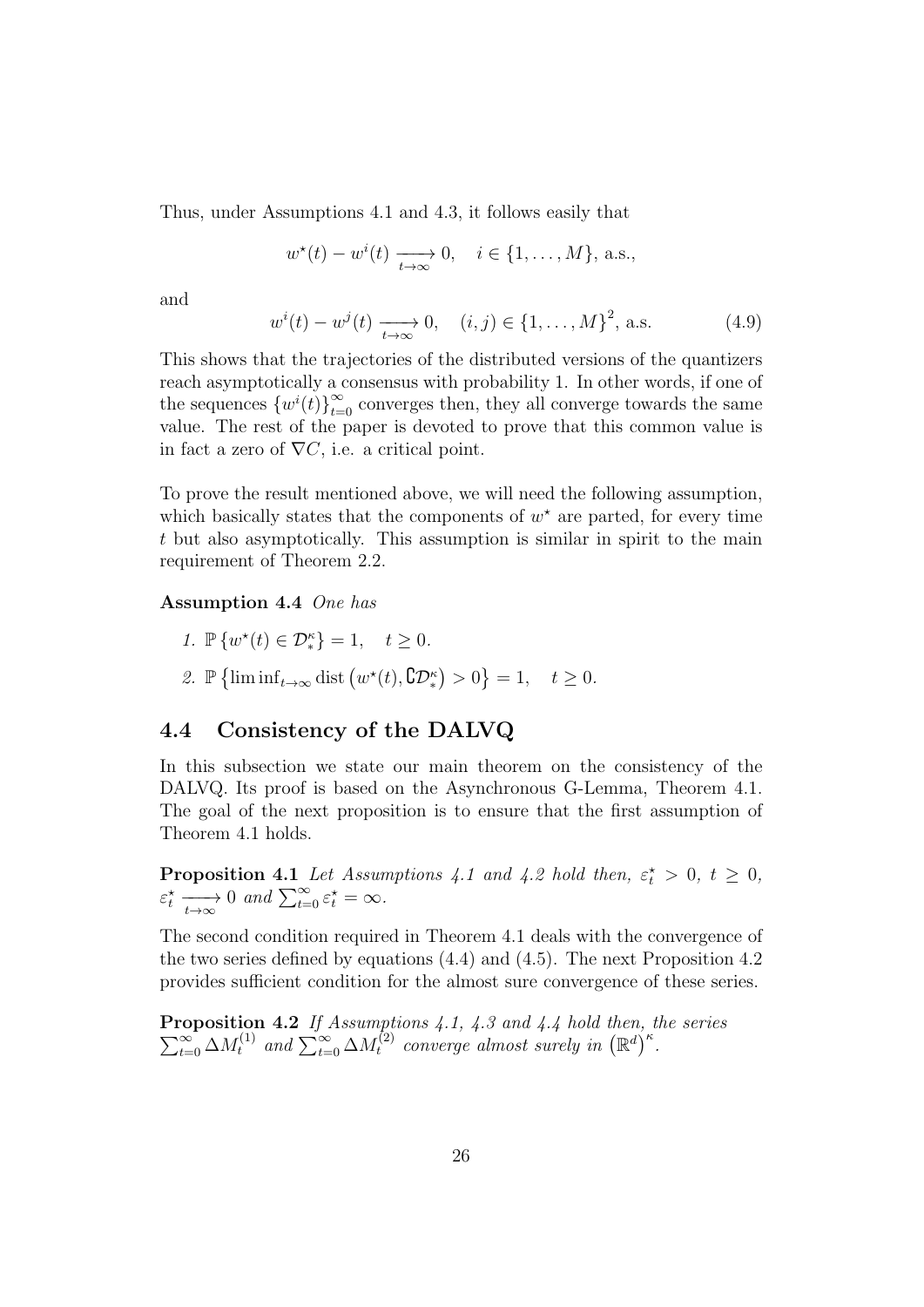This next proposition may be considered has the most important step in the proof of the convergence of the DALVQ. It establishes the convergence of a series of the form  $\sum_{t=0}^{\infty} \varepsilon_{t+1} ||\nabla C(w(t))||^2$ . The analysis of the convergence of this type of series is standard for the analysis of stochastic gradient method (see for instance Benveniste et al. [5] and Bottou [9]). In our context, we pursue the fruitful use of the agreement vector sequence,  ${w^*(t)}_{t=0}^{\infty}$ , and its related "steps",  $\{\varepsilon_t^{\star}\}_{t=0}^{\infty}$ .

Note that under Assumption 4.4, we have  $h(w^*(t)) = \nabla C(w^*(t))$  for all  $t \geq 0$ , almost surely, therefore the sequence  $\{\nabla C(w^*(t))\}_{t=0}^{\infty}$  below is well defined.

Proposition 4.3 If Assumptions 4.1, 4.3 and 4.4 hold then,

1. 
$$
C(w^*(t)) \xrightarrow[t \to \infty]{} C_{\infty}, \quad a.s., \text{ where } C_{\infty} \in [0, \infty),
$$
  
\n2. 
$$
\sum_{t=0}^{\infty} \varepsilon_{t+1}^* ||\nabla C(w^*(t))||^2 < \infty, \quad a.s.
$$
\n(4.10)

Remark that from the convergence of the series given by equation (4.10) one can only deduce that  $\liminf_{t\to\infty} \|\nabla C(w^*(t))\| = 0.$ 

We are now in a position to state the main theorem of this paper, which expresses the convergence of the distributed version towards some zero of the gradient of the distortion. In addition, the convergence results (4.9) imply that if a version converges then, all the versions converge towards this value.

Theorem 4.2 (Asynchronous Theorem) If Assumptions 4.1, 4.2, 4.3 and 4.4 hold then,

$$
w^*(t) \xrightarrow[t \to \infty]{} \Xi_{\infty}, \quad a.s.
$$

and

 $w^{i}(t) \longrightarrow_{t\to\infty} \Xi_{\infty}, \quad i \in \{1,\ldots,M\}, \text{ a.s.},$ 

where  $\Xi_{\infty}$  is some connected component of the set  $\{\nabla C = 0\} \cap \mathcal{G}^{\kappa}$ .

#### 4.5 Annex

Sketch of the proof of Asynchronous G-Lemma 4.1. The proof is an adaptation of the one found by Fort and Pagès, Theorem  $4$  in [17]. The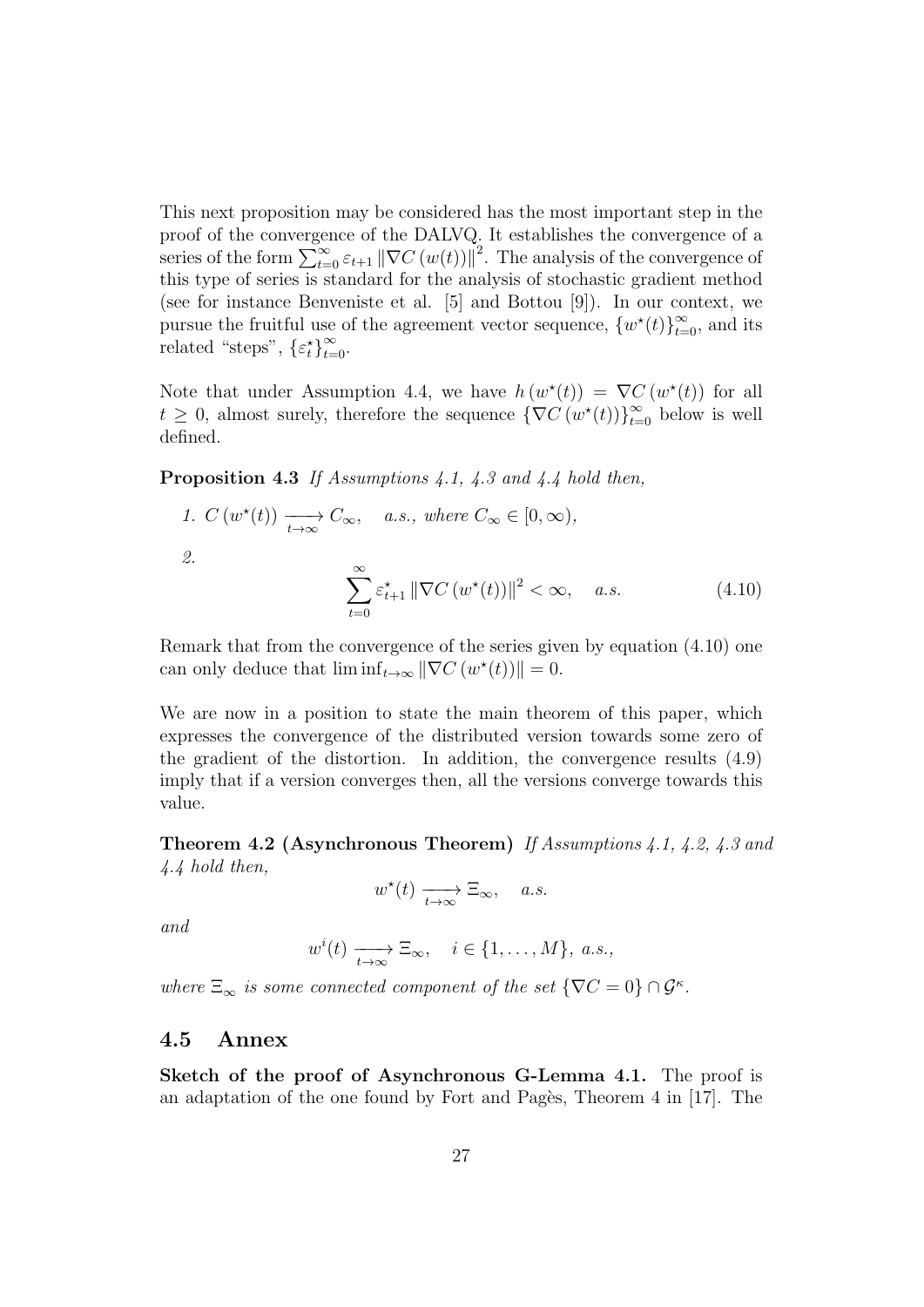recursive equation (4.6) satisfied by the sequence  ${w^*(t)}_{t=0}^{\infty}$  is similar to the iterations (2) in [17] (with the notation of this paper):

$$
X^{t+1} = X^t - \varepsilon_{t+1} h(X^t) + \varepsilon_{t+1} (\Delta M^{t+1} + \eta^{t+1}), \quad t \ge 0.
$$

Thus, similarly, we define a family of continuous time stepwise function  ${u \mapsto \check{w}(t, u)}_{t=1}^{\infty}.$ 

 $\check{w}^*(0, u) \triangleq w^*(s)$ , if  $u \in [\varepsilon_1^* + \ldots + \varepsilon_s^*, \varepsilon_1^* + \ldots + \varepsilon_{s+1}^*), \quad u \in [0, \infty)$ . and if  $u < \varepsilon_1^{\star}$ ,  $\check{w}^{\star}(0, u) = w^{\star}(0)$ .

$$
\check{w}^{\star}(t,u) \triangleq \check{w}^{\star}(0,\varepsilon_1^{\star} + \ldots + \varepsilon_t^{\star} + u), \quad t \ge 1 \text{ and } u \in [0,\infty).
$$

Hence, for every  $t \in \mathbb{N}$ ,

$$
\check{w}^*(t, u) = \check{w}^*(0, t) - \int_0^u h(\check{w}^*(t, v)) dv + R_u(t), \quad u \in [0, \infty),
$$

where, for every  $t \geq 1$  and  $u \in [\varepsilon_1^* + \ldots + \varepsilon_{t+t'}^*, \varepsilon_1^* + \ldots + \varepsilon_{t+t'+1}^*],$ 

$$
R_u(t) \triangleq \int_{\varepsilon_t^* + \ldots + \varepsilon_{t+t'}^*}^{\varepsilon_1^* + \ldots + \varepsilon_t^* + u} \check{w}^*(0, v) dv + \sum_{s=t+1}^{t+t'} \left( \Delta M_s^{(1)} + \Delta M_s^{(2)} \right).
$$

The only difference between the families of continuous time functions  $\{\check{w}(t, u)\}_{t=0}^{\infty}$ and  ${X^{(t)}}_{t=1}^{\infty}$  defined in [17] is the remainder term  $R_u(t)$ . The convergence

$$
\sup_{u \in [0,T]} \|R_u(t)\| \xrightarrow[t \to \infty]{} 0, \quad T > 0.
$$

follows easily from the third assumption of Theorem 4.1. The rest of the proof follows similarly as in Theorem 4 [17].

 $\Box$ 

**Proof of Lemma 4.1.** For all  $i \in \{1, ..., M\}$ , and all  $t \geq 0$ , and all  $1 \leq \ell \leq \kappa$  , we may write

$$
\|w_{\ell}^{i}(t) - w_{\ell}^{*}(t)\|
$$
\n
$$
= \left\| \sum_{j=1}^{M} \left( \left( \phi^{i,j}(t, -1) - \phi^{j}(-1) \right) w_{\ell}^{j}(0) + \sum_{\tau=0}^{t-1} \left( \phi^{i,j}(t, \tau) - \phi^{j}(t) \right) s_{\ell}^{j}(\tau) \right) \right\|
$$
\n(by Definition 3.2 and Lemma 3.1)\n
$$
\leq \sum_{j=1}^{M} \left| \phi^{i,j}(t, -1) - \phi^{j}(-1) \right| \left\| w_{\ell}^{j}(0) \right\| + \sum_{\tau=0}^{t-1} \sum_{j=1}^{M} \left| \phi^{i,j}(t, \tau) - \phi^{j}(t) \right| \left\| s_{\ell}^{j}(\tau) \right\|
$$
\n
$$
\leq A \rho^{t+1} \sum_{j=1}^{M} \left\| w_{\ell}^{j}(0) \right\| + A \sum_{\tau=0}^{t-1} \sum_{j=1}^{M} \rho^{t-\tau} \left\| s_{\ell}^{j}(\tau) \right\|
$$
\n(by Lemma 3.2).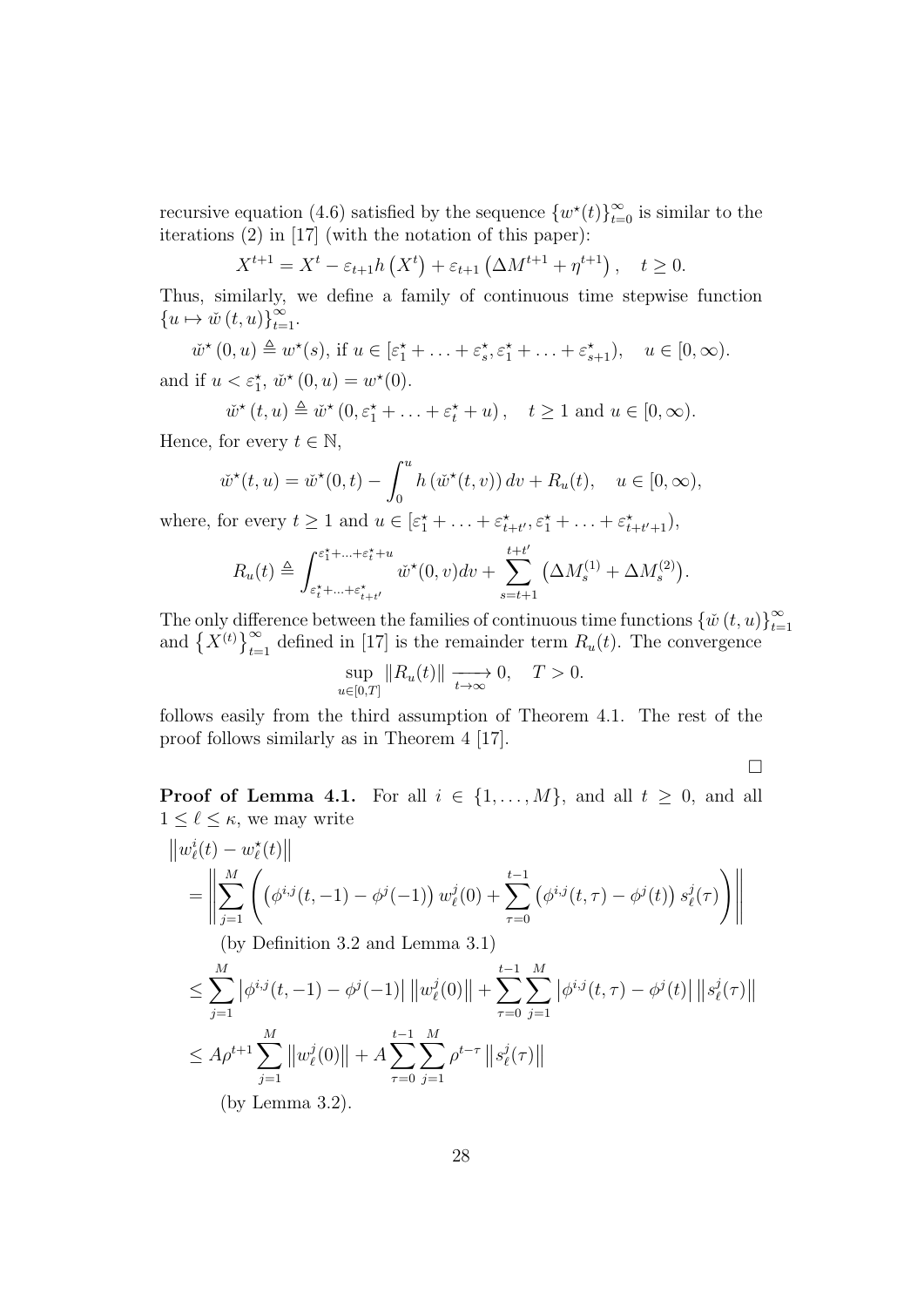Thus,

$$
\|w_{\ell}^{i}(t) - w_{\ell}^{\star}(t)\| \n\leq A\rho^{t+1} \sum_{j=1}^{M} \|w_{\ell}^{j}(0)\| + A \sum_{\tau=0}^{t-1} \sum_{j=1}^{M} \rho^{t-\tau} |\varepsilon_{\tau+1}^{j}| 1\!\!1_{\{\tau \in T^{j}\}} \|H(\mathbf{z}_{\tau+1}^{j}, w^{j}(\tau))_{\ell}\| \n\text{(by equation (4.2))} \n\leq A\rho^{t+1} \sum_{j=1}^{M} \|w_{\ell}^{j}(0)\| \n+ A \sum_{\tau=0}^{t-1} \sum_{j=1}^{M} \rho^{t-\tau} |\varepsilon_{\tau+1}^{j}| 1\!\!1_{\tau \in T^{j}} 1\!\!1_{\{\mathbf{z}_{\tau+1}^{j} \in W_{\ell}(w^{j}(\tau))\}} \|w_{\ell}^{j}(\tau) - \mathbf{z}_{\tau+1}^{j}\|.
$$

Therefore,

$$
||w_{\ell}^{i}(t) - w_{\ell}^{*}(t)||
$$
  
\$\leq A M \operatorname{diam}(\mathcal{G}) \rho^{t+1} + A \operatorname{diam}(\mathcal{G}) K\_{2} M \sum\_{\tau=0}^{t-1} \frac{1}{\tau \vee 1} \rho^{t-\tau}\$

(because  $0\in\mathcal{G}$  and by Assumptions 4.1 and 4.3)

$$
\leq A \operatorname{diam}(\mathcal{G}) K_2 M \sum_{\tau=-1}^{t-1} \frac{1}{\tau \vee 1} \rho^{t-\tau}.
$$

Consequently,

$$
||w^*(t) - w^i(t)||
$$
  
=  $\sqrt{\sum_{\ell=1}^{\kappa} ||w^i_{\ell}(t) - w^*_{\ell}(t)||^2}$   
 $\leq \sqrt{\kappa} M \operatorname{diam}(\mathcal{G}) A K_2 \sum_{\tau=-1}^{t-1} \frac{1}{\tau \vee 1} \rho^{t-\tau}.$ 

This proves the desired result.

 $\Box$ 

Let us now introduce the following events: for any  $\delta>0$  and  $t\geq 0,$ 

$$
A_{\delta}^t \triangleq \{w^{\star}(\tau) \in \mathcal{G}_{\delta}^{\kappa} , t \geq \tau \geq 0\}.
$$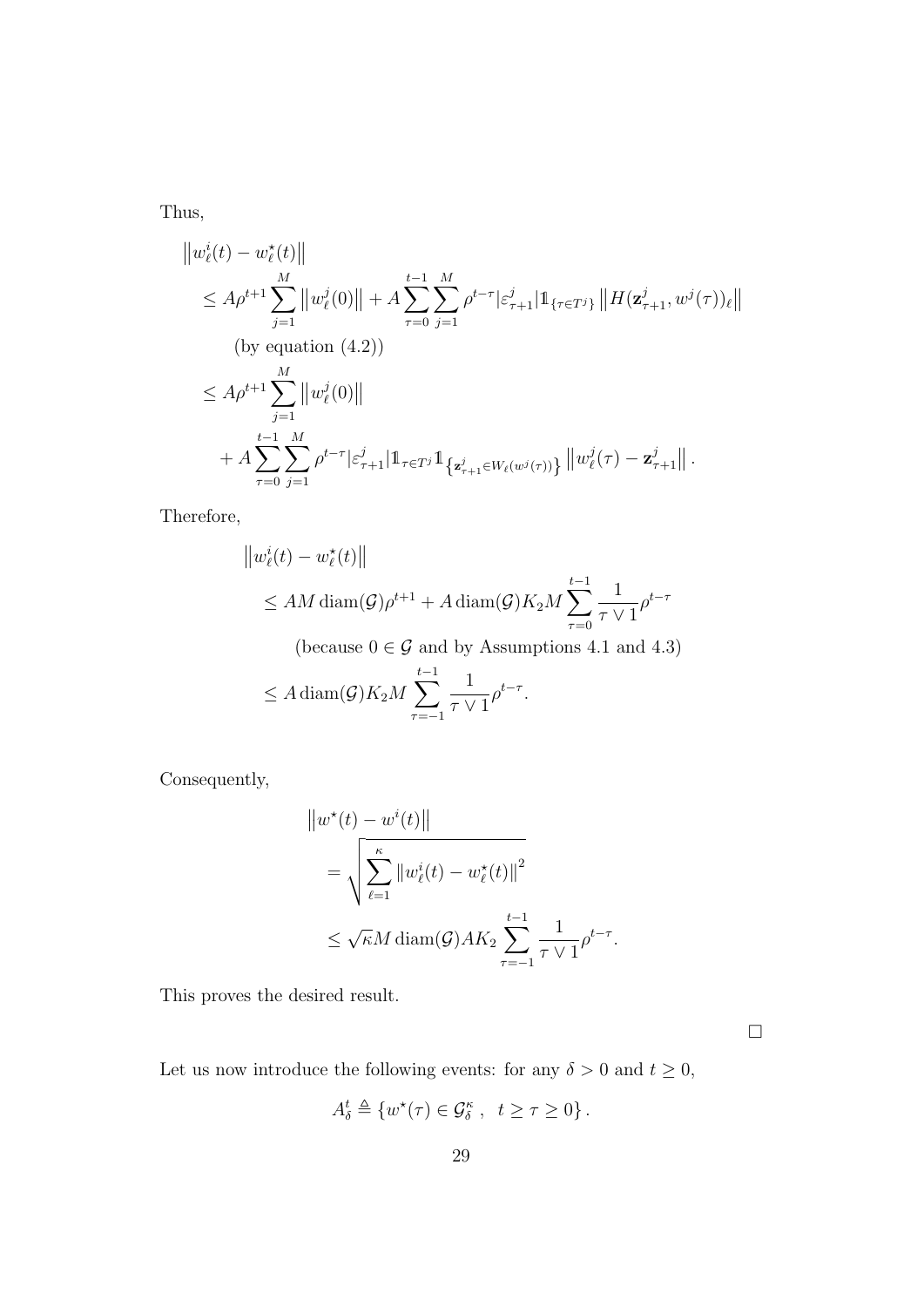Remind that the  $\mathcal{G}_{\delta}^{\kappa}$  is a compact subset of  $\mathcal{G}^{\kappa}$  defined by equality (2.8). The δ next lemma establishes a detailed analysis of security regions for the parted components of the sequences  $\{w^*(t)\}_{t=0}^{\infty}$  and  $\{w^j(t)\}_{t=0}^{\infty}$ .

**Lemma 4.2** Let Assumptions 4.1 and 4.3 hold. Then,

1. there exists an integer  $t_{\delta}^1 \geq 0$  such that

$$
A_{\delta}^{t} \subset A_{\delta/2}^{t+1}, \quad t \geq t_{\delta}^{1}.
$$

Moreover,

$$
w^\star(t)\in \mathcal{G}^\kappa_\delta\Rightarrow [w^\star(t),w^\star(t+1)]\subset \mathcal{G}^\kappa_{\delta/2},\quad t\geq t^1_\delta.
$$

2. There exists an integer  $t_{\delta}^2 \geq 0$  such that

$$
w^*(t) \in \mathcal{G}_{\delta}^{\kappa} \Rightarrow [w^*(t), w^i(t)] \subset \mathcal{G}_{\delta/2}^{\kappa}, \quad i \in \{1, \ldots, M\} \text{ and } t \geq t_{\delta}^2.
$$

Proof of Lemma 4.2. Proof of statement 1. The proof starts with the observation that under Assumption 4.3 we have  $w^{j}(t) \in \mathcal{G}^{\kappa}$ , for all  $i \in$  $\{1, \ldots, M\}$  and  $t \geq 0$ . It follows that, for any  $1 \leq \ell \leq \kappa$ ,

$$
||H\left(\mathbf{z}_{t+1}^{j}, w^{j}(t)\right)_{\ell}|| \leq ||\mathbf{z}_{t+1}^{j} - w_{\ell}^{j}(t)||
$$
  

$$
\leq \operatorname{diam}(\mathcal{G}).
$$

Let us now provide an upper bound on the norm of the differences between two consecutive values of the agreement vector sequence. We may write, for all  $t \geq 0$  and all  $1 \leq \ell \leq M$ ,

$$
\|w_{\ell}^{*}(t+1) - w_{\ell}^{*}(t)\|
$$
\n
$$
= \left\|\sum_{j=1}^{M} \phi^{j}(t)s_{\ell}^{j}(t)\right\|
$$
\n
$$
\leq \sum_{j=1}^{M} \phi^{j}(t) \|s_{\ell}^{j}(t)\|
$$
\n
$$
\leq \sum_{j=1}^{M} \varepsilon_{t+1}^{j} 1_{\{t \in T^{j}\}} \|H(\mathbf{z}_{t+1}^{j}, w^{j}(t))_{\ell}\|
$$
\n(by equation (4.2) and statement 1. of Lemma 3.2)\n
$$
\leq \frac{M \operatorname{diam}(\mathcal{G}) K_{2}}{t \vee 1}
$$
\n(by Assumption 4.1).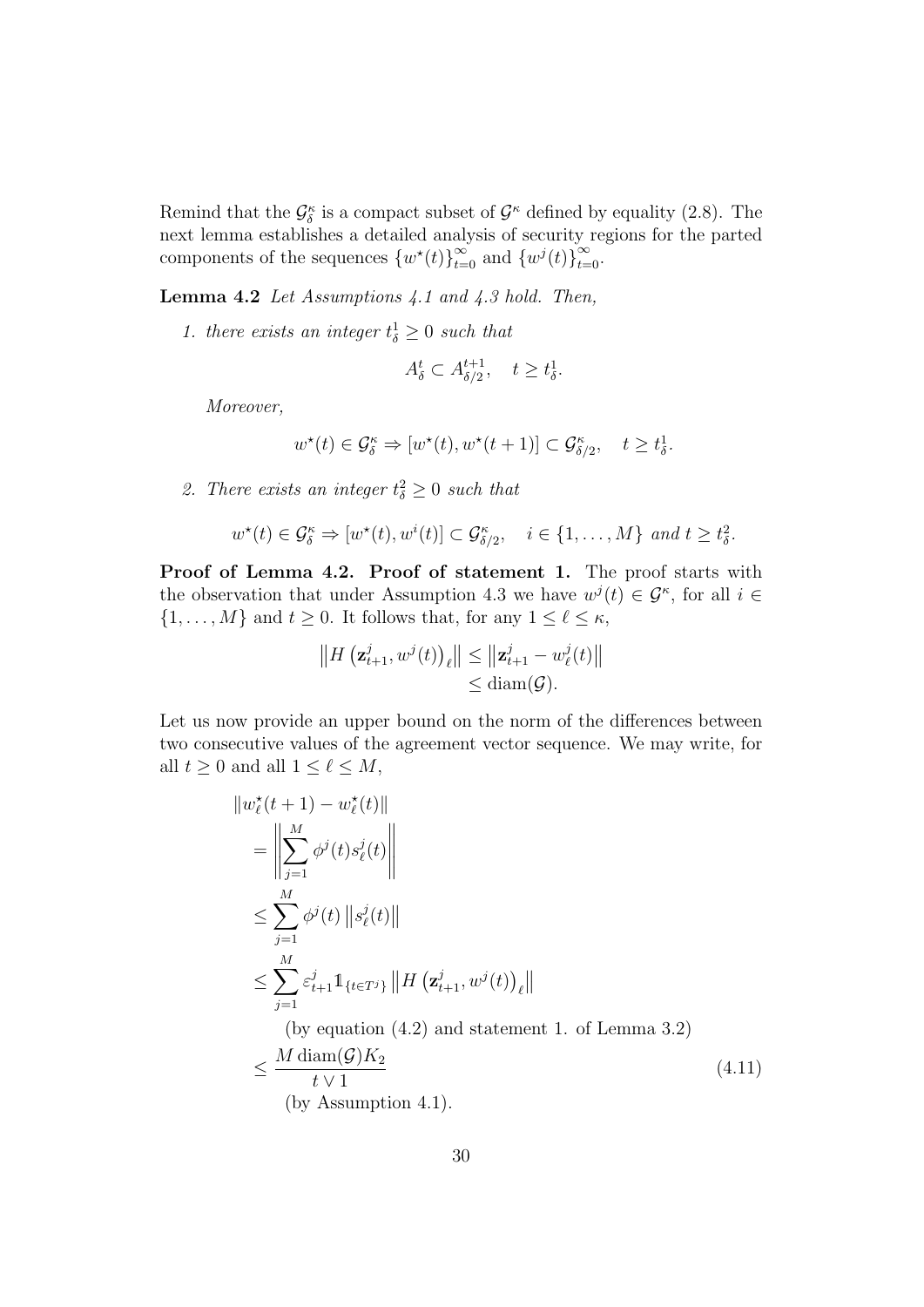Take  $t \geq \frac{4}{\delta}M \operatorname{diam}(\mathcal{G})K_2$  and  $1 \leq k \neq \ell \leq M$ . Let  $\alpha$  be a real number in the interval [0, 1].

If  $w^*(t) \in \mathcal{G}_{\delta}^{\kappa}$  then,

$$
||(1 - \alpha)w_{\ell}^{\star}(t) + \alpha w_{\ell}^{\star}(t+1) - (1 - \alpha)w_{k}^{\star}(t) - \alpha w_{k}^{\star}(t+1)||
$$
  
\n
$$
\geq ||w_{\ell}^{\star}(t) - w_{k}^{\star}(t) + \alpha (w_{\ell}^{\star}(t+1) - w_{\ell}^{\star}(t)) + \alpha (w_{k}^{\star}(t) - w_{k}^{\star}(t+1))||
$$
  
\n
$$
\geq ||w_{\ell}^{\star}(t) - w_{k}^{\star}(t)|| - ||\alpha (w_{\ell}^{\star}(t+1) - w_{\ell}^{\star}(t)) + \alpha (w_{k}^{\star}(t) - w_{k}^{\star}(t+1))||
$$
  
\n
$$
\geq ||w_{\ell}^{\star}(t) - w_{k}^{\star}(t)|| - \alpha ||w_{\ell}^{\star}(t+1) - w_{\ell}^{\star}(t)|| - \alpha ||w_{k}^{\star}(t) - w_{k}^{\star}(t+1)||
$$
  
\n
$$
\geq \delta - 2\alpha \frac{\delta}{4}
$$
  
\n
$$
\geq \delta/2.
$$

This proves that the whole segment  $[w^*(t), w^*(t+1)]$  is contained in  $\mathcal{G}_{\delta/2}^{\kappa}$ .

**Proof of statement 2.** Take  $t \geq 0$  and  $1 \leq \ell \leq M$ . If  $w^*(t) \in \mathcal{G}_{\delta}^{\kappa}$  then, by Lemma 4.1, there exists  $t_{\delta}^2$  such that

$$
\left\|w_{\ell}^{\star}(t)-w_{\ell}^{i}(t)\right\| \leq \frac{\delta}{4}, \quad i \in \{1,\ldots,M\} \text{ and } t \geq t_{\delta}^{2}.
$$

Let k and  $\ell$  two distinct integers between 1 and M. For any  $t \geq t_{\delta}^2$ ,

$$
\| \alpha w_k^i(t) + (1 - \alpha) w_k^*(t) - \alpha w_\ell^i(t) - (1 - \alpha) w_\ell^*(t) \|
$$
  
\n
$$
\geq \| w_k^*(t) - w_\ell^*(t) + \alpha (w_k^i(t) - w_k^*(t)) + \alpha (w_\ell^*(t) - w_\ell^i(t)) \|
$$
  
\n
$$
\geq \| w_k^*(t) - w_\ell^*(t) \| - \alpha \| w_k^i(t) - w_k^*(t) \| - \alpha \| w_\ell^*(t) - w_\ell^i(t) \|
$$
  
\n
$$
\geq \delta - 2\alpha \frac{\delta}{4}
$$
  
\n
$$
\geq \delta/2.
$$

This implies  $[w^*(t), w^i(t)] \subset \mathcal{G}_{\delta/2}^{\kappa}$ , as desired.

 $\Box$ 

**Proof of Proposition 4.1.** By definition  $\varepsilon_{t+1}^{\star}$  equals  $\sum_{j=1}^{M} \mathbb{1}_{\{t \in T^j\}} \phi^j(t) \varepsilon_{t+1}^j$ , for all  $t \geq 0$ .

On the one hand, since the real number  $\phi^{j}(t)$  belongs to the interval  $[\eta, 1]$ (by Lemma 3.2)  $\varepsilon_{t+1}^{\star}$  is bounded from above by  $\frac{MK_2}{t\vee 1}$  using the right-hand side inequality of Assumption 4.1.

On the other hand,  $\varepsilon_{t+1}^{\star}$  is bounded from below by the nonnegative real number  $\eta \frac{K_1}{t \vee 1}$  $\frac{K_1}{t\vee 1}$   $\sum_{j=1}^{M}$  1<sub>{t∈Tj}</sub> using the left-hand side inequality of Assumption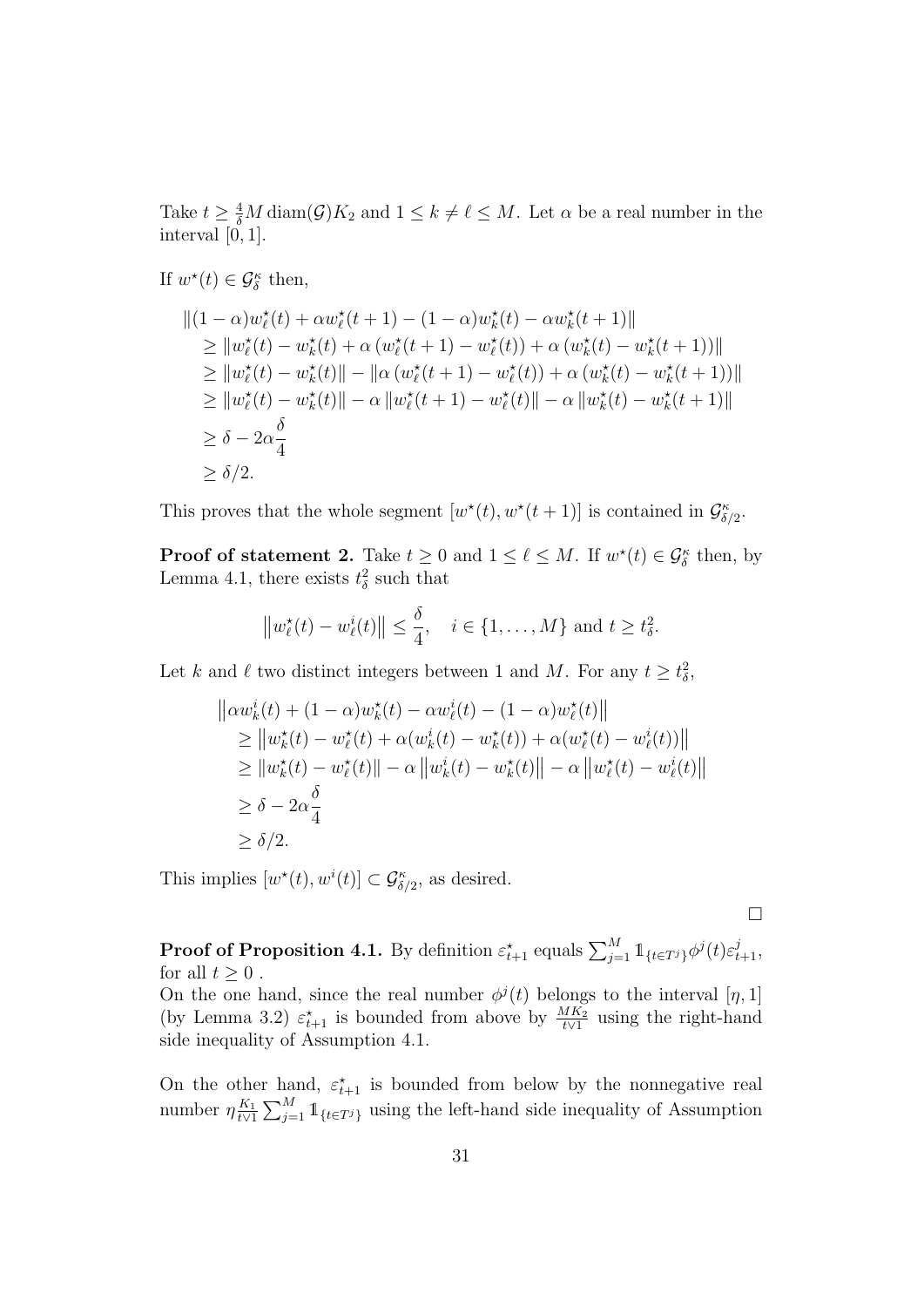4.1. Note also that as Assumption 4.2 holds, this real number is a positive one. Therefore, it follows that

$$
\varepsilon_t^* \xrightarrow[t \to \infty]{} 0
$$
  

$$
\sum_{t=0}^{\infty} \varepsilon_t^* = \infty.
$$

 $\Box$ 

Proof of Proposition 4.2. Consistency of  $\sum_{t=0}^{\infty} \Delta M^{(1)}_t$  $t^{(1)}$ . Let  $\delta$  be a positive real number and let  $t \geq t_{\delta}^2$ , where  $t_{\delta}^2$  is given by Lemma 4.10. We may write

$$
\begin{split} & \mathbb{1}_{A_{\delta}^{t}} \sum_{j=1}^{M} \mathbb{1}_{\{t \in T^{j}\}} \phi^{j}(t) \varepsilon_{t+1}^{j} \left\| h\left(w^{\star}(t)\right) - h\left(w^{j}(t)\right) \right\| \\ &\leq \mathbb{1}_{\left\{ \left[w^{\star}(t), w^{j}(t)\right] \subset \mathcal{G}_{\delta/2}^{\kappa} \right\}} \sum_{j=1}^{M} \phi^{j}(t) \varepsilon_{t+1}^{j} \left\| \nabla C\left(w^{\star}(t)\right) - \nabla C\left(w^{j}(t)\right) \right\| \end{split}
$$

(using statement 2. of Lemma 4.2 and the fact that  $\nabla C = h$  on  $\mathcal{D}_{*}^{\kappa}$ )

$$
\leq 1_{\left\{ [w^*(t), w^j(t)] \subset \mathcal{G}^{\kappa}_{\delta/2} \right\}} P_{\delta/2} \sum_{j=1}^M \varepsilon_{t+1}^j \|w^*(t) - w^j(t)\|
$$
\n(by Lemma 2.1)

\n
$$
\leq \sqrt{\kappa} \operatorname{diam}(\mathcal{G}) A K_2^2 P_{\delta/2} M \frac{\theta_t}{t}
$$
\n(by Lemma 4.1).

Thus, since  $\sum_{t=0}^{\infty} \frac{\theta_t}{t} < \infty$ , the series

and

$$
\sum_{t=0}^{\infty} 1 \! \! 1_{A_{\delta}^{t}} \sum_{j=1}^{M} 1 \! \! 1_{\{t \in T^{j}\}} \phi^{j}(t) \varepsilon_{t+1}^{j} \left\| h\left(w^*(t)\right) - h\left(w^{j}(t)\right) \right\|
$$

is almost surely convergent. Under Assumption 4.4, we have

$$
\mathbb{P}\left\{\bigcup_{\delta>0}\bigcap_{t\geq 0}A_{\delta}^{t}\right\}=1.
$$

It follows that the series  $\sum_{t=0}^{\infty} \Delta M_t^{(1)}$ <sup>(1)</sup> converges almost surely in  $(\mathbb{R}^d)^{\kappa}$ .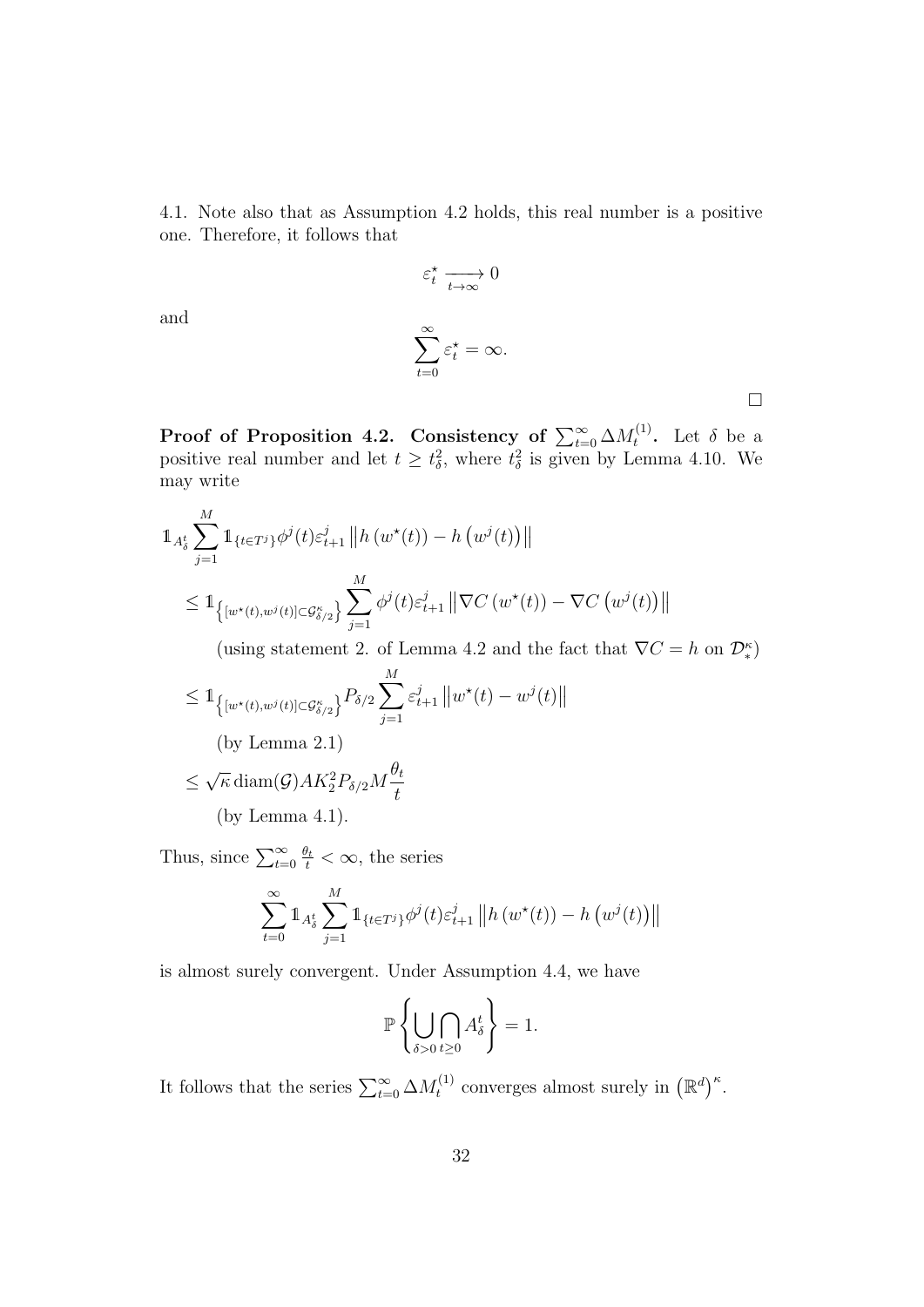Consistency of  $\sum_{t=0}^{\infty} \Delta M_t^{(2)}$ <sup>(2)</sup>. The sequence of random variables  $M_t^{(2)}$  defined, for all  $t \geq 0$ , by

$$
M_t^{(2)} \triangleq \sum_{\tau=0}^t \Delta M_\tau^{(2)}
$$
  
= 
$$
\sum_{\tau=0}^t \sum_{j=1}^M \mathbb{1}_{\{\tau \in T^j\}} \varepsilon_{\tau+1}^j \phi^j(\tau) \left( h \left( w^j(\tau) \right) - H \left( \mathbf{z}_{\tau+1}^j, w^j(\tau) \right) \right).
$$

is a vector valued martingale with respect to the filtration  $\{\mathcal{F}_t\}_{t=0}^{\infty}$ . It turns out that this martingale has square integrable increments. Precisely,

$$
\sum_{t=0}^{\infty} \mathbb{E} \left\{ \left\| M_{t+1}^{(2)} - M_t^{(2)} \right\|^2 \Big| \mathcal{F}_t \right\} = \sum_{t=1}^{\infty} \mathbb{E} \left\{ \left\| \Delta M_t^{(2)} \right\|^2 \Big| \mathcal{F}_t \right\} < \infty.
$$

Indeed, for all  $j \in \{1, \ldots, M\}$  and  $t \geq 1$ ,

$$
\sum_{\tau=1}^{t} \mathbb{E} \left\{ \left\| 1_{\{\tau \in T^{j}\}} \varepsilon_{\tau+1}^{j} \left( h \left( w^{j}(\tau) \right) - H \left( \mathbf{z}_{\tau+1}^{j}(\tau), w^{j}(\tau) \right) \right) \right\|^{2} \mid \mathcal{F}_{\tau} \right\}
$$
\n
$$
\leq \sum_{\tau=1}^{t} \left( \varepsilon_{\tau+1}^{j} \right)^{2} \mathbb{E} \left\{ \left\| h \left( w^{j}(\tau) \right) - H \left( \mathbf{z}_{\tau+1}^{j}(\tau), w^{j}(\tau) \right) \right\|^{2} \mid \mathcal{F}_{\tau} \right\}
$$
\n
$$
\leq 2 \sum_{\tau=1}^{t} \left( \varepsilon_{\tau+1}^{j} \right)^{2} \mathbb{E} \left\{ \left\| h \left( w^{j}(\tau) \right) \right\|^{2} + \left\| H \left( \mathbf{z}_{\tau+1}^{j}(\tau), w^{j}(\tau) \right) \right\|^{2} \mid \mathcal{F}_{\tau} \right\}
$$
\n
$$
\leq 2 \kappa \operatorname{diam}(\mathcal{G})^{2} \sum_{\tau=1}^{t} \left( \varepsilon_{\tau+1}^{j} \right)^{2}
$$
\n(using Assumption 4.3)

\n
$$
\leq 2 \kappa \operatorname{diam}(\mathcal{G})^{2} K_{2}^{2} \sum_{\tau=1}^{t} \frac{1}{\tau^{2}}.
$$

We conclude that the series  $\sum_{t\geq 1} \Delta M_t^{(2)}$  $t_t^{(2)}$  is almost surely convergent.

 $\Box$ 

**Proof of proposition 4.3.** Denote by  $\langle x, y \rangle$  the canonical inner product of two vectors  $x, y \in \mathbb{R}^d$  and also, with a slight abuse of notation, the canonical inner product of two vectors  $x, y \in (\mathbb{R}^d)^{\widetilde{\kappa}}$ . Let  $\delta$  be a positive real number. Take any  $t \ge \max\{t_\delta^1, t_\delta^2\}$ , where  $t_\delta^1$  and  $t_\delta^2$  are defined as in Lemma 4.2. For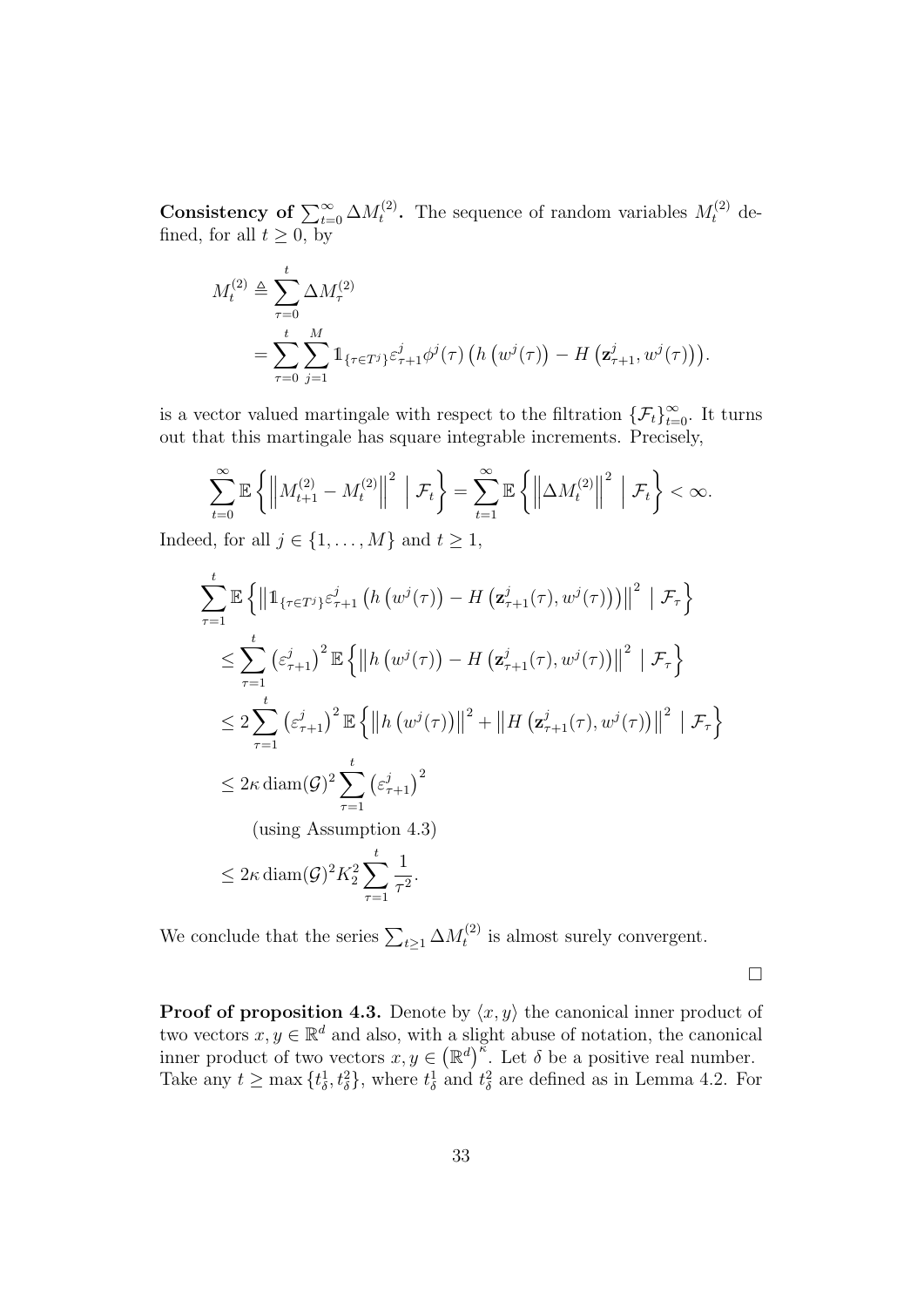simplicity we assume that max  $\{t_{\delta}^1, t_{\delta}^2\} \geq 1$ . One has,

$$
\begin{split}\n& 1_{A_{\delta}^{t+1}} C\left(w^{\star}(t+1)\right) \\
&\leq 1_{A_{\delta}^{t}} C\left(w^{\star}(t+1)\right) \\
&\text{(by definition } A_{\delta}^{t+1} \subset A_{\delta}^{t} \\
&\leq 1_{A_{\delta}^{t}} C\left(w^{\star}(t)\right) + 1_{A_{\delta}^{t}} \langle \nabla C(w^{\star}(t)), w^{\star}(t+1) - w^{\star}(t) \rangle \\
& + 1_{\left\{\left[w^{\star}(t), w^{\star}(t+1)\right] \subset G_{\delta/2}^{\kappa}\right\}} \\
&\times \left[\sup_{z \in [w^{\star}(t), w^{\star}(t+1)]} \left\{\left\|\nabla C(z) - \nabla C(w^{\star}(t))\right\|\right\}\left\|w^{\star}(t+1) - w^{\star}(t)\right\|\right] \\
&\leq 1_{A_{\delta}^{t}} C\left(w^{\star}(t)\right) + 1_{A_{\delta}^{t}} \langle \nabla C(w^{\star}(t)), w^{\star}(t+1) - w^{\star}(t) \rangle \\
&\quad + P_{\delta/2} \left\|w^{\star}(t+1) - w^{\star}(t)\right\|^{2} \\
&\text{(using Lemma 2.1.)}\n\end{split}
$$

The second inequality above holds since the bounded increment formula above is valid by statement 1 of Lemma 4.2.

$$
\begin{split}\n& 1_{A_{\delta}^{t+1}}C\left(w^{\star}(t+1)\right) \\
&\leq 1_{A_{\delta}^{t}}C\left(w^{\star}(t)\right) + 1_{A_{\delta}^{t}}\langle\nabla C(w^{\star}(t)), \sum_{j=1}^{M} \phi^{j}(t)s^{j}(t)\rangle \\
&\quad\text{(by equation (3.5))} \\
& + \kappa P_{\delta/2} \left(\frac{K_{2}M \operatorname{diam}(\mathcal{G})}{t}\right)^{2} \\
&\leq 1_{A_{\delta}^{t}}C\left(w^{\star}(t)\right) + 1_{A_{\delta}^{t}} \sum_{j=1}^{M} \langle\nabla C(w^{j}(t)), \phi^{j}(t)s^{j}(t)\rangle \\
& + 1_{A_{\delta}^{t}} \sum_{j=1}^{M} \langle\nabla C(w^{\star}(t)) - \nabla C(w^{j}(t)), \phi^{j}(t)s^{j}(t)\rangle \\
& + \kappa P_{\delta/2} \left(\frac{K_{2}M \operatorname{diam}(\mathcal{G})}{t}\right)^{2}.\n\end{split}
$$

The first inequality above holds by inequality (4.11) provided in the proof of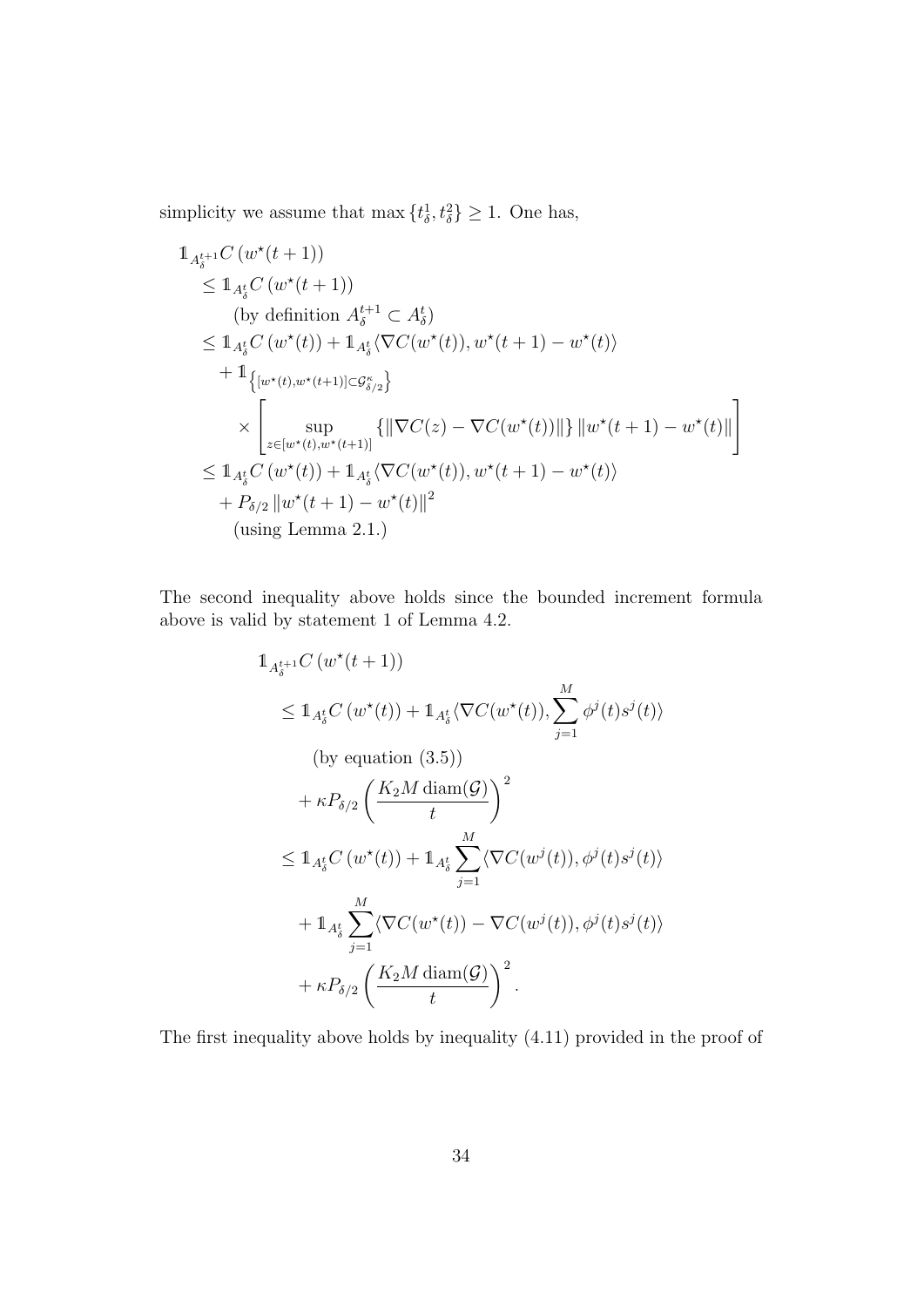Lemma 4.2).

$$
\begin{split}\n& 1_{A_{\delta}^{t+1}} C\left(w^{\star}(t+1)\right) \\
&\leq 1_{A_{\delta}^{t}} C\left(w^{\star}(t)\right) + 1_{A_{\delta}^{t}} \sum_{j=1}^{M} \langle \nabla C(w^{j}(t)), \phi^{j}(t)s^{j}(t) \rangle \\
& + 1_{A_{\delta}^{t}} \sum_{j=1}^{M} \left| \langle \nabla C(w^{\star}(t)) - \nabla C(w^{j}(t)), \phi^{j}(t)s^{j}(t) \rangle \right| \\
& + \kappa P_{\delta/2} \left(\frac{K_{2}M \operatorname{diam}(\mathcal{G})}{t}\right)^{2} \\
&\leq 1_{A_{\delta}^{t}} C\left(w^{\star}(t)\right) + 1_{A_{\delta}^{t}} \sum_{j=1}^{M} \langle \nabla C(w^{j}(t)), \phi^{j}(t)s^{j}(t) \rangle \\
& + \sum_{j=1}^{M} 1_{A_{\delta}^{t}} \left\| \nabla C(w^{\star}(t)) - \nabla C(w^{j}(t)) \right\| \left\| \phi^{j}(t)s^{j}(t) \right\| \\
&\text{(using Cauchy-Schwarz inequality)}\n\end{split}
$$

$$
+\kappa P_{\delta/2}\left(\frac{K_2M\operatorname{diam}(\mathcal{G})}{t}\right)^2.
$$

Thus,

$$
\begin{split}\n& \mathbb{1}_{A_{\delta}^{t+1}} C\left(w^{\star}(t+1)\right) \\
&\leq \mathbb{1}_{A_{\delta}^{t}} C\left(w^{\star}(t)\right) + \mathbb{1}_{A_{\delta}^{t}} \sum_{j=1}^{M} \langle \nabla C(w^{j}(t)), \phi^{j}(t)s^{j}(t) \rangle \\
& + \sum_{j=1}^{M} \mathbb{1}_{\left\{ \left[w^{\star}(t), w^{j}(t)\right] \subset \mathcal{G}_{\delta/2}^{\kappa} \right\}} \left\| \nabla C(w^{\star}(t)) - \nabla C(w^{j}(t)) \right\| \left\| \phi^{j}(t)s^{j}(t) \right\| \\
&\quad \text{(by statement 2 of Lemma 4.2)} \\
& + \kappa P_{\delta/2} \left(\frac{K_{2}M \operatorname{diam}(\mathcal{G})}{t}\right)^{2}\n\end{split}
$$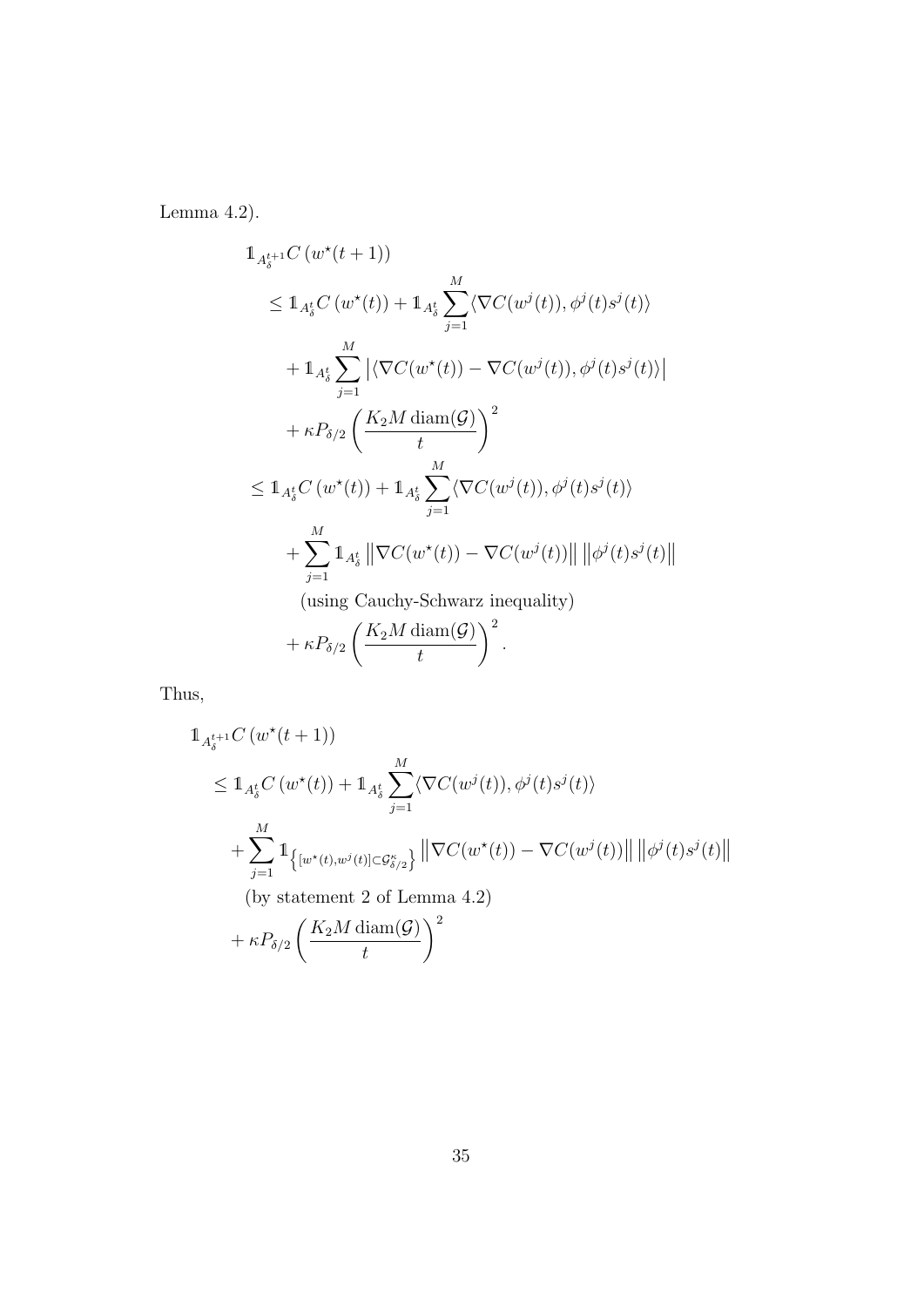Therefore,

$$
\begin{split} & \mathbb{1}_{A_{\delta}^{t+1}} C\left(w^{\star}(t+1)\right) \\ &\leq \mathbb{1}_{A_{\delta}^{t}} C\left(w^{\star}(t)\right) + \mathbb{1}_{A_{\delta}^{t}} \sum_{j=1}^{M} \langle \nabla C(w^{j}(t)), \phi^{j}(t)s^{j}(t) \rangle \\ & + P_{\delta/2} \sum_{j=1}^{M} \left\| w^{\star}(t) - w^{j}(t) \right\| \left\| \phi^{j}(t)s^{j}(t) \right\| \\ &\text{(using Lemma 2.1)} \\ & + \kappa P_{\delta/2} \left(\frac{K_{2}M \operatorname{diam}(\mathcal{G})}{t}\right)^{2} . \end{split}
$$

Hence,

$$
\begin{split} & \mathbb{1}_{A_{\delta}^{t+1}} C\left(w^{\star}(t+1)\right) \\ &\leq \mathbb{1}_{A_{\delta}^{t}} C\left(w^{\star}(t)\right) + \mathbb{1}_{A_{\delta}^{t}} \sum_{j=1}^{M} \langle \nabla C(w^{j}(t)), \phi^{j}(t)s^{j}(t) \rangle \\ &+ P_{\delta/2} A K_{2}^{2} \kappa M^{2} \operatorname{diam}(\mathcal{G})^{2} \frac{\theta_{t}}{t} \\ &+ \kappa P_{\delta/2} \left(\frac{K_{2} M \operatorname{diam}(\mathcal{G})}{t}\right)^{2} . \end{split} \tag{4.12}
$$

Set

$$
\Omega^1_{\delta} \triangleq P_{\delta/2} A K_2^2 \kappa M^2 \text{diam}(\mathcal{G})^2
$$

and

$$
\Omega_{\delta}^2 \triangleq P_{\delta/2} \left( K_2 M \operatorname{diam}(\mathcal{G}) \right)^2.
$$

In the sequel, we shall need the following lemma.

**Lemma 4.3** For all  $t \geq t \geq \max\{t_{\delta}^1, t_{\delta}^2\}$ , the quantity  $W_t$  (??) below is a nonnegative supermartingale with respect to the filtration  $\{\mathcal{F}_t\}_{t=0}^{\infty}$ .

$$
W_t \triangleq \mathbb{1}_{A_\delta^t} C(w^\star(t)) + \frac{\eta K_1}{2} \sum_{\tau=0}^{t-1} \mathbb{1}_{A_\delta^{\tau}} \frac{1}{\tau} \sum_{j=1}^M \mathbb{1}_{\{\tau \in T^j\}} \left\| \nabla C(w^j(\tau)) \right\|^2
$$
  
+  $\Omega_\delta^1 \sum_{\tau=t}^\infty \frac{\theta(\tau)}{\tau} + \Omega_\delta^2 \sum_{\tau=t}^\infty \frac{1}{\tau^2}, \quad t \ge 1.$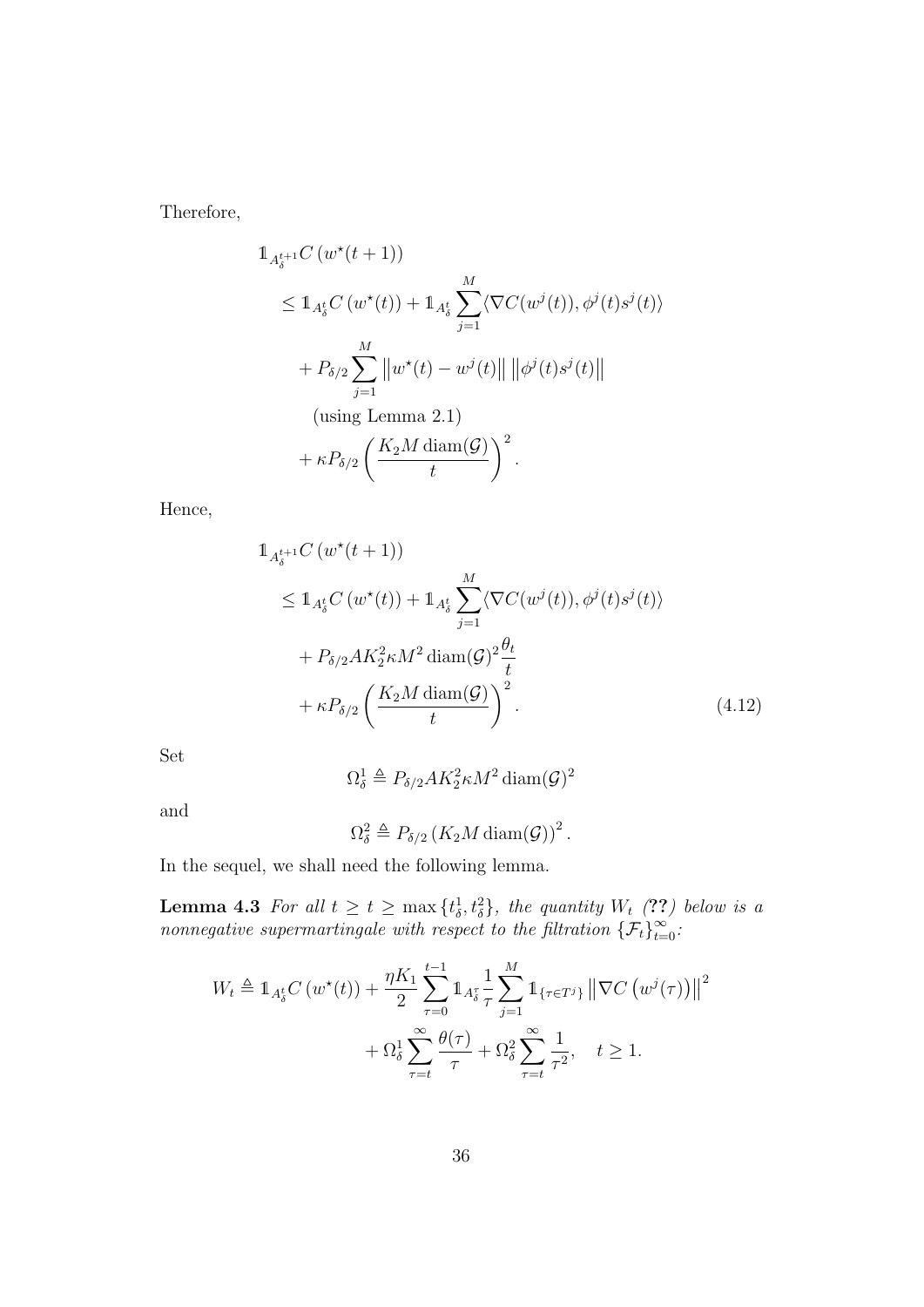Proof of Lemma 4.3. Indeed, using the upper bound provided by equation  $(4.12),$ 

$$
\mathbb{E}\left\{\mathbb{1}_{A_{\delta}^{t+1}}C\left(w^{*}(t+1)\right) \middle| \mathcal{F}_{t}\right\}\n\leq \mathbb{1}_{A_{\delta}^{t}}C\left(w^{*}(t)\right) + \mathbb{1}_{A_{\delta}^{t}}\sum_{j=1}^{M}\mathbb{E}\left\{\left\langle\nabla C(w^{j}(t)),\phi^{j}(t)s^{j}(t)\right\rangle \middle| \mathcal{F}_{t}\right\}\n+ \Omega_{\delta}^{1} \frac{1}{t} \theta_{t} + \Omega_{\delta}^{2} \frac{1}{t^{2}}\n\leq \mathbb{1}_{A_{\delta}^{t}}C\left(w^{*}(t)\right)\n+ \mathbb{1}_{A_{\delta}^{t}}\sum_{j=1}^{M}\left\langle\nabla C(w^{j}(t)), \mathbb{E}\left\{-\frac{1}{2}\mathbb{1}_{\{t \in T^{j}\}}\phi^{j}(t)\varepsilon_{t+1}^{j}H(\mathbf{z}_{t+1}^{j},w^{j}(t))\right\rangle \middle| \mathcal{F}_{t}\right\}\right\rangle\n+ \Omega_{\delta}^{1} \frac{\theta_{t}}{t} + \Omega_{\delta}^{2} \frac{1}{t^{2}}\n\leq \mathbb{1}_{A_{\delta}^{t}}C\left(w^{*}(t)\right)\n- \frac{1}{2}\mathbb{1}_{A_{\delta}^{t}}\sum_{j=1}^{M}\mathbb{1}_{\{t \in T^{j}\}}\phi^{j}(t)\varepsilon_{t+1}^{j} \left\|\nabla C(w^{j}(t))\right\|^{2} + \Omega_{\delta}^{1} \frac{\theta_{t}}{t} + \Omega_{\delta}^{2} \frac{1}{t^{2}}\n\leq \mathbb{1}_{A_{\delta}^{t}}C\left(w^{*}(t)\right)\n- \frac{\eta K_{1}}{2t}\mathbb{1}_{A_{\delta}^{t}}\sum_{j=1}^{M}\mathbb{1}_{\{t \in T^{j}\}}\left\|\nabla C(w^{j}(t))\right\|^{2} + \Omega_{\delta}^{1} \frac{\theta_{t}}{t} + \Omega_{\delta}^{2} \frac{1}{t^{2}}.
$$

In the last inequality we used the fact that  $\phi^{j}(t) \geq \eta$  (Lemma 3.2) and  $\varepsilon_{t+1}^j \geq \frac{K_1}{t}$  $\frac{\zeta_1}{t}$  (Assumption 4.1).

 $\Box$ 

**Proof of proposition 4.3 (continued).** Since  ${W_t}_{t=1}^{\infty}$  is a nonnegative supermartingale,  $\sum$ e supermartingale,  $W_t$  converges almost surely as  $t \to \infty$ . Then, as  $\infty \stackrel{\circ}{\otimes} \theta(\tau)$  $\tau = t$  $\frac{\theta(\tau)}{\tau} \longrightarrow 0$  and  $\sum_{\tau=t}^{\infty}$ 1  $\frac{1}{\tau^2} \longrightarrow 0$ , we have

$$
\mathbb{1}_{A_\delta^t} C(w^\star(t)) \xrightarrow[t \to \infty]{} C_\infty, \quad \text{a.s.,}
$$
\n(4.13)

where  $C_\infty \in [0,\infty)$  and

$$
\sum_{\tau=0}^{\infty} \mathbb{1}_{A_{\delta}^{\tau}} \frac{1}{\tau \vee 1} \sum_{j=1}^{M} \mathbb{1}_{\{\tau \in T^{j}\}} \left\| \nabla C \left( w^{j}(\tau) \right) \right\|^{2} < \infty, \quad \text{a.s.} \tag{4.14}
$$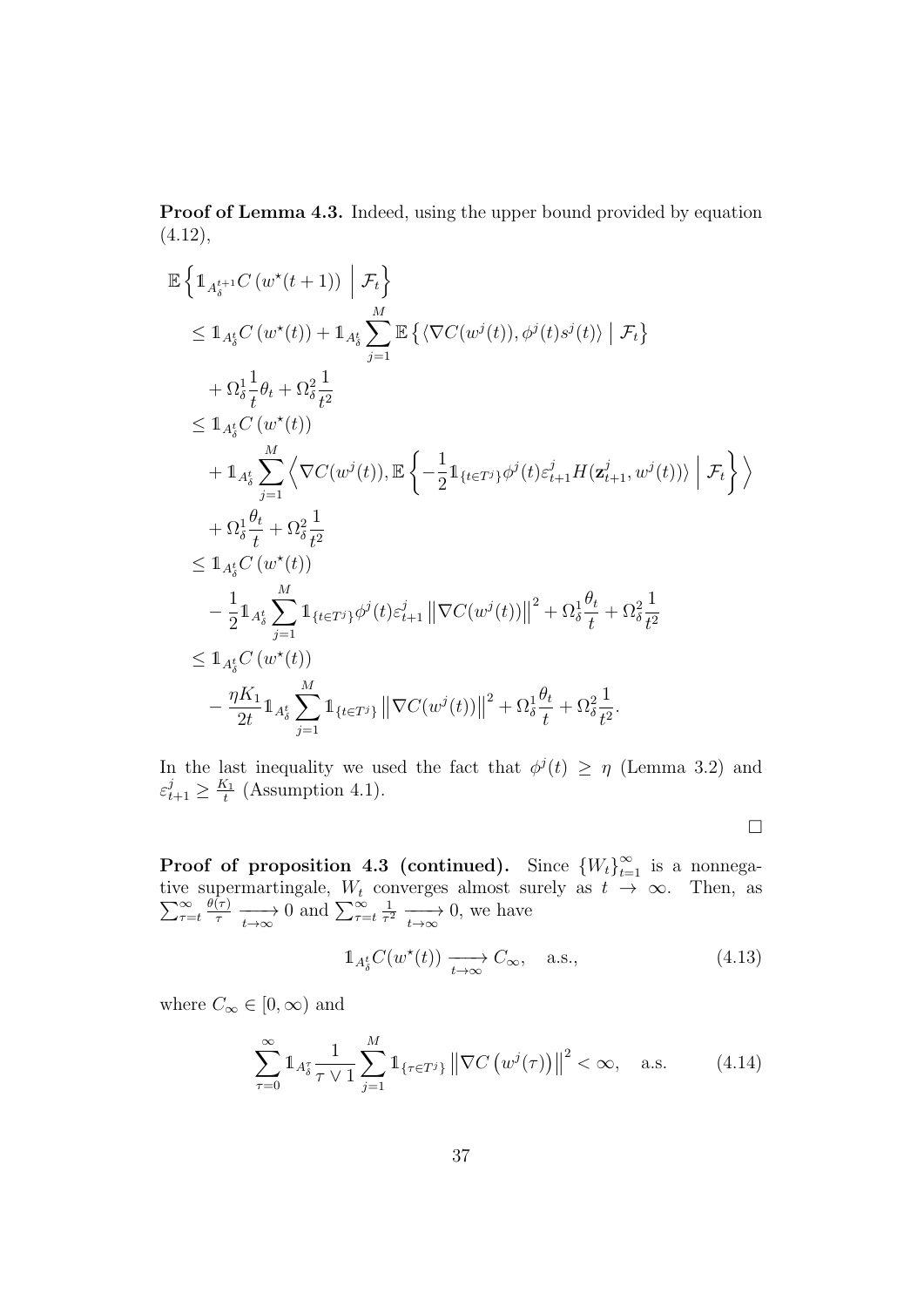Proof of statement 1. Assumption 4.4 means that

$$
\mathbb{P}\left\{\bigcup_{\delta>0}\bigcap_{t\geq 0}A^t_{\delta}\right\}=1.
$$

Statement 1 follows easily from the convergence (4.13).

Proof of statement 2. The required convergence  $(4.10)$  is proven as follows. We have

$$
\sum_{\tau=0}^{t} \varepsilon_{\tau+1}^{*} 1_{A_{\delta}^{\tau}} \|\nabla C(w^{\star}(\tau))\|^{2}
$$
\n
$$
\leq \sum_{\tau=0}^{t} \sum_{j=1}^{M} \phi^{j}(\tau) 1_{\{\tau \in T^{j}\}} 1_{A_{\delta}^{\tau}} \varepsilon_{\tau+1}^{j} \|\nabla C(w^{\star}(\tau))\|^{2}
$$
\n
$$
\leq 2K_{2} \sum_{\tau=0}^{t} 1_{A_{\delta}^{\tau}} \frac{1}{\tau \vee 1} \sum_{j=1}^{M} 1_{\{\tau \in T^{j}\}} \|\nabla C(w^{j}(\tau))\|^{2}
$$
\n(using Assumption 4.2)

\n
$$
+ 2K_{2} \sum_{\tau=0}^{t} 1_{\{[w^{\star}(\tau), w^{j}(\tau)] \subset \mathcal{G}_{\delta/2}^{\kappa}\}} \frac{1}{\tau \vee 1} \sum_{j=1}^{M} \|\nabla C(w^{j}(\tau)) - \nabla C(w^{\star}(\tau))\|^{2}
$$

(using Assumption 4.2 and statement 2 of Lemma 4.2.)

Thus,

$$
\sum_{\tau=0}^{t} \varepsilon_{\tau+1}^{*} \mathbb{1}_{A_{\delta}^{\tau}} \|\nabla C(w^{\star}(\tau))\|^{2}
$$
\n
$$
\leq 2K_{2} \sum_{\tau=0}^{t} \mathbb{1}_{A_{\delta}^{\tau}} \frac{1}{\tau \vee 1} \sum_{j=1}^{M} \mathbb{1}_{\{\tau \in T^{j}\}} \|\nabla C(w^{j}(\tau))\|^{2}
$$
\n
$$
+ 2K_{2} P_{\delta/2}^{2} \sum_{\tau=0}^{t} \mathbb{1}_{\{|w^{\star}(\tau), w^{j}(\tau)| \subset \mathcal{G}_{\delta/2}^{\kappa}\}} \frac{1}{\tau \vee 1} \sum_{j=1}^{M} \|w^{j}(\tau) - w^{\star}(\tau)\|^{2}
$$
\n(by Lemma 2.1).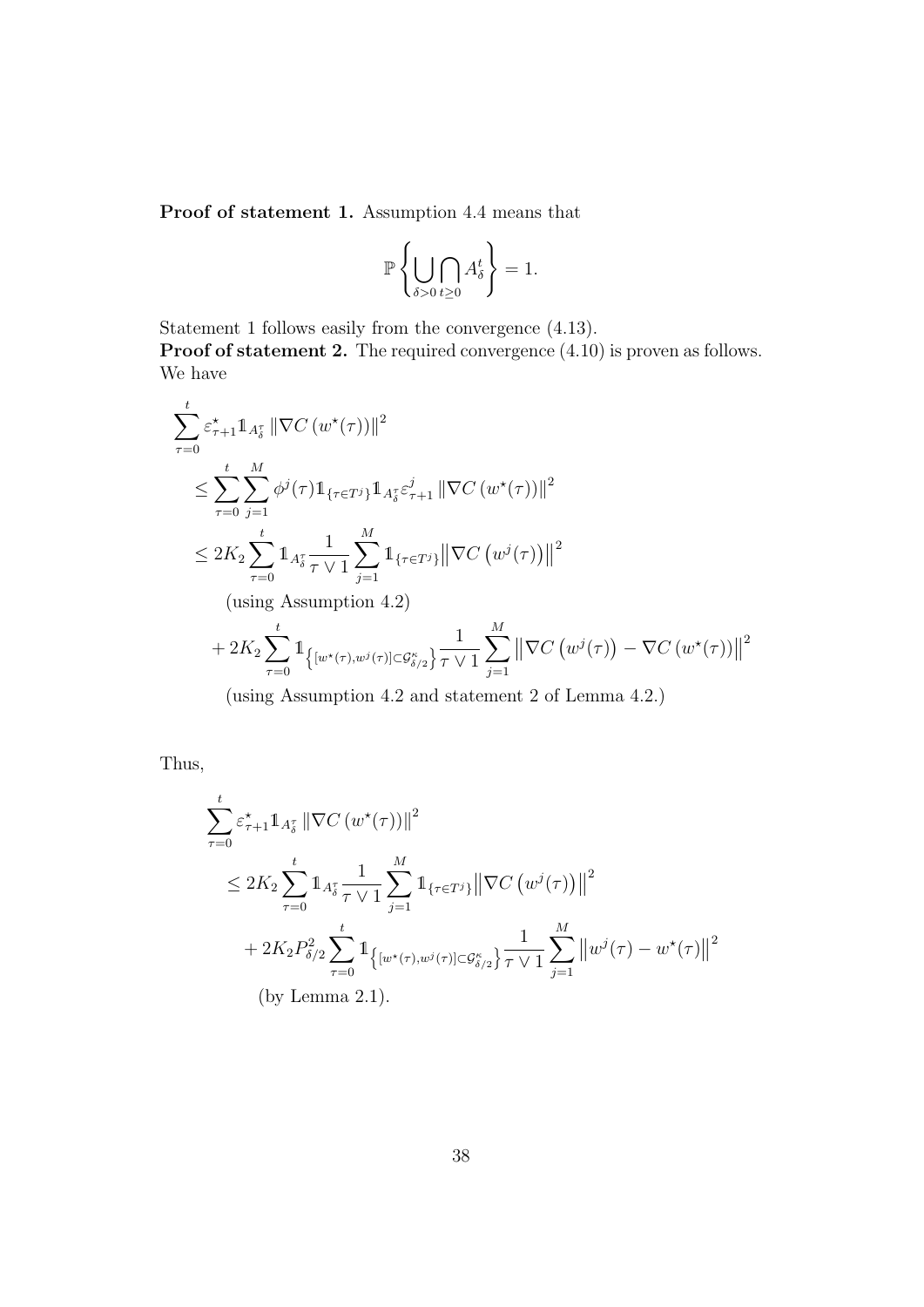Thus,

$$
\sum_{\tau=0}^{t} \varepsilon_{\tau+1}^{*} \mathbb{1}_{A_{\delta}^{\tau}} \|\nabla C(w^{\star}(\tau))\|^{2}
$$
\n
$$
\leq 2K_{2} \sum_{\tau=0}^{t} \mathbb{1}_{A_{\delta}^{\tau}} \frac{1}{\tau \vee 1} \sum_{j=1}^{M} \mathbb{1}_{\{\tau \in T^{j}\}} \|\nabla C(w^{j}(\tau))\|^{2}
$$
\n
$$
+ 2P_{\delta/2}^{2} K_{2}^{3} \kappa M^{3} A^{2} \operatorname{diam}(\mathcal{G})^{2} \sum_{\tau=1}^{t} \frac{1}{\tau \vee 1} \theta_{\tau}^{2}
$$
\n(by Lemma 4.1).

Finally, using the convergence (4.14), one has

$$
\sum_{\tau=0}^{\infty} \varepsilon_{\tau+1}^* \mathbb{1}_{A_{\delta}^{\tau}} \left\| \nabla C \left( w^*(\tau) \right) \right\|^2 < \infty, \quad \text{a.s.},
$$

and the conclusion follows from the fact that Assumption 4.4 implies

$$
\mathbb{P}\left\{\bigcup_{\delta>0}\bigcap_{t\geq 0}A^t_{\delta}\right\}=1.
$$

Proof of Theorem 4.2. The proof consists in verifying the assumptions of Theorem 4.1 with the function  $\hat{G}(w)$  defined by equation (2.9).

It has been outlined that Assumption 4.3 implies that  $w^*(t)$  lie in the compact set  $\mathcal{G}^{\kappa}$ , almost surely, for all  $t \geq 0$ . For all  $z \in \mathcal{G}$  and all  $t \geq 0$ , we have set **y**, annost surely, for an  $t \ge 0$ . For an  $\mathbf{z} \in \mathbf{y}$  and an  $t \ge 0$ , we have  $||H(\mathbf{z}, w^*(t))|| \le \sqrt{\kappa} \operatorname{diam}(\mathcal{G})$ , almost surely, whereas  $\{h(w^*(t))\}_{t=0}^{\infty}$  satisfies

$$
h(w^*(t)) = \mathbb{E}\left\{H\left(\mathbf{z}, w^*(t)\right) \mid \mathcal{F}_t\right\}, \quad t \ge 0, \text{ a.s.}
$$

Thus, the sequences  $\{w^*(t)\}_{t=0}^{\infty}$  and  $\{h(w^*(t))\}_{t=0}^{\infty}$  are bounded almost surely.

Proposition 4.1 (respectively Proposition 4.2, respectively Proposition 4.3 shows that the first assumption (respectively the second assumption, respectively the fourth assumption) of Theorem 4.1 holds. This concludes the proof of the theorem.

 $\Box$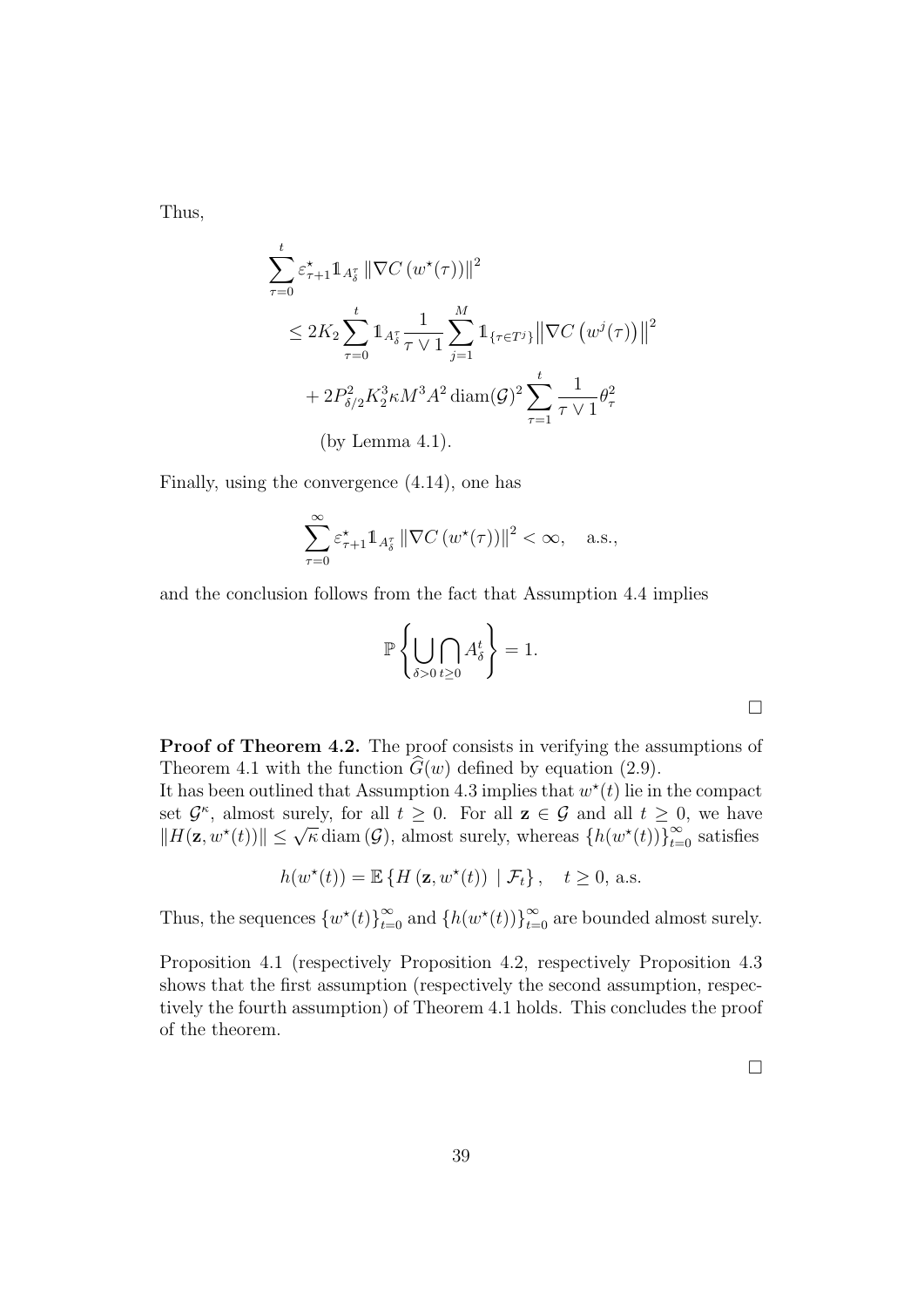# References

- [1] A. Antos. Improved minimax bounds on the test and training distortion of empirically designed vector quantizers. IEEE Transactions on Information Theory, 51, 2005.
- [2] E.A. Abaya, and G.L. Wise. Convergence of vector quantizers with applications to optimal quantization. SIAM Journal on Applied Mathematics, 44, 1984.
- [3] A. Antos, L. Györfi, and A. György. Improved convergence rates in empirical vector quantizer design. IEEE Transactions on Information Theory, 51, 2005.
- [4] P.L. Bartlett, G.G. Lugosi, and T. Linder. The minimax distortion redundancy in empirical quantizer design. IEEE Transactions on Information Theory, 44, 1998.
- [5] A. Benveniste, M. Métivier, and P. Priouret. Adaptive algorithms and stochastic approximations, Springer-Verlag, 1990.
- [6] D.P. Bertsekas, and J.N. Tsitsiklis. Parallel and distributed computation: numerical methods, Prentice-Hall, 1989.
- [7] G. Biau, L. Devroye, and G. Lugosi. On the performance of clustering in Hilbert spaces. IEEE Transactions on Information Theory, 54, 2008.
- [8] V.D. Blondel, J.M. Hendrickx, A. Olshevsky, and J.N. Tsitsiklis. Convergence in multiagent coordination, consensus, and flocking. Proceedings of the 44th IEEE Conference on Decision and Control, 2005.
- [9] L. Bottou. Stochastic gradient learning in neural networks. Proceedings of Neuro-Nˆımes, 1991.
- [10] L. Bottou. Online algorithms and stochastic approximations. Online Learning and Neural Networks. Cambridge University Press, 1998.
- [11] L. Bottou. Convergence properties of the k-means algorithm. Advances in Neural Information Processing Systems, 7, 1995.
- [12] L. Bottou, and Y. LeCun. Large scale online learning. Advances in Neural Information Processing Systems, 16, 2004.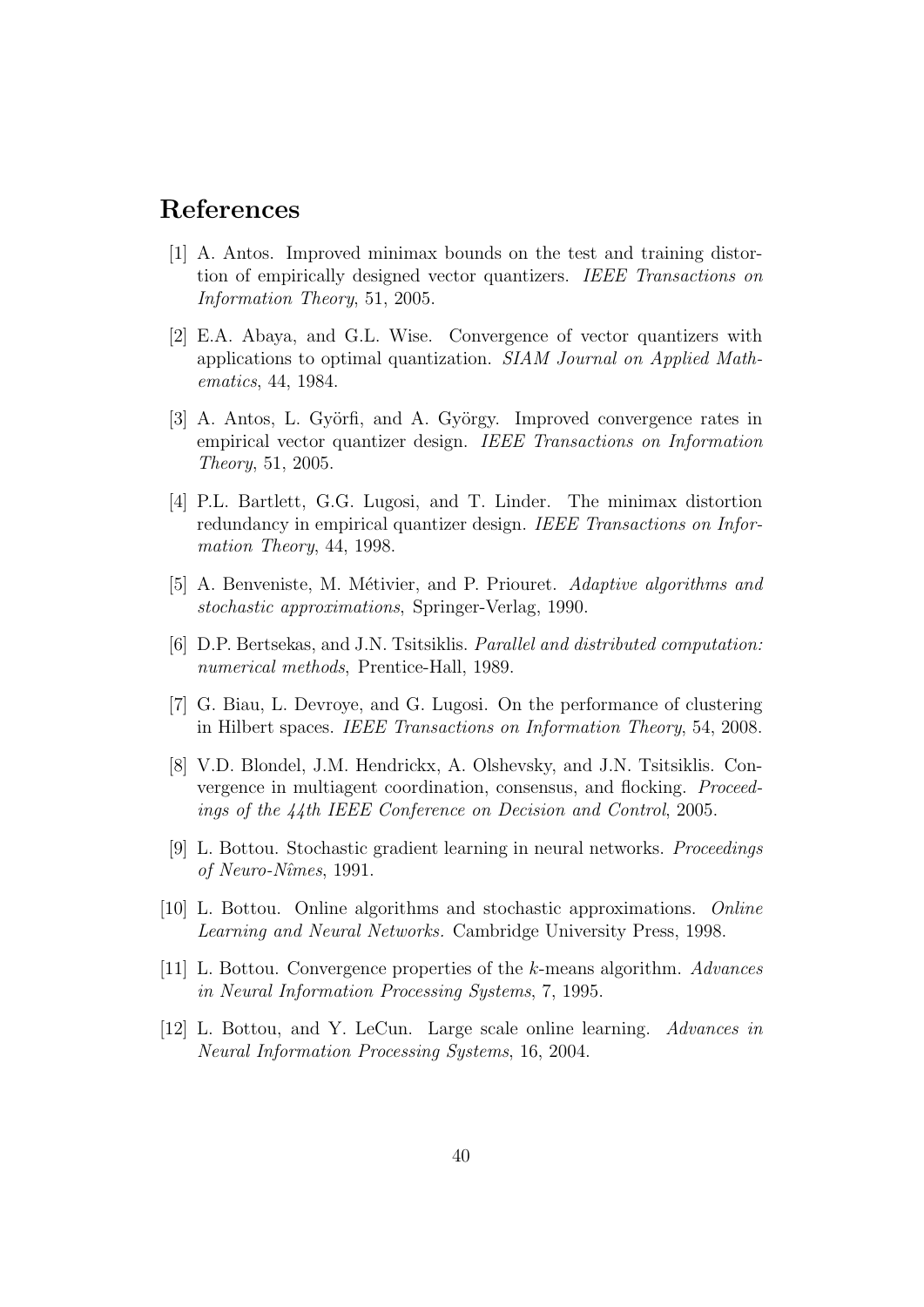- [13] F. Bullo, J. Cortés, and S. Martínez. *Distributed control of robotic* networks. 2008. Manuscript preprint. Electronically available at http://coordinationbook.info.
- [14] P.A. Chou. The distortion of vector quantizers trained on n vectors decreases to the optimum at  $o_p(1/n)$ . IEEE Transactions on Information Theory, 8, 1994.
- [15] D. Jungnickel. Graphs, networks and algorithms, Springer-Verlag, 1999.
- [16] J.C. Fort, and G. Pagès. On the a.s. convergence of the Kohonen algorithm with a general neighborhood function. The Annals of Applied Probability, 5, 1995.
- [17] J.C. Fort, and G. Pagès. Convergence of stochastic algorithms: from the Kushner-Clark theorem to the Lyapounov functional method. Advances in Applied Probability, 28, 1996.
- [18] A. Gersho, and R.M. Gray. Vector quantization and signal compression, Kluwer Academic Publishers, 1992.
- [19] S. Graf, and H. Luschgy. Foundations of quantization for probability distributions, Springer-Verlag, 2000.
- [20] M. Inaba, N. Katoh, and H. Imai. Applications of weighted Voronoi diagrams and randomization to variance-based k-clustering: (extended abstract). Proceedings of the 10th Annual Symposium on Computational Geometry, 1994.
- [21] T. Kohonen. Analysis of a simple self-organizing process. Biological Cybernetics, 44, 1982.
- [22] H.J. Kushner, and D.S. Clark. Stochastic approximation for constrained and unconstrained systems, Springer-Verlag, 1978.
- [23] T. Linder. Learning-theoretic methods in vector quantization. Lecture Notes for the Advanced School on the Principles of Nonparametric Learning, 2001.
- [24] T. Linder, G. Lugosi, and K. Zeger. Rates of convergence in the source coding theorem, in empirical quantizer design, and in universal lossy source coding. IEEE Transactions on Information Theory, 40, 1994.
- [25] S. Lloyd. Least squares quantization in pcm. IEEE Transactions on Information Theory, 28, 2003.